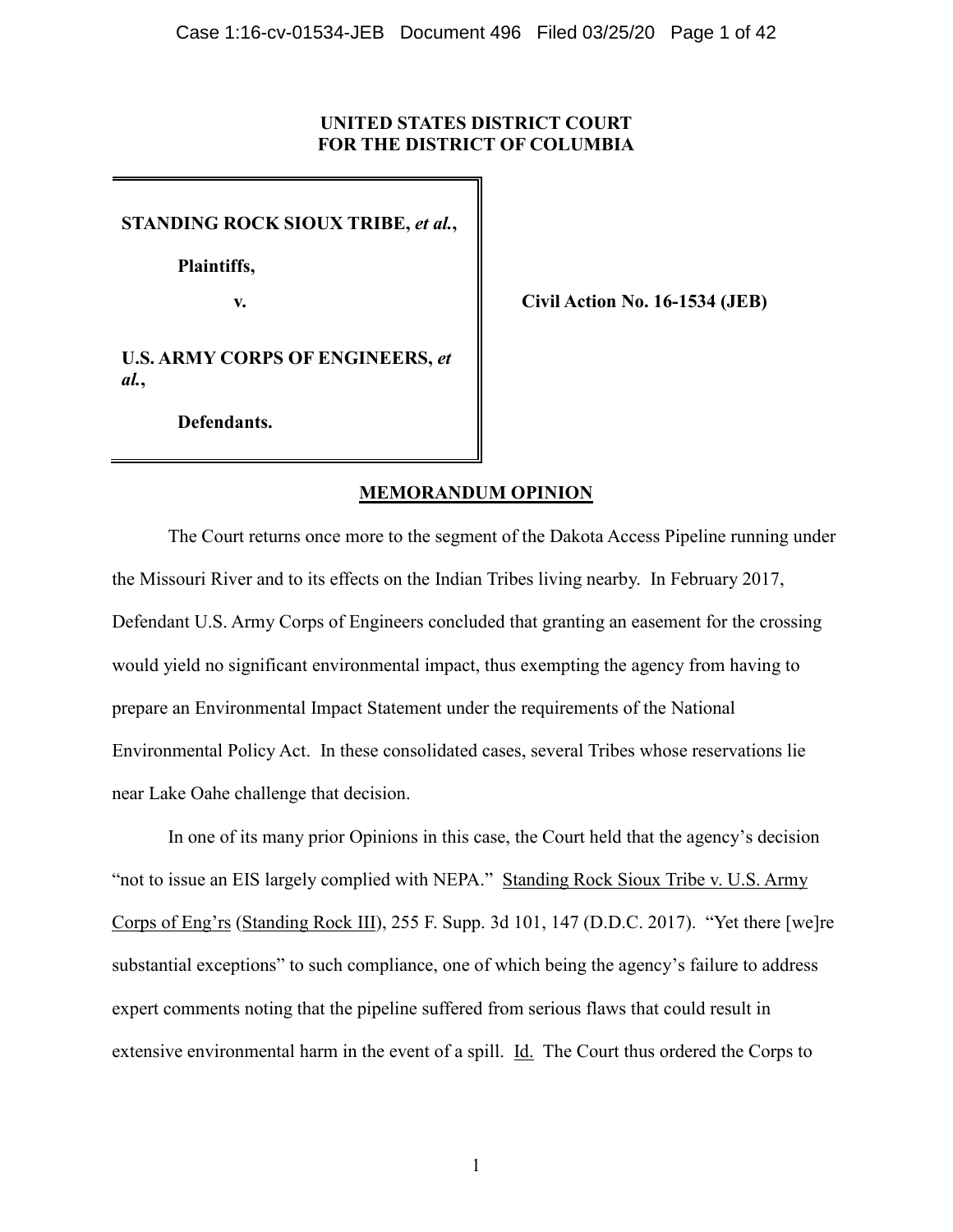#### Case 1:16-cv-01534-JEB Document 496 Filed 03/25/20 Page 2 of 42

consider these issues on remand. Id. at 160. That remand is now complete, and the Tribes, not surprisingly, strongly disagree with the Corps' most recent conclusions.

In analyzing those conclusions, this Court has received significant guidance from a recent case decided by the D.C. Circuit, National Parks Conservation Association v. Semonite, 916 F.3d 1075, 1082 (D.C. Cir. 2019). The appeals court there clarified the inquiry to be conducted by a district court when determining whether an agency has adequately dealt with expert criticisms such as these. Applying Semonite, this Court ultimately concludes that too many questions remain unanswered. Unrebutted expert critiques regarding leak-detection systems, operator safety records, adverse conditions, and worst-case discharge mean that the easement approval remains "highly controversial" under NEPA. As the Court thus cannot find that the Corps has adequately discharged its duties under that statute, it will remand the matter to the agency to prepare an Environmental Impact Statement.

# **I. Background**

In order to reacquaint the reader with the landscape against which this dispute unfolds, the Court will first briefly set out the statutory framework of NEPA. It will then separately discuss the factual background, the procedural history, and the recent remand and resulting claims.

# A. Statutory and Regulatory Scheme

The National Environmental Policy Act requires agencies to "consider every significant aspect of the environmental impact of a proposed action," Baltimore Gas & Elec. Co. v. NRDC, 462 U.S. 87, 97 (1983) (quoting Vt. Yankee Nuclear Power Corp v. NRDC, 435 U.S. 519, 553 (1978)), so as to "inform the public that it has indeed considered environmental concerns in its decisionmaking process." Id. (citing Weinberger v. Catholic Action of Haw., 454 U.S. 139, 143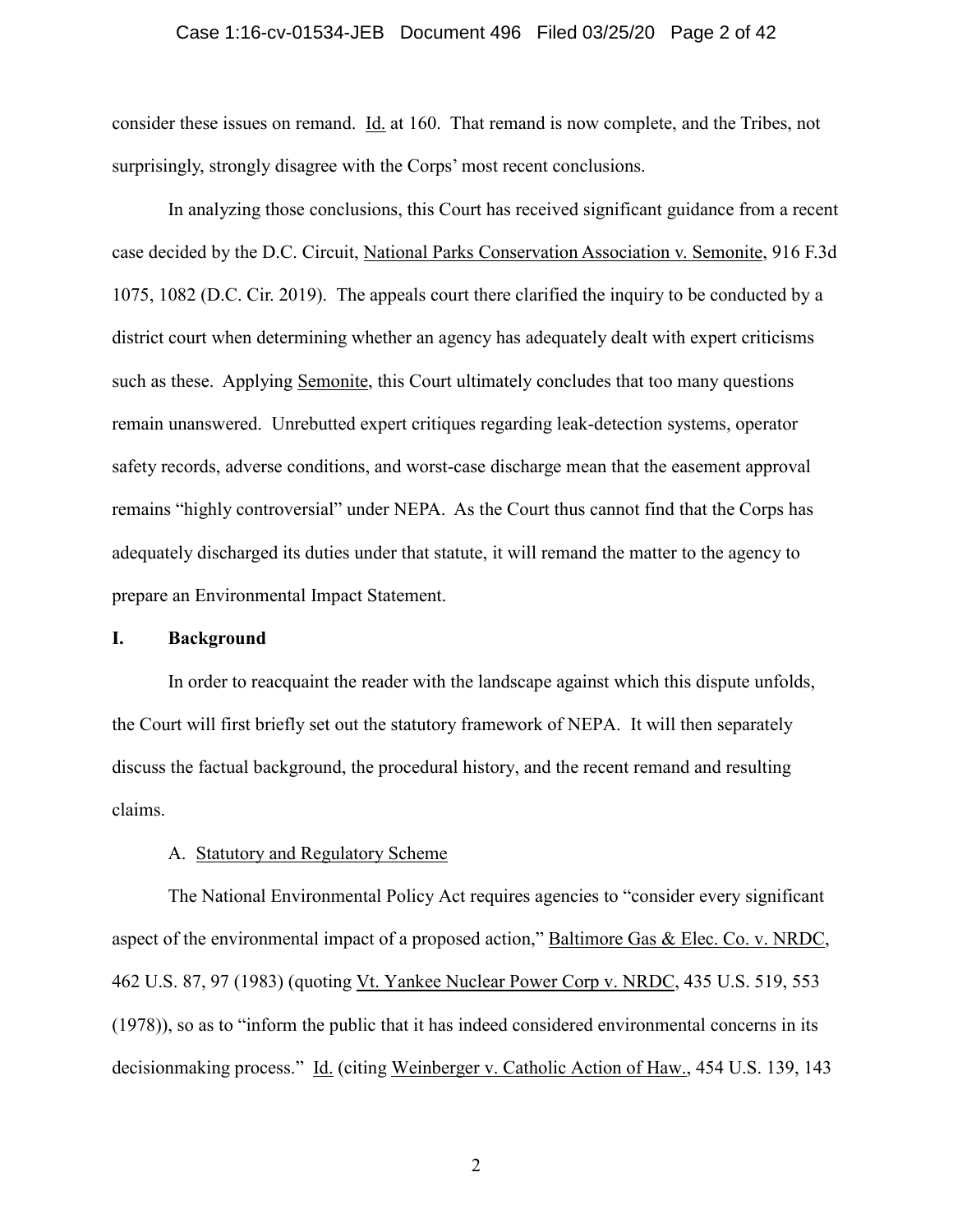#### Case 1:16-cv-01534-JEB Document 496 Filed 03/25/20 Page 3 of 42

(1981)). In order to achieve these goals, NEPA imposes on agencies certain procedural requirements, Citizens Against Burlington, Inc. v. Busey, 938 F.2d 190, 193–94 (D.C. Cir. 1991), but it "does not mandate particular consequences." Id. at 194.

First, an agency must draft an Environmental Assessment, see 40 C.F.R. § 1501.4(b), that "[b]riefly provide[s] sufficient evidence and analysis for determining whether to prepare an environmental impact statement [EIS] or a finding of no significant impact [FONSI]." Id. § 1508.9(a). "If any 'significant' environmental impacts might result from the proposed agency action[,] then an EIS must be prepared before agency action is taken." Grand Canyon Trust v. FAA, 290 F.3d 339, 340 (D.C. Cir. 2002) (quoting Sierra Club v. Peterson, 717 F.2d 1409, 1415 (D.C. Cir. 1983)); see also 42 U.S.C. § 4332(2)(C) (requiring a statement of the environmental impact of any proposed action "significantly affecting the quality of the human environment"). If, on the other hand, the agency determines that no EIS is required, it must prepare either a FONSI or a Mitigated FONSI, depending on whether the lack of significant impact results from an agency's commitment to mitigation measures. See 40 C.F.R. §§ 1501.4(e), 1508.13; Council on Environmental Quality, Appropriate Use of Mitigation and Monitoring and Clarifying the Appropriate Use of Mitigated Findings of No Significant Impact 2, 7 (2011), https://ceq.doe.gov/ docs/ceq-regulations-and-guidance/Mitigation\_and\_Monitoring\_Guidance\_14Jan2011.pdf.

In order to determine whether its actions may result in "significant" environmental impacts — and therefore whether it must prepare an EIS — an agency must examine both the "context" and the "intensity" of the action. See 40 C.F.R. § 1508.27. When looking at intensity, an agency must consider ten factors, id.  $\S$  1508.27(b), and "[i]mplicating any one of the[se] factors may be sufficient to require development of an EIS." Semonite, 916 F.3d at 1082 (citing Grand Canyon Trust, 290 F.3d at 347). Relevant here is the fourth of these factors — *viz.*, "[t]he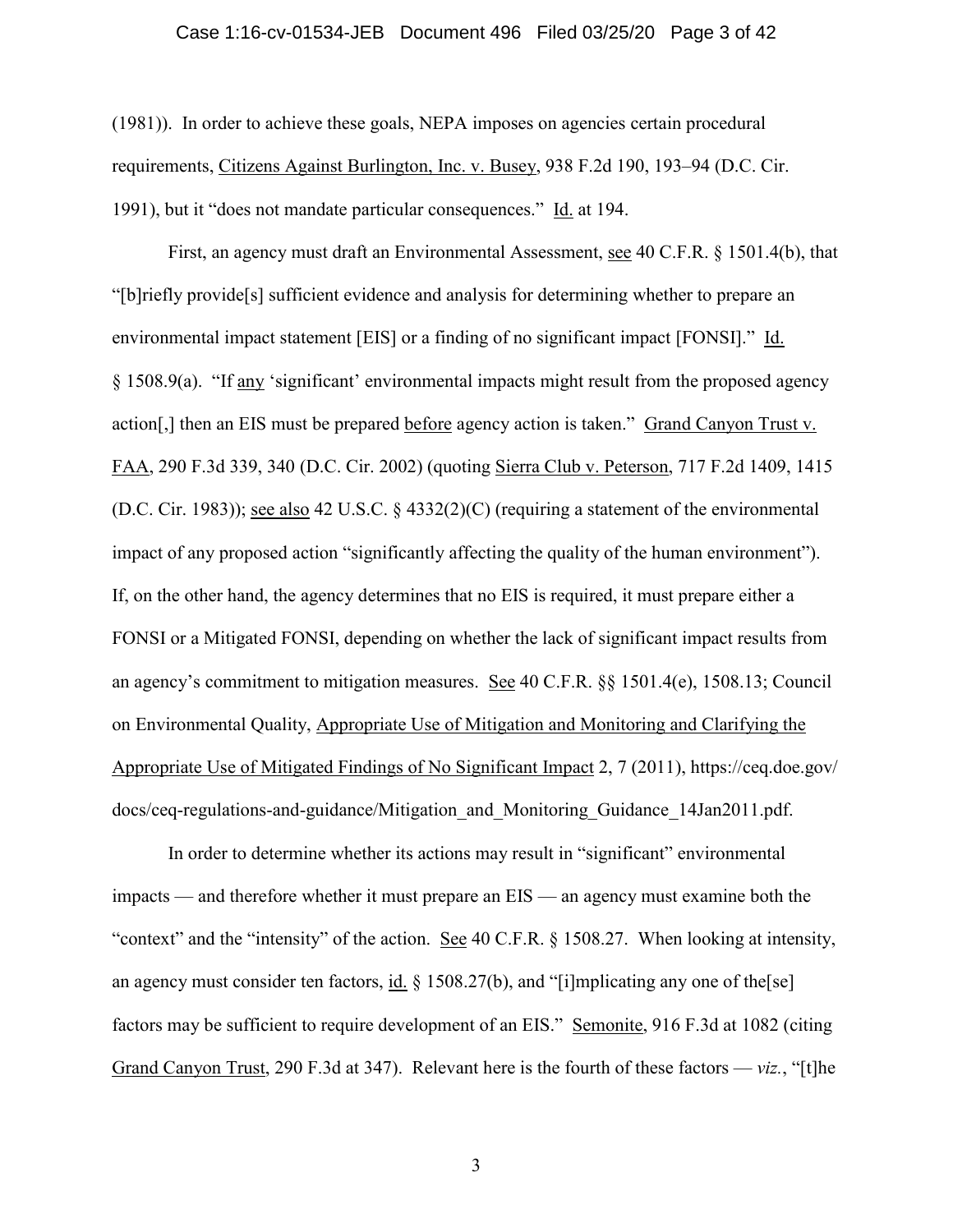#### Case 1:16-cv-01534-JEB Document 496 Filed 03/25/20 Page 4 of 42

degree to which the effects on the quality of the human environment are likely to be highly controversial." 40 C.F.R. § 1508.27(b)(4). This factor will be discussed at length below. See *infra* Section III.A.1.

Although not in the above-described list of ten factors, two other issues require the Corps' attention under its NEPA obligations. First, in this Circuit, NEPA creates, through the Administrative Procedure Act, a right of action deriving from Executive Order 12,898. This order requires federal agencies to "make achieving environmental justice part of their mission" — "[t]o the greatest extent practicable and permitted by law" — "by identifying and addressing, as appropriate, disproportionately high and adverse human health or environmental effects of [their] programs, policies, and activities on minority populations and low-income populations." 59 Fed. Reg. 7629 (Feb. 11, 1994), § 1-101; see Cmtys. Against Runway Expansion, Inc. v. FAA, 355 F.3d 678, 688–89 (D.C. Cir. 2004) (recognizing right to environmental-justice review under NEPA and APA). Indian tribes are one of the populations that must be considered. See Council on Envtl. Quality, Environmental Justice: Guidance Under the National Environmental Policy Act 9 (1997), https://ceq.doe.gov/docs/ceq-regulations-andguidance/regs/ej/justice.pdf.

Second, the parties agreed during the first round of summary-judgment briefing that NEPA additionally requires an agency to determine how a project will affect a tribe's treaty rights, in this case those arising from the Fort Laramie Treaty of 1851. Standing Rock III, 255 F. Supp. 3d at 130–31 (citing Fort Laramie Treaty of 1851, art. 5, 11 Stat. 749, 1851 WL 7655). As relevant at this stage, the Corps is required to consider how the pipeline would affect the Tribes' hunting and fishing resources. Id. at 130–32; see 11 Stat. 749, art. 5 (reserving to Tribes "the privilege of hunting" and "fishing" on treaty lands).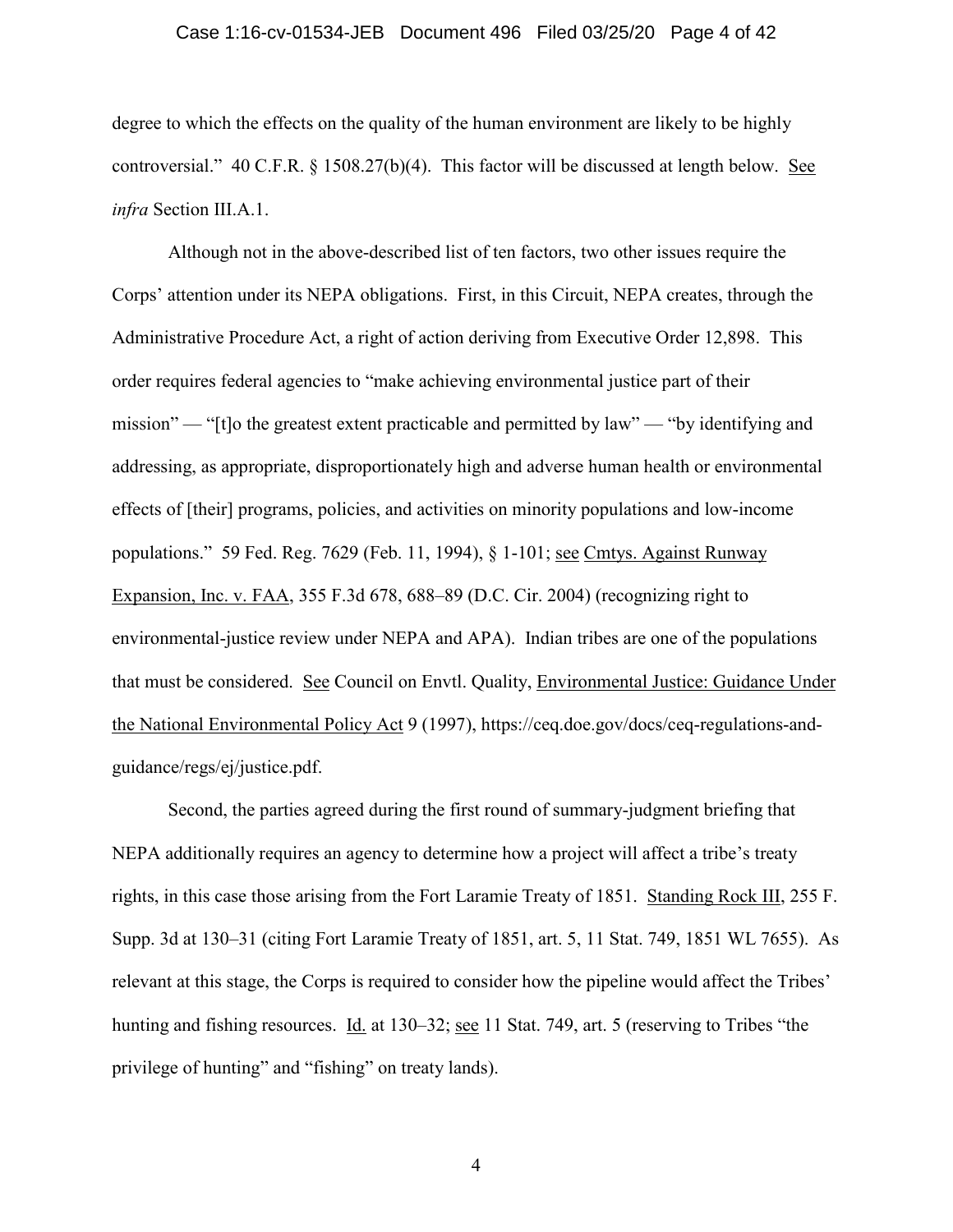## B. Factual History

As the issues present in the current round of briefing are fairly cabined, the Court will provide only an abbreviated version of the factual history laid out in its prior Opinions in this case. See, e.g., Standing Rock III, 255 F. Supp. 3d at 114–16.

The Dakota Access Pipeline, designed to carry crude oil from North Dakota to Illinois, crosses several waterways along its 1,200-mile path. Id. at 114 (citing Standing Rock Sioux Tribe v. U.S. Army Corps of Eng'rs (Standing Rock I), 205 F. Supp. 3d 4, 7 (D.D.C. 2016)). One of these is Lake Oahe, an artificial reservoir in the Missouri created by construction of a dam in 1958. Id. (citing Standing Rock I, 205 F. Supp. 3d at 13). The "lake" begins near Bismarck, North Dakota, and extends about 231 miles south, ending at the Oahe Dam in South Dakota. See ECF No. 172-1 (Final EA) at 35. In creating Lake Oahe, Congress effected a taking of 56,000 acres from Standing Rock's Reservation and 104,420 acres from the trust lands of the Cheyenne River Sioux Tribe. Standing Rock III, 255 F. Supp. 3d at 114 (citing Act of Sept. 2, 1958, Pub. L. No. 85-915, 72 Stat. 1762). The Tribes now rely on the waters of Lake Oahe in myriad ways, including for drinking, agriculture, industry, and sacred religious and medicinal practices. Id.; see, e.g., ECF No. 289-3 (Declaration of Faith Spotted Eagle), ¶¶ 5–22.

As the first step in determining whether it would permit Dakota Access to construct a portion of DAPL under Lake Oahe, the Corps published a Draft EA, finding that it would not need to prepare the more involved EIS. Standing Rock III, 255 F. Supp. 3d at 115–16; ECF No. 6-19 (Draft EA) at 1. The Tribes and the Department of the Interior commented, both urging the Corps to go further and prepare an EIS. Standing Rock III, 255 F. Supp. 3d at 115–16. The EPA also commented, suggesting that the Corps must at least prepare a Mitigated FONSI. Id. at 116. In July 2016, the Corps published its Final EA — again finding that no EIS was required — and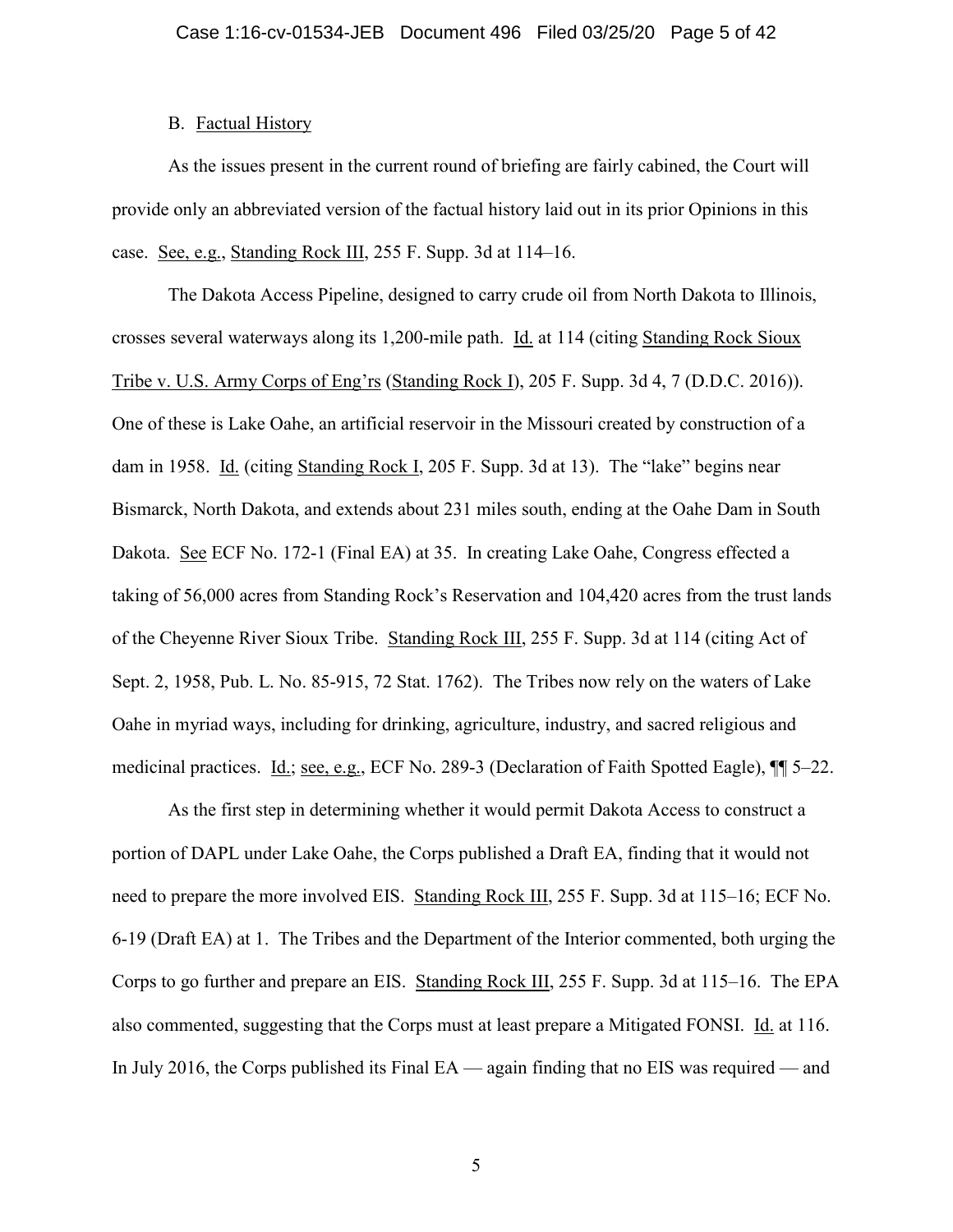#### Case 1:16-cv-01534-JEB Document 496 Filed 03/25/20 Page 6 of 42

a Mitigated FONSI. See ECF Nos. 172-1 (Final EA), 172-2 (Mitigated FONSI). Both the Draft and the Final EA were prepared by Dakota Access with input from the Corps, as is permitted by NEPA regulations under certain circumstances. Standing Rock III, 255 F. Supp. 3d at 116 (citing 40 C.F.R. § 1506.5(a)-(b)).

### C. Procedural History

Shortly after the Corps published the Final EA, the Standing Rock Sioux Tribe filed suit against the agency in this Court, principally claiming that its decisions violated the National Historic Preservation Act and NEPA. See Complaint, ¶ 128–93. Dakota Access moved successfully to intervene as a defendant, see ECF No. 7; Minute Order of Aug. 8, 2016 (granting intervention), and the Cheyenne River Sioux Tribe so moved as a plaintiff. See ECF No. 11; Minute Order of Aug. 19, 2016 (granting intervention). On September 9, 2016, the Court denied Plaintiffs' Motion to enjoin construction of the pipeline, finding that the Tribes were unlikely to prevail on their NHPA claims that the construction process desecrated sacred lands adjoining Lake Oahe. Standing Rock I, 205 F. Supp. 3d at 37. As political protests in the pipeline's vicinity grew, the Departments of Justice, the Interior, and the Army that same day jointly announced that DAPL construction would be suspended pending the Corps' reconsideration of its statutory obligations. See ECF No. 42-1 at 1–2. Reversing course, the Corps subsequently published notice of its intent to prepare an EIS as to Dakota Access's request for an easement to cross Lake Oahe. See 82 Fed. Reg. 5,543 (Jan. 18, 2017).

Following the change of administration in January 2017 and a presidential memorandum encouraging acceleration of the DAPL project, see 82 Fed. Reg. 8,661 (Jan. 24, 2017), the Corps again reconsidered its decision and ultimately decided to terminate its intent to prepare an EIS. See 82 Fed. Reg. 11,021 (Feb. 17, 2017). After notifying Congress on February 7, 2017, see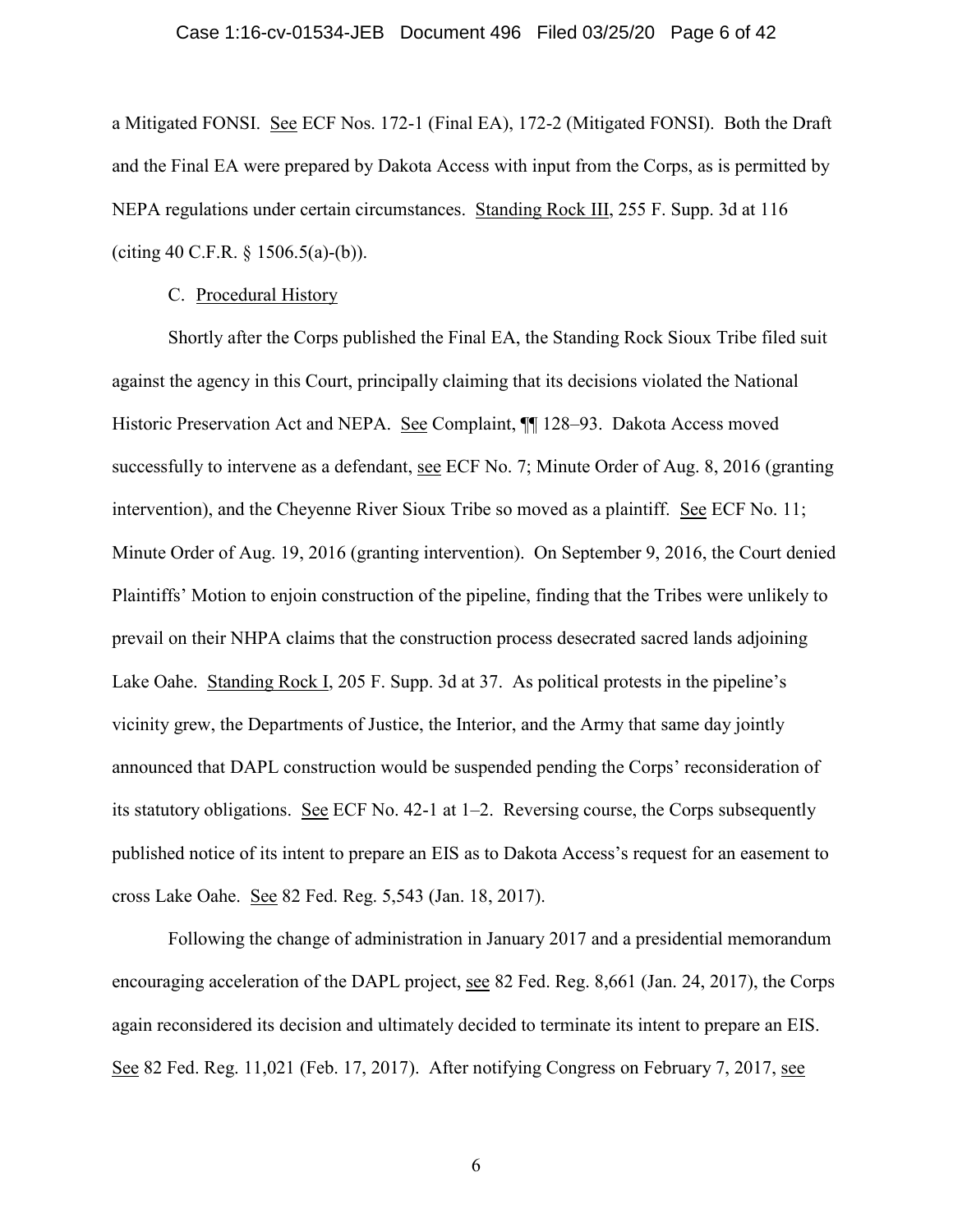### Case 1:16-cv-01534-JEB Document 496 Filed 03/25/20 Page 7 of 42

ECF No. 172-10, the agency then issued the easement to Dakota Access on February 8, 2017. See ECF No. 172-11. The Court thereafter rejected a second preliminary-injunction motion, this time brought by Cheyenne River on Religious Freedom Restoration Act grounds, finding obstacles in both the doctrine of laches and the Tribe's low likelihood of success on the merits. Standing Rock Sioux Tribe v. U.S. Army Corps of Eng'rs (Standing Rock II), 239 F. Supp. 3d 77, 100 (D.D.C. 2017). Around this time, the case was consolidated with two others against the Corps, such that the Oglala Sioux Tribe and Yankton Sioux Tribe were added as Plaintiffs in this matter. See Minute Order of Mar. 16, 2017. All four Tribes currently remain in the suit.

Finally sending their ace pitcher out to the mound in Game 3 — after previously pushing weaker counts under the NHPA and RFRA — Standing Rock and Cheyenne River next sought summary judgment under NEPA, arguing that the Corps was required to prepare an EIS, and Defendants similarly cross-moved. In June 2017, the Court largely upheld the Corps' decision, including on the ground that it had fulfilled any consultation duties toward the Tribes. Standing Rock III, 255 F. Supp. 3d at 147. Yet, it nonetheless found "substantial exceptions" warranting remand. Id. As to Standing Rock, there were three such deficiencies in the Corps' work. The agency had inadequately considered, in accordance with its obligations under NEPA: (1) whether the project's effects were likely to be "highly controversial," id. at 127–29 (citing 40 C.F.R. § 1508.27(b)(4)); (2) the impact of a hypothetical oil spill on the Tribe's fishing and hunting rights, id. at 132–34; and (3) the environmental-justice effects of the project. Id. at 136–40. The Court consequently remanded the matter to the agency to address these issues. Id. at 160. It also reserved decision on two of Cheyenne River's arguments pending the results of the remand, id. at 150, 153, but the Tribe does not now re-assert those positions. See ECF No. 436 (Cheyenne River Second MSJ).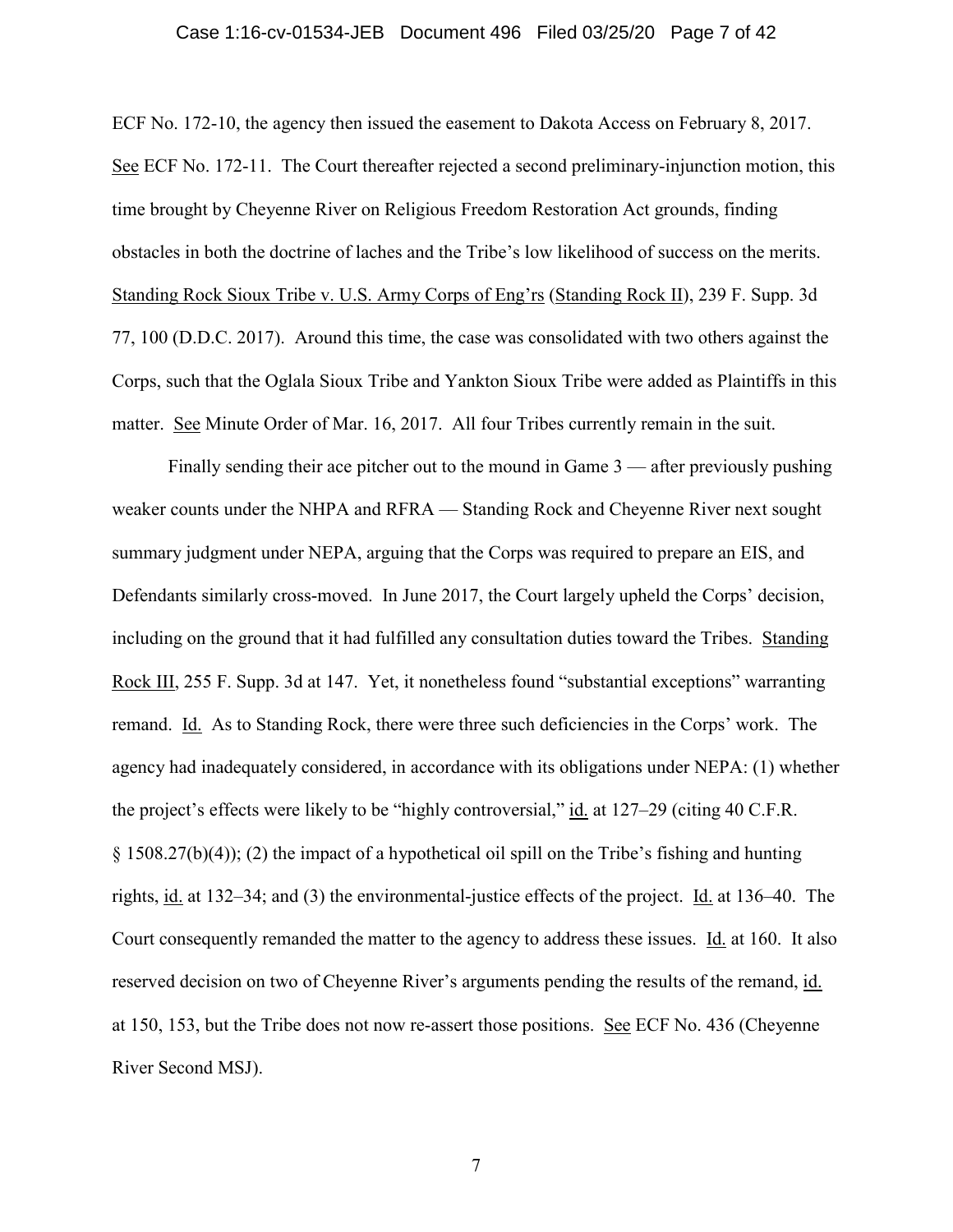### Case 1:16-cv-01534-JEB Document 496 Filed 03/25/20 Page 8 of 42

Oglala's and Yankton's claims, meanwhile, were in earlier stages. Yankton and Defendants cross-moved for summary judgment the following year, and the Court found in favor of the Corps. Standing Rock Sioux Tribe v. U.S. Army Corps of Eng'rs (Standing Rock V), 301 F. Supp. 3d 50, 75 (D.D.C. 2018). Both Yankton and Oglala later preserved issues they intended to pursue following a remand. See ECF Nos. 385 (Oglala); 386 (Yankton).

# D. Remand and Results

While the Court remanded to the agency a few of Standing Rock's and Cheyenne River's claims, it did not at that point determine whether the easement for the pipeline would be vacated during the remand. Standing Rock III, 255 F. Supp. 3d at 147–48. In October 2017, it found that "[i]n light of the 'serious possibility' that the Corps w[ould] be able to substantiate its prior conclusions," vacatur was not appropriate. Standing Rock Sioux Tribe v. U.S. Army Corps of Eng'rs (Standing Rock IV), 282 F. Supp. 3d 91, 109 (D.D.C. 2017) (quoting Nat'l Parks Conservation Ass'n v. Jewell, 62 F. Supp. 3d 7, 20 (D.D.C. 2014)).

The Corps completed its remand analysis in February 2019, see ECF No. 398 (Notice of Service of Remand Analysis), and the parties filed a joint appendix containing that record the following month. See ECF No. 406 (Remand Analysis Record). The Corps' work on remand will be discussed in more detail below. See *infra* Section III.

All parties have now again moved for summary judgment — for the first time, in the case of Oglala. In their briefs, the Tribes raised not only the remanded issues but several others. All Tribes jointly argue that the Corps has failed to remedy its three NEPA violations on remand. In addition, Standing Rock, Cheyenne River, and Yankton attempt to resurrect their NHPA claims, which the Court rejected in earlier Opinions. See Standing Rock I, 205 F. Supp. 3d at 10; Standing Rock V, 301 F. Supp. 3d at 64. Yankton also raised a preserved non-NHPA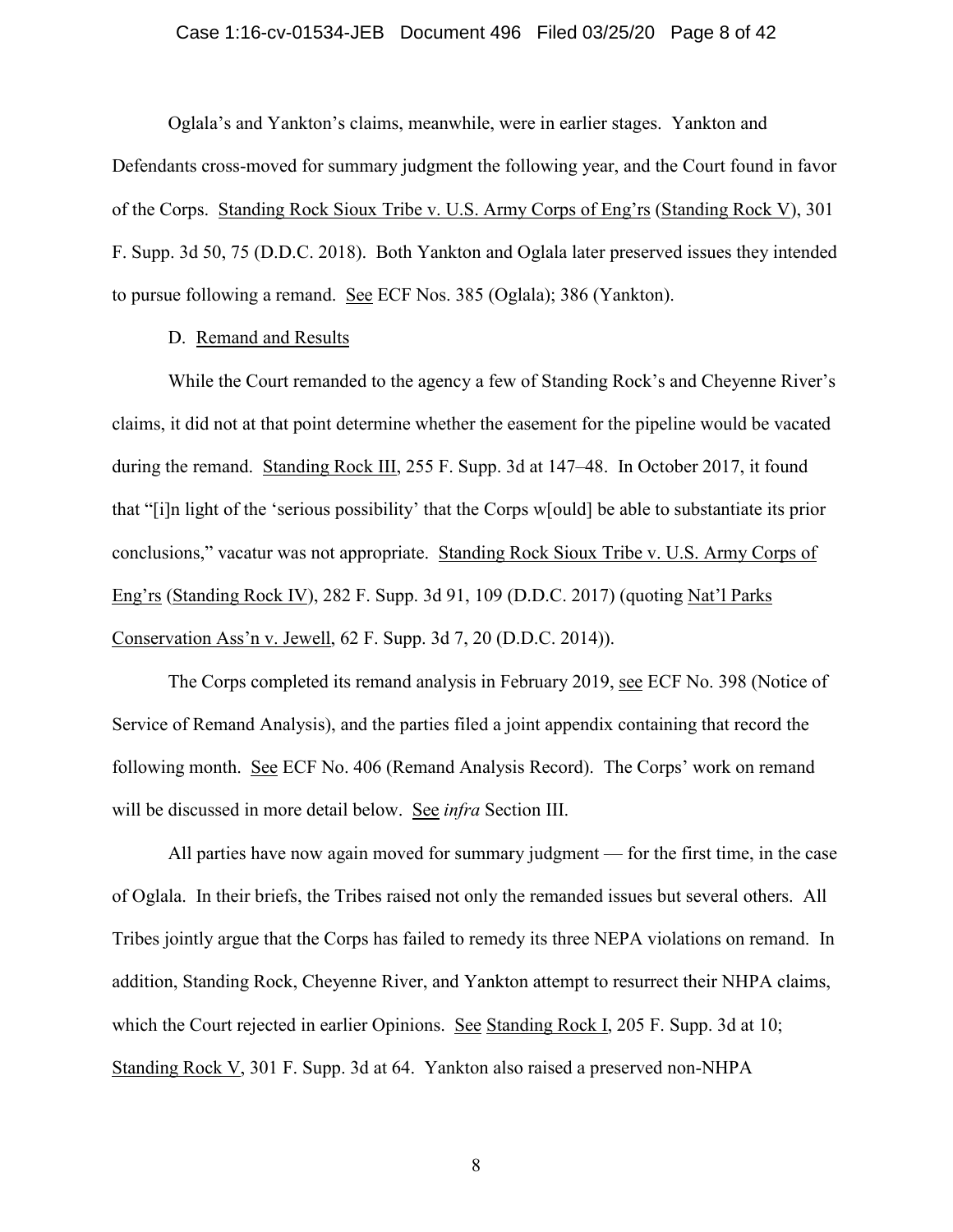#### Case 1:16-cv-01534-JEB Document 496 Filed 03/25/20 Page 9 of 42

consultation claim (as to the Corps' actions before the remand), and Oglala argued its preserved claims under the Mni Waconi Act. All Tribes further contend that the Corps violated its consultation duties toward them during remand. The Court heard oral argument via teleconference on March 18, 2020, and it is now prepared to rule on the Motions.

# **II. Legal Standard**

Upon a party's motion, Federal Rule of Civil Procedure 56(a) requires the Court to "grant summary judgment if the movant shows that there is no genuine dispute as to any material fact and the movant is entitled to judgment as a matter of law." A fact is material if it would change the outcome of the litigation, Anderson v. Liberty Lobby, Inc., 477 U.S. 242, 248 (1986); Holcomb v. Powell, 433 F.3d 889, 895 (D.C. Cir. 2006), and a dispute is genuine if the evidence is such that a reasonable jury could return a verdict for the non-moving party. Scott v. Harris, 550 U.S. 372, 380 (2007); Holcomb, 433 F.3d at 895. In the event of conflicting evidence on a material issue, the Court is to construe the conflicting evidence in the light most favorable to the non-moving party. Sample v. Bureau of Prisons, 466 F.3d 1086, 1087 (D.C. Cir. 2006). "Factual assertions in the moving party's affidavits or declarations may be accepted as true unless the opposing party submits its own affidavits[,] . . . declarations[,] or documentary evidence to the contrary." Defs. of Wildlife v. U.S. Border Patrol, 623 F. Supp. 2d 83, 87 (D.D.C. 2009) (citing Neal v. Kelly, 963 F.2d 453, 456 (D.C. Cir. 1992)).

The above-described standard, however, does not apply to the Tribes' NEPA claims, which will be analyzed under the Administrative Procedure Act's judicial-review standard. Sierra Club v. FERC, 867 F.3d 1357, 1367 (D.C. Cir. 2017) ("[B]ecause NEPA does not create a private right of action, we can entertain NEPA-based challenges only under the [APA] and its deferential standard of review."). That standard, set out below, applies in place of the typical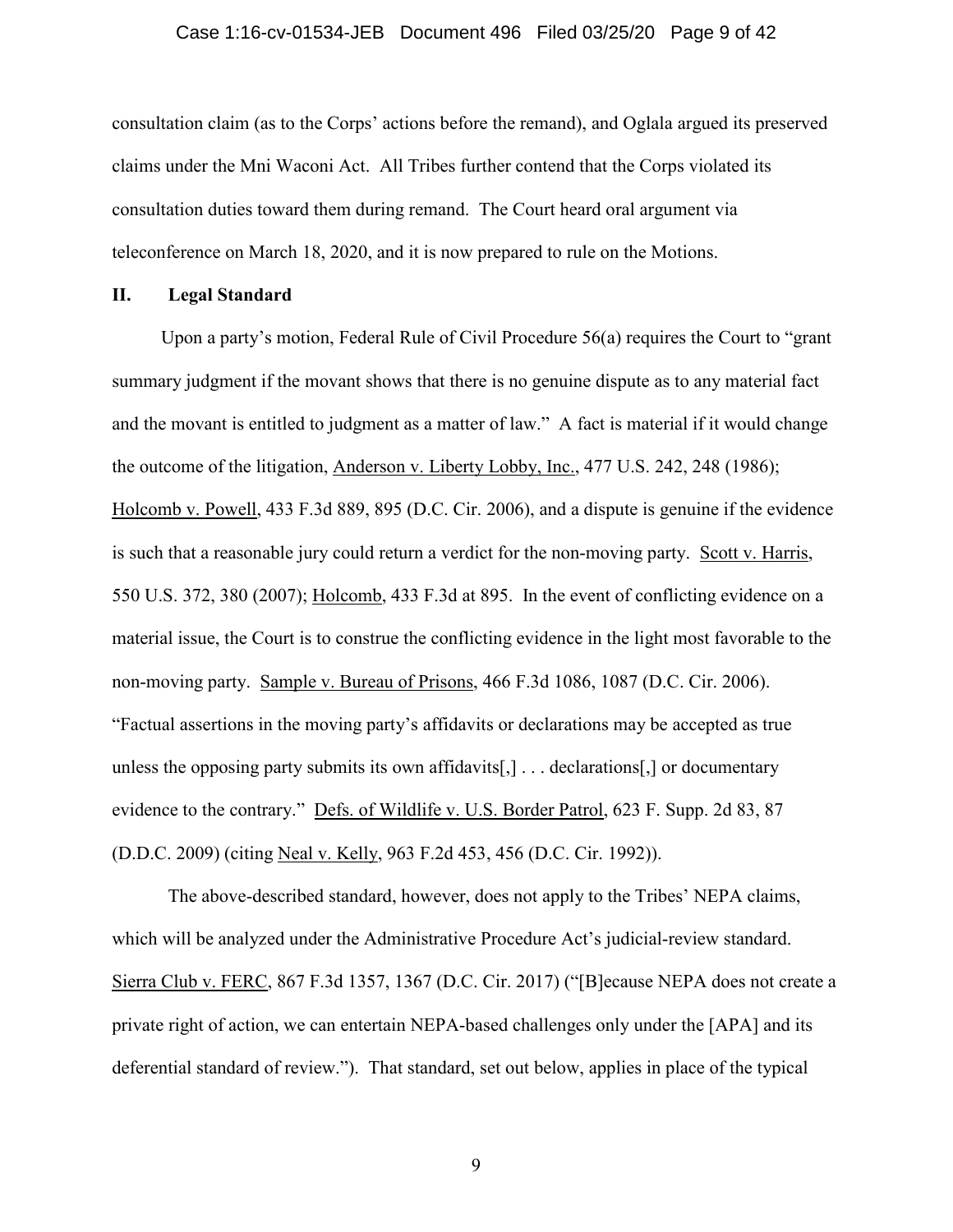#### Case 1:16-cv-01534-JEB Document 496 Filed 03/25/20 Page 10 of 42

summary-judgment standard of Rule 56: "[W]hen a party seeks review of agency action under the APA, . . . the district judge sits as an appellate tribunal." Rempfer v. Sharfstein, 583 F.3d 860, 865 (D.C. Cir. 2009) (quoting Am. Bioscience, Inc. v. Thompson, 269 F.3d 1077, 1083 (D.C. Cir. 2001)). In other words, "[t]he entire case on review is a question of law." Id. (quoting Marshall Cty. Health Care Auth. v. Shalala, 988 F.2d 1221, 1226 (D.C. Cir. 1993)).

The Administrative Procedure Act "sets forth the full extent of judicial authority to review executive agency action for procedural correctness." FCC v. Fox Television Stations, Inc., 556 U.S. 502, 513 (2009). It requires courts to "hold unlawful and set aside agency action, findings, and conclusions" that are "arbitrary, capricious, an abuse of discretion, or otherwise not in accordance with law." 5 U.S.C. § 706(2)(A). Agency action is arbitrary and capricious if, for example, the agency "entirely failed to consider an important aspect of the problem, offered an explanation for its decision that runs counter to the evidence before the agency, or is so implausible that it could not be ascribed to a difference in view or the product of agency expertise." Motor Vehicle Mfrs. Ass'n v. State Farm Mut. Auto. Ins. Co., 463 U.S. 29, 43 (1983).

"'The scope of review [in an APA case] is narrow and a court is not to substitute its judgment for that of the agency,' provided the agency has 'examine[d] the data and articulate[d] a satisfactory explanation for its action including a rational connection between the facts found and the choice made.'" Airmotive Eng'g Corp. v. FAA, 882 F.3d 1157, 1159 (D.C. Cir. 2018) (second and third alterations in original) (quoting State Farm, 463 U.S. at 43). While the Court "may not supply a reasoned basis for the agency's action that the agency itself has not given, [it] will uphold a decision of less than ideal clarity if the agency's path may reasonably be discerned." Bowman Transp., Inc. v. Ark.-Best Freight Sys., Inc., 419 U.S. 281, 286 (1974)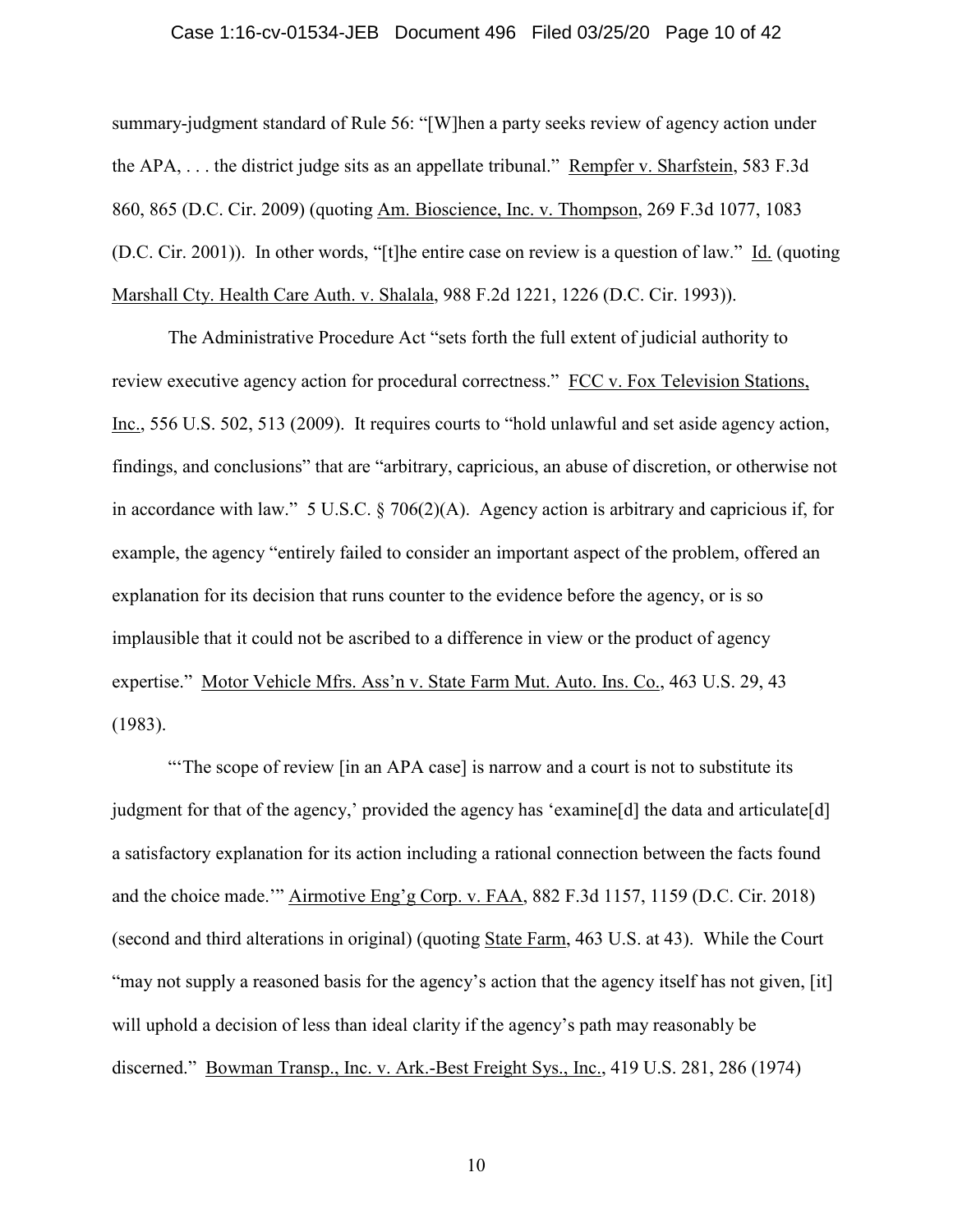### Case 1:16-cv-01534-JEB Document 496 Filed 03/25/20 Page 11 of 42

(citation omitted) (citing SEC v. Chenery Corp., 332 U.S. 194, 196 (1947); then citing Colo. Interstate Gas Co. v. FPC, 324 U.S. 581, 595 (1945)). It is only these "certain minimal standards of rationality" to which a reviewing court holds an agency. Nat'l Envtl. Dev. Ass'n's Clean Air Project v. EPA, 686 F.3d 803, 810 (D.C. Cir. 2012) (quoting Ethyl Corp. v. EPA, 541 F.2d 1, 36–37 (D.C. Cir. 1976) (*en banc*)).

# **III. Analysis**

We now arrive at the crux of the matter: has the Corps remedied the three NEPA shortcomings that necessitated remand? And what of the other claims raised by the Tribes? The Court will focus on NEPA and then briefly address the remaining claims brought under two other statutes.

# A. NEPA

As noted above, while the Court "[found] that the Corps' decision on July 25, 2016, and February 3, 2017, not to issue an EIS largely complied with NEPA," it also concluded that there were three "substantial exceptions" — that is, the Corps had violated NEPA in three ways. Standing Rock III, 255 F. Supp. at 147. To wit, it found wanting the Corps' analysis of: (1) whether the project's effects were likely to be highly controversial, id. at 129; (2) the impact of an oil spill on the Tribe's fishing and hunting rights under the Treaty of 1851, id. at 134; and (3) "whether," under a required environmental-justice analysis, "Standing Rock would be disproportionately harmed by a spill." Id. at 140.

The Court will begin its analysis by discussing relevant aspects of the standard of review of agency action under NEPA. It will then proceed to consider how the Corps fares under that standard. It will finish by explaining how its findings on the "highly controversial" factor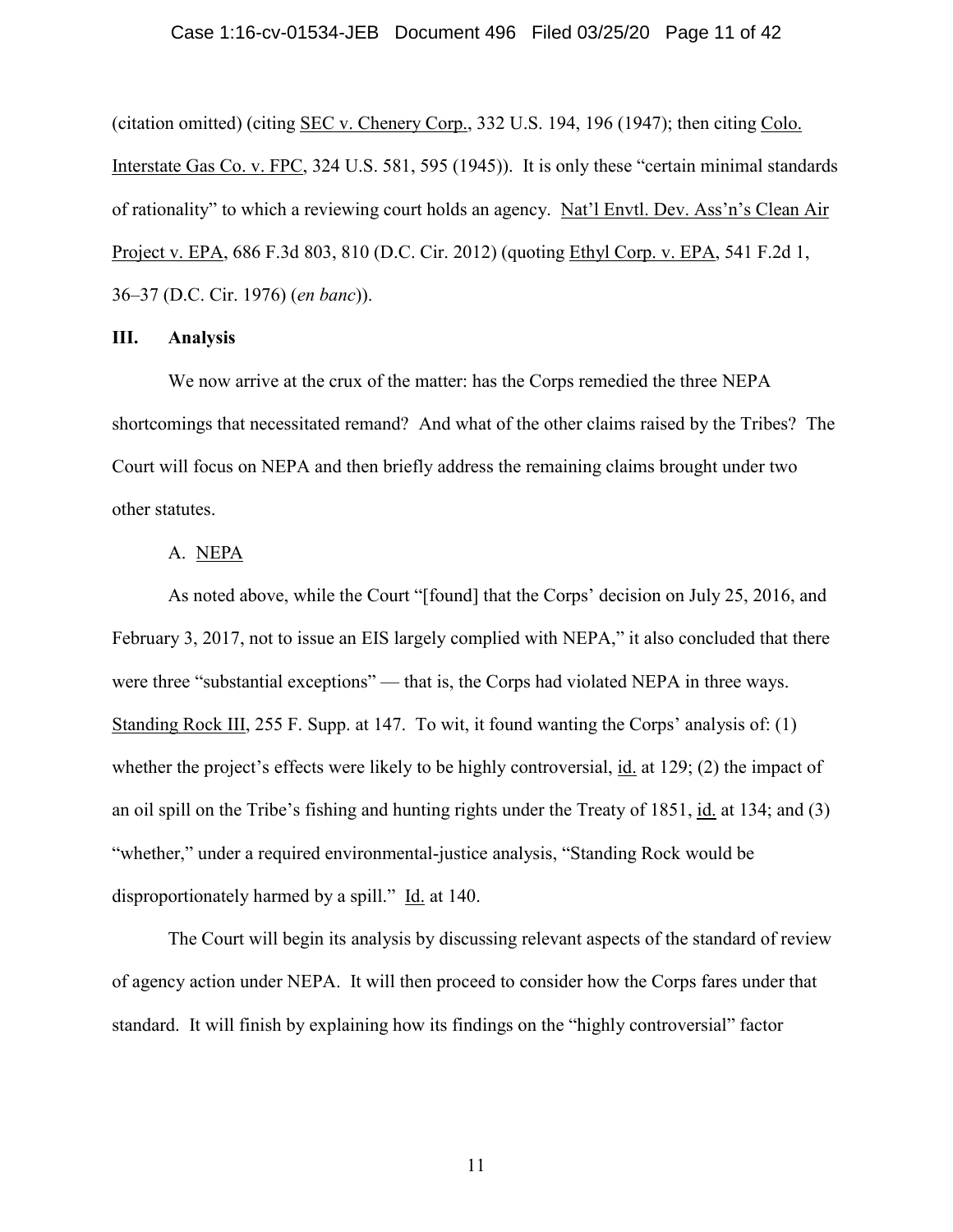### Case 1:16-cv-01534-JEB Document 496 Filed 03/25/20 Page 12 of 42

obviate a need for discussion of the other two remand issues as well as some other claims raised by the Tribes.

# *NEPA Standard*

NEPA requires an agency to prepare an Environmental Impact Statement "[i]f any 'significant' environmental impacts might result from the proposed agency action." Grand Canyon Trust, 290 F.3d at 340 (quoting Peterson, 717 F.2d at 1415). A court's "role in reviewing an agency's decision not to prepare an EIS is a limited one, designed primarily to ensure that no arguably significant consequences have been ignored." Myersville Citizens for a Rural Cmty., Inc. v. FERC, 783 F.3d 1301, 1322 (D.C. Cir. 2015) (emphasis added) (internal quotation marks omitted) (quoting TOMAC v. Norton, 433 F.3d 852, 860 (D.C. Cir. 2006)). It "must review whether the agency: '(1) has accurately identified the relevant environmental concern, (2) has taken a hard look at the problem in preparing its EA, (3) is able to make a convincing case for its finding of no significant impact, and (4) has shown that even if there is an impact of true significance, an EIS is unnecessary because changes or safeguards in the project sufficiently reduce the impact to a minimum."" Michigan Gambling Opposition v. Kempthorne, 525 F.3d 23, 29 (D.C. Cir. 2008) (quoting TOMAC, 433 F.3d at 861). While NEPA does not direct agencies "to take one type of action or another," it does require courts to hold them accountable to its procedural requirements. Busey, 938 F.2d at 193–94. The decision not to prepare an EIS is part of the latter category — that is, courts may find that an agency was arbitrary and capricious not to prepare an EIS and order it to do so. See, e.g., Semonite, 916 F.3d at 1088.

As noted above, an agency considering whether a project will have a "significant" effect on the environment — and thus whether it must prepare an EIS, see Peterson, 717 F.2d at 1415;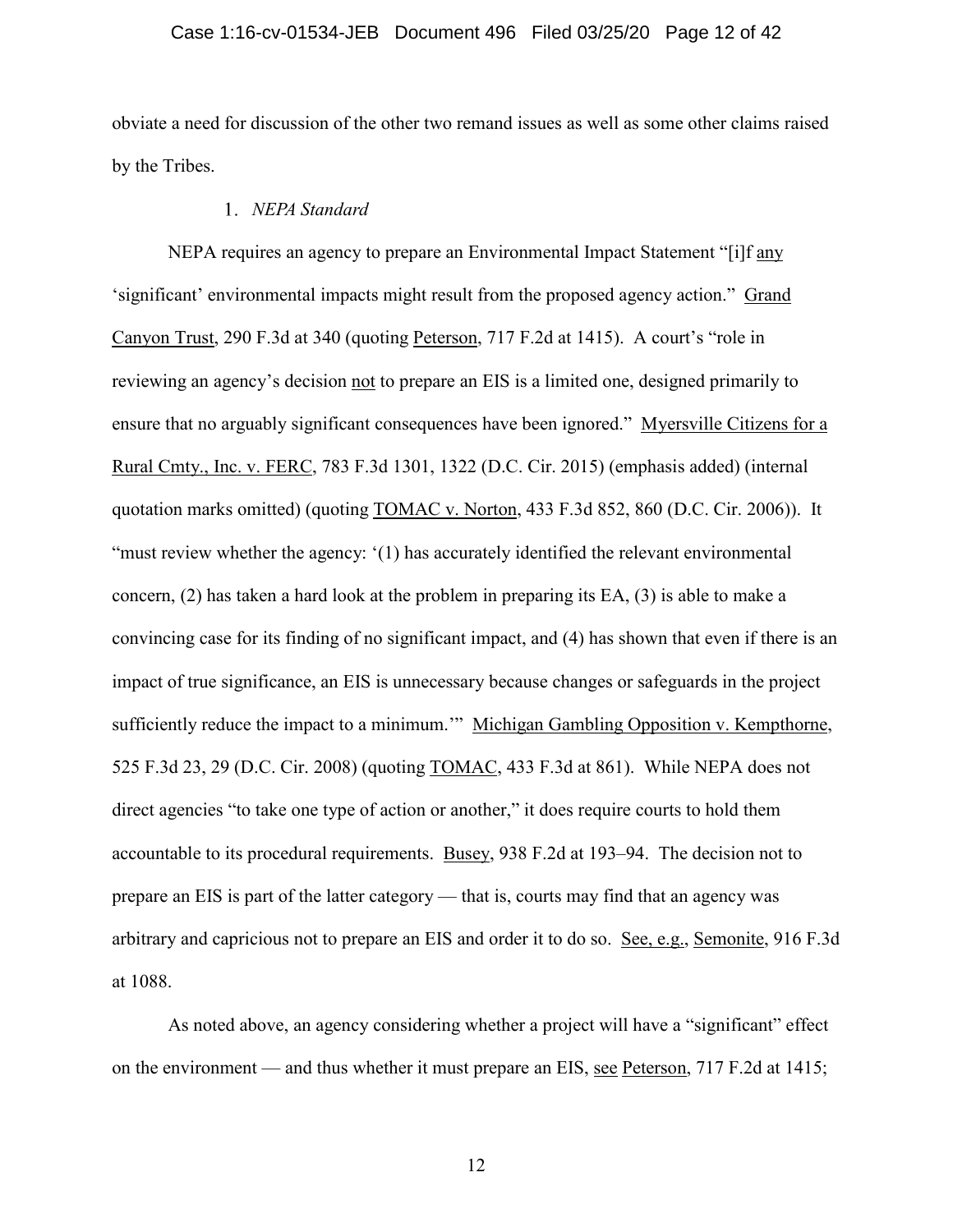#### Case 1:16-cv-01534-JEB Document 496 Filed 03/25/20 Page 13 of 42

42 U.S.C.  $\S$  4332(2)(C) — must analyze both the proposed action's "context" and its "intensity." 40 C.F.R. § 1508.27. "[I]n evaluating intensity," the agency must consider ten factors, id. § 1508.27(b), only one of which is relevant here. "Implicating any one of these factors may be sufficient to require development of an EIS." Semonite, 916 F.3d at 1082. For example, in Grand Canyon Trust, the D.C. Circuit found that, having decided that the FAA had not sufficiently considered one of the factors, it need not "reach[]" the plaintiff's claim that the agency had also failed to adequately analyze another of the ten. See 290 F.3d at 347.

The § 1508.27(b) factor at issue here is "[t]he degree to which [the project's] effects on the quality of the human environment are likely to be highly controversial." 40 C.F.R. § 1508.27(b)(4). Effects are "controversial" where "substantial dispute exists as to the size, nature, or effect of the major federal action rather than to the existence of opposition to a use." Town of Cave Creek v. FAA, 325 F.3d 320, 331 (D.C. Cir. 2003) (emphasis added) (quoting Found. for N. Am. Wild Sheep v. USDA, 681 F.2d 1172, 1182 (9th Cir. 1982)). While "what constitutes the type of 'controversy' that requires a full EIS is not entirely clear," Nat'l Parks Conservation Ass'n v. United States, 177 F. Supp. 3d 1, 33 (D.D.C. 2016) (quoting Nat'l Wildlife Fed'n v. Norton, 332 F. Supp. 2d 170, 184 (D.D.C. 2004)), "something more is required besides the fact that some people may be highly agitated and be willing to go to court over the matter." Id. (quoting Fund for Animals v. Frizzell, 530 F.2d 982, 988 n.15 (D.C. Cir. 1975)). In other words, the significant public protests near Lake Oahe do not transform the pipeline's approval into a highly controversial action within the meaning of 40 C.F.R. § 1508.27(b)(4).

This "something more" is often "scientific or other evidence that reveals flaws in the methods or data relied upon by the agency in reaching its conclusions." WildEarth Guardians v. Zinke, 368 F. Supp. 3d 41, 81 (D.D.C. 2019) (quoting Nat'l Parks Conservation Ass'n, 177 F.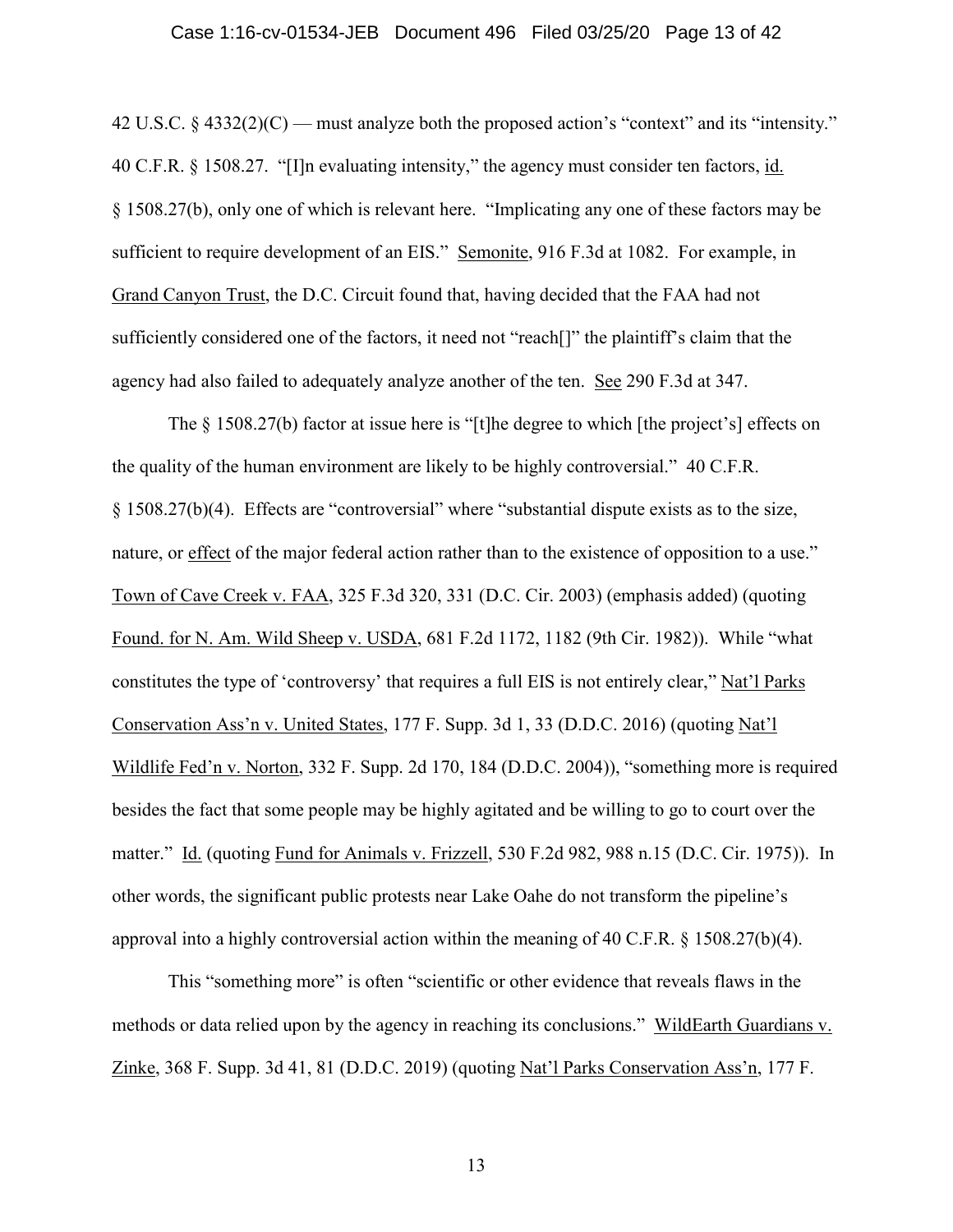#### Case 1:16-cv-01534-JEB Document 496 Filed 03/25/20 Page 14 of 42

Supp. 3d at 33). In its first summary-judgment Opinion, the Court found that "[t]he expert reports submitted to the Corps after the Final EA was published but before the Corps again decided in February 2017 that an EIS was not required . . . present such scientific critiques." Standing Rock III, 255 F. Supp. 3d at 129 (emphases omitted); see also id. (listing, as examples, seven methodological critiques made in the Tribes' expert reports). The agency's failure to sufficiently respond to these critiques was one of the issues necessitating remand. Id.

While the remand in this case was ongoing, the D.C. Circuit issued a significant opinion clarifying a court's role in reviewing an agency's finding that a project was not "highly controversial." In Semonite, the Corps examined the construction of power lines that would run through historic Jamestown and determined that it did not need to prepare an EIS. See 916 F.3d at 1078–80. Many commenters, including the National Park Service, the Advisory Council on Historic Preservation, the Virginia Department of Historic Resources, and "many nongovernmental organizations," raised concerns about various aspects of the project. Id. at 1080. Some of these commenters "identified what they viewed as serious flaws in the Corps's methodologies." Id. In response, the Corps "twice directed [the power company building the lines] to revise its photo simulations," but "[c]ommenters remained unsatisfied." Id. The D.C. Circuit found that, contrary to the Corps' position, the agency action was likely to be "highly controversial" — and thus the project must be halted while the Corps prepared an EIS because there was "consistent and strenuous opposition, often in the form of concrete objections to the Corps's analytical process and findings, from agencies entrusted with preserving historic resources and organizations with subject-matter expertise." Id. at 1086.

Crucially, the Semonite court explicitly rejected the agency's argument that it had fulfilled its duty under NEPA by "acknowledg[ing] and try[ing] to address concerns raised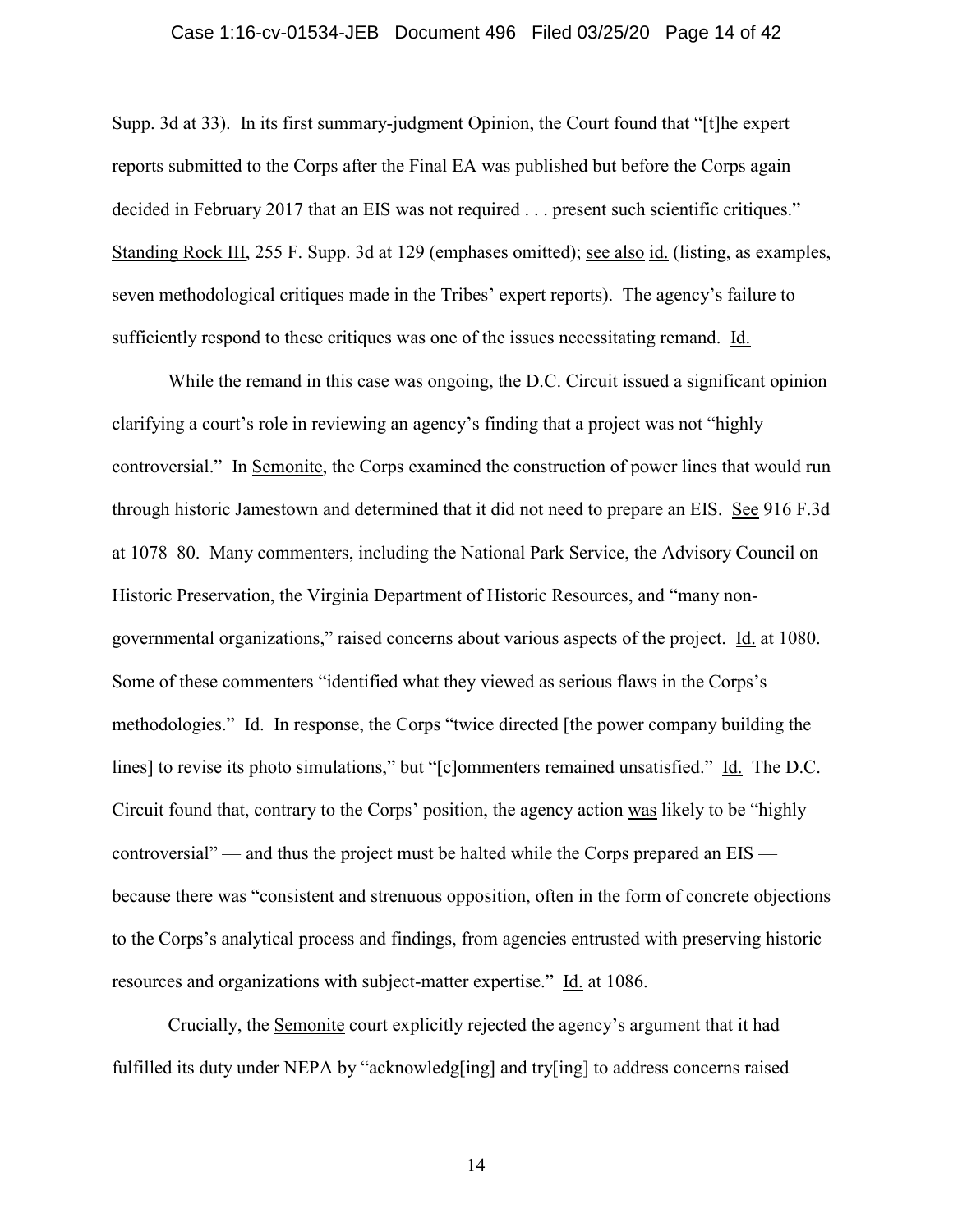#### Case 1:16-cv-01534-JEB Document 496 Filed 03/25/20 Page 15 of 42

during the NEPA process by, for example, instructing [the equivalent of DAPL here] to revise its analyses to address the shortcomings identified by commenters." Id. at 1085. That argument, the D.C. Circuit stated, "misse[d] the point."  $\underline{Id}$ . "The question is not whether the Corps attempted to resolve the controversy, but whether it succeeded. Given that many critical comments, including from [agencies and non-governmental organizations], post-dated [those] revisions, the Corps obviously failed." Id. at 1085–86 (emphases added).

The Corps argues that Semonite does not control — and thus that "considering" responses "is all that is required," Oral Arg. Tr. at 44:5–6 — because in that case both private organizations and federal agencies with subject-matter expertise raised concerns with the agency's proposed plans. See ECF No. 458 (Corps Opp. to Standing Rock) at 29–30. Whereas "in Semonite, you had the neutral expert agency" objecting to the Corps' plans, it contends, "[Y]ou have the opposite here." Oral Arg. Tr. at 6:25–7:6. By "the opposite," the agency means that in this case, the Pipeline and Hazardous Materials Safety Administration (PHMSA) "did not object to the worst case discharge methodology or underlying assumptions." Corps Opp. to Standing Rock at 30.

The Court does not believe that these points distinguish the clear instruction of Semonite. First, the D.C. Circuit in that case did not rest its holding exclusively on the existence of federalagency criticisms, ignoring those raised by private organizations. See, e.g., 916 F.3d at 1085 (describing the "considered responses" of "highly specialized governmental agencies and organizations"). Second, both the Department of the Interior and the EPA, under the previous administration, did express concerns with the agency's analysis here. Interior, for example, found that the Corps' Draft EA "did not adequately justify or otherwise support its conclusion that there would be no significant impacts upon the surrounding environment and community."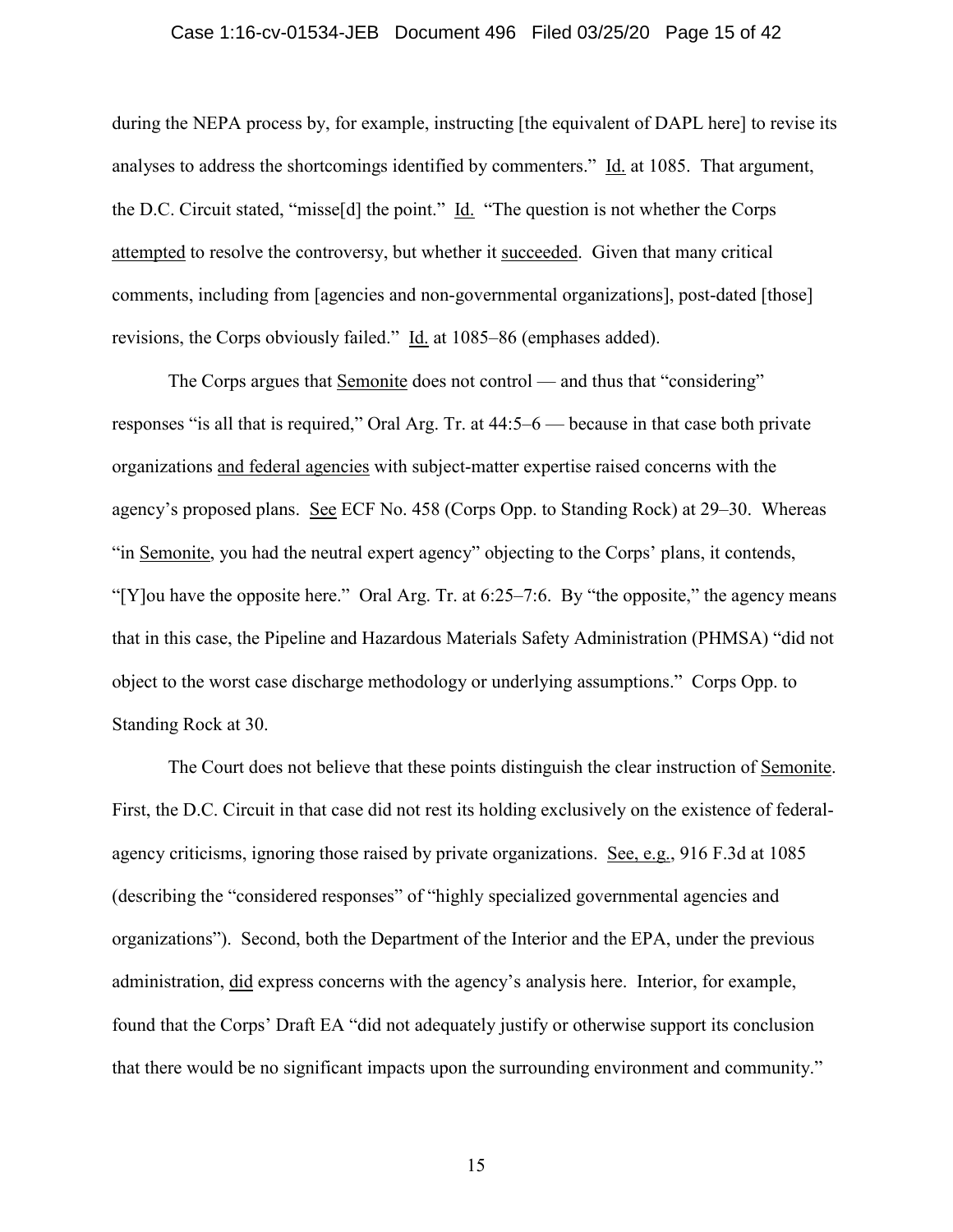USACE\_DAPL 5750. EPA recommended, among other things, that the Corps analyze more closely the leak-detection system it had selected, including its "ability . . . to identify small volume leaks." USACE\_DAPL 5746. In fact, as the Corps itself noted, EPA's own estimate for a spill from a pipeline of DAPL's size in that region was many times the size of the Corps'. See USACE\_DAPL 72184, 72252 (citing U.S. Nat'l Response Team, Mid-Missouri River Sub-Area Contingency Plan 9 (2015)). The agencies' position changed after a new administration took office and President Trump urged the Corps to "review and approve [DAPL] in an expedited manner." 82 Fed. Reg. 8661. This is certainly their prerogative, see State Farm, 463 U.S. at 59 (Rehnquist, J., concurring in part and dissenting in part) ("A change in administration brought about by the people casting their votes is a perfectly reasonable basis for an executive agency's reappraisal of the costs and benefits of its programs and regulations."), but the existence of the prior comments undercuts the Corps' emphasis on the lack of federal-agency critique in this case.

Third and finally, the Corps' position treats the Tribes and their experts as more akin to the "non-governmental organizations" in Semonite, 916 F.3d at 1080, than governmental entities. As the Government well knows, however, "Indian tribes are 'domestic dependent nations' that exercise inherent sovereign authority over their members and territories." Okla. Tax Comm'n v. Citizen Band Potawatomi Tribe of Okla., 498 U.S. 505, 509 (1991) (quoting Cherokee Nation v. Georgia, 30 U.S. (5 Pet.) 1, 10 (1831)). Here, these sovereign nations prepared expert comments with the help of not only third-party consultants but also their own relevant governmental departments. See, e.g., RAR 7453 (report submitted by Standing Rock in collaboration with, among others, its Department of Water Resources, Department of Game and Fish, Tribal Emergency Management Commission, Department of Environmental Regulation,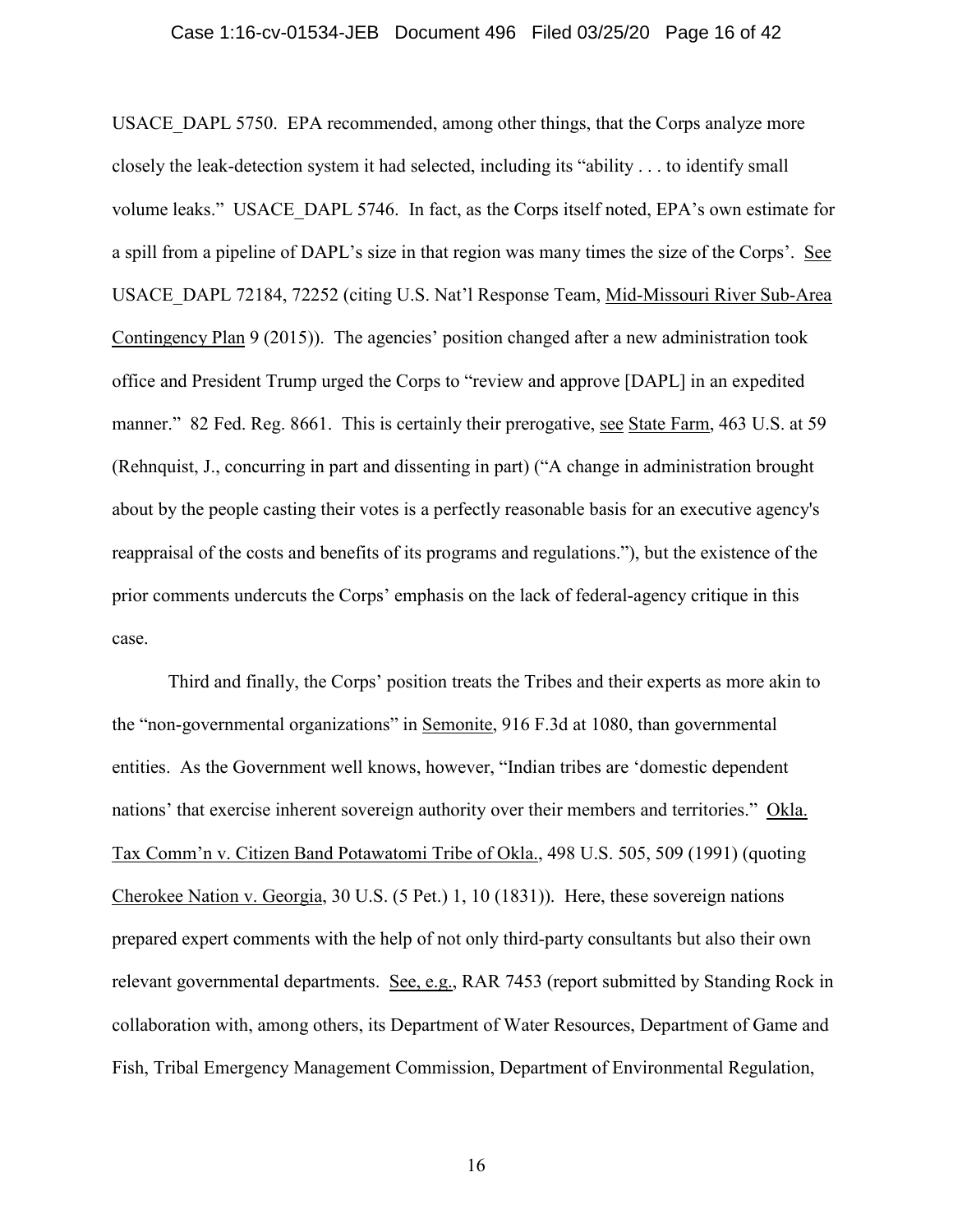#### Case 1:16-cv-01534-JEB Document 496 Filed 03/25/20 Page 17 of 42

and a five-member "Technical Consulting Team"). In sum, the Court does not find a reason to deviate from Semonite here.

In addition to the nature of the Court's review, the parties also disagree as to its scope. Dakota Access maintains that, in determining whether the Corps has fulfilled its NEPA obligations, the Court should consider only the critiques raised between July 2016 and February 2017 — that is, those that generated the unresolved scientific controversy prompting the Court's remand. See ECF No. 456 (Dakota Access Consolidated Opp.) at 14; Oral Arg. Tr. at 46:8–11 (arguing that Court should consider "the results of [the] new modeling" but not Plaintiffs' responses to them). The Tribes, on the other hand, believe that the Court should also review their comments submitted during the remand and the Corps' responses to those.

Once again, Semonite lights the way. Arguably, under that precedent, the Court could find the "highly controversial" factor met merely from the existence of "consistent and strenuous opposition" in the form of experts' "concrete objections to the Corps's analytical process and findings" that "post-dated" the Corps' revision efforts. Semonite, 916 F.3d at 1085–86. But this case stands in a more developed procedural posture than Semonite: here the agency has had an additional chance to respond to these renewed criticisms during the remand. See RAR 103 (confirming Corps considered in its remand analysis "the letters, written comments, and expert reports" as well as "all information verbally communicated at the meetings with the Tribes" during remand); id. at 104 tbl.III-1 (listing documents considered and responded to, including those received after the easement and during remand). As a result, and particularly since both Defendants argued the sufficiency of those responses in their briefs, see, e.g., Dakota Access Consolidated Opp. at 25–27; ECF No. 446 (Corps Opp. to Standing Rock) at 28, the Court finds it prudent to analyze the substance of expert comments made both before and during the remand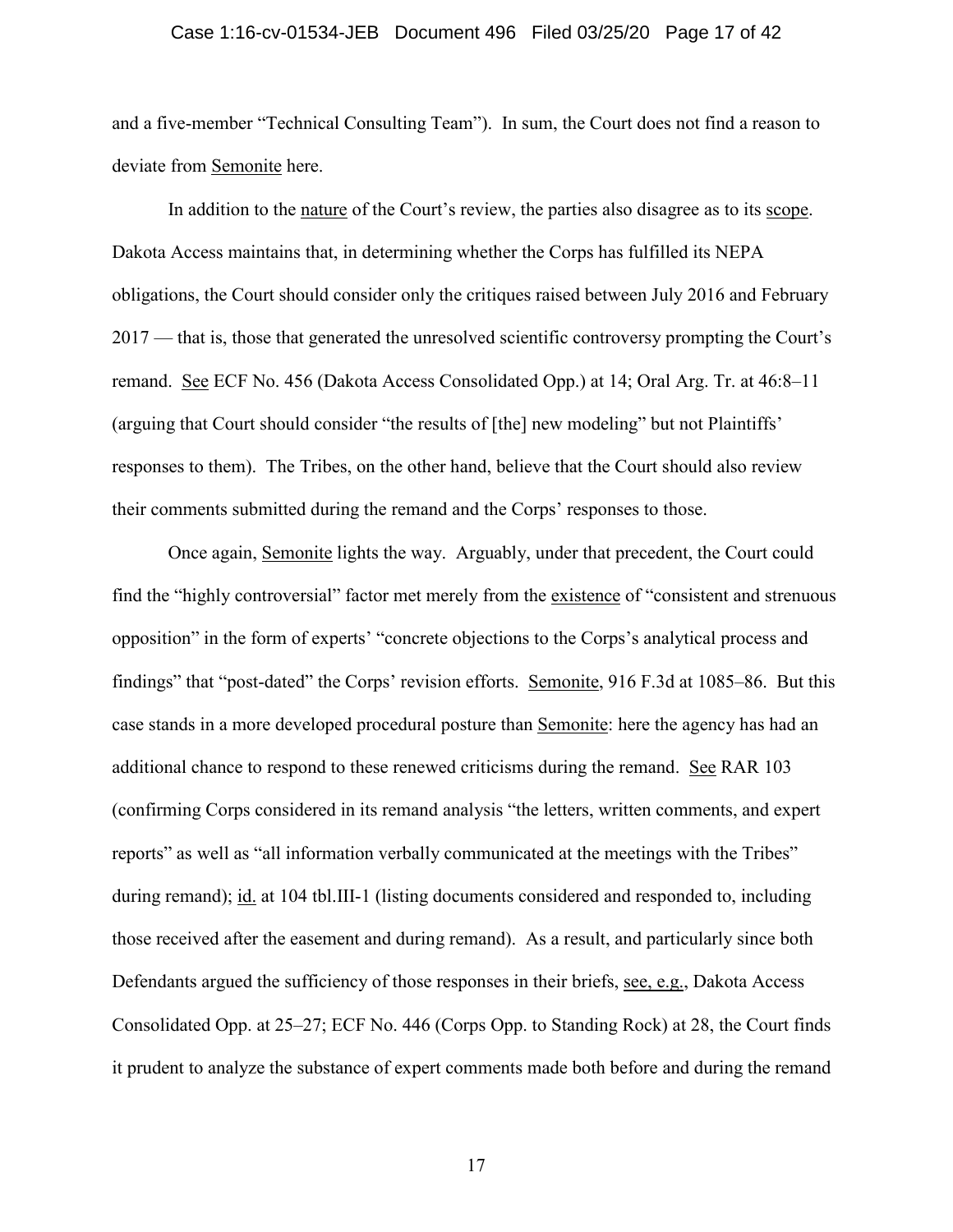### Case 1:16-cv-01534-JEB Document 496 Filed 03/25/20 Page 18 of 42

to determine whether they "succeed" in resolving the points of scientific controversy that continue to be raised by experts.

# *Points of Controversy*

Having thus delineated the nature and scope of its review, the Court may now engage in the business of reviewing. Given the volume of expert comments submitted both before the granting of the easement and during the remand, it finds that the best approach is to group these criticisms by subject matter. For each topic, the Court will discuss the concerns raised by the Tribes' experts, the responses offered by the Corps, and whether the latter succeed in resolving the scientific controversy. Plaintiffs' experts will be introduced as they appear in the below comments. The Corps also relied on reports prepared for Dakota Access by a third-party consulting expert. See, e.g., RAR 8743 (noting that Spill Model Analysis was done by private consulting group RPS for ETP); Final EA at 126–27 (including, in "List of Preparers and Reviewers," three "Environmental Specialists" from a private environmental consulting company). Citations to Bates numbers beginning with USACE\_ESMT, USACE\_DAPL, USFWS DAPL, and OAHE indicate references to the pre-remand administrative record, including the expert comments contained therein. Citations to Bates numbers beginning with RAR refer to the remand-analysis record, again including expert comments raised during that time.

While there are many topics to choose from, the Court finds that examining four will be sufficient to demonstrate the amount of unresolved scientific controversy that remains. As will be explained, even this non-extensive selection suffices to show the necessity of an EIS.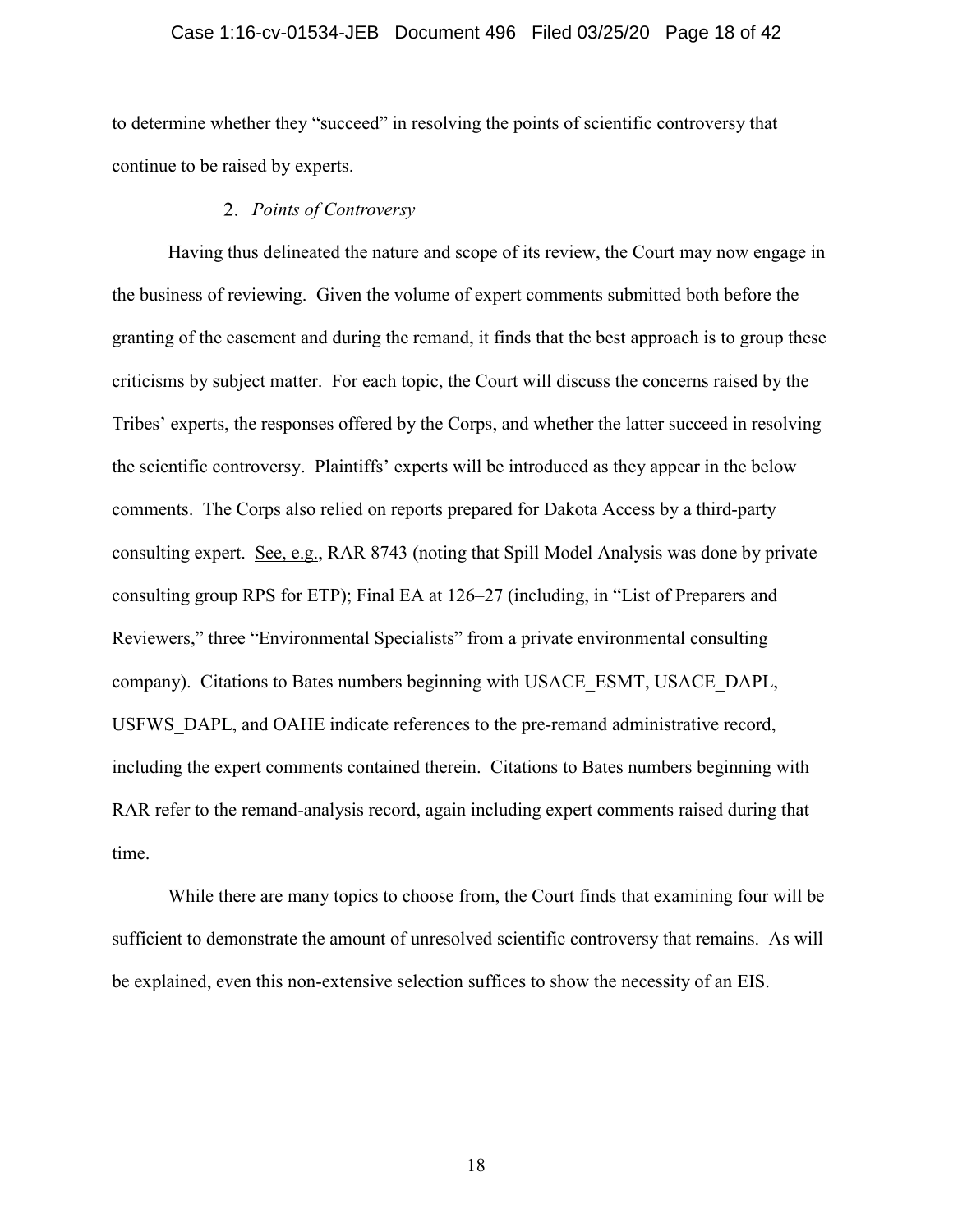# *a.* Leak-Detection System

The Court begins by discussing concerns raised about DAPL's leak-detection system one of the areas of unaddressed scientific controversy noted in the first summary-judgment Opinion. Standing Rock III, 255 F. Supp. 3d at 129 (quoting USACE\_ESMT 1081). Experts for both Standing Rock and Cheyenne River expressed their skepticism as to the effectiveness of this system both before and during the remand.

First, they asserted that there was serious reason to doubt the efficacy of the system. As the above-mentioned report submitted by Standing Rock noted, "A 2012 PHMSA comprehensive leak detection study found one type of leak detection system[, called SCADA,] . . . detected hazardous liquid leaks 28 percent of the time," and another, called CPM, "had a detection rate of 20 percent." RAR 7505. Another expert for Standing Rock had also presented this data in October 2016, adding that "[t]his low success rate" was "consistent with Accufacts' many liquid pipeline failure investigations spanning more than 40 years, especially more recent investigations." ECF No. 117-15 (Accufacts Report of October 2016) at 4–5. DAPL, it should be noted, uses a CPM leak-detection system. See RAR 173–74.

The Corps' response to the first of these comments was to merely refer to its response to a different comment that did not specifically address the PHMSA data. See RAR 257 (directing reader to RAR 143–44); RAR 143–44 (addressing worst-case discharge generally and not PHMSA data from 2012). Its response to the second — which raised the same PHMSA data addressed only Accufacts's assertion that the PHMSA data was consistent with its 40 years of experience investigating pipeline failures: "ETP asserts that a comparison to data from 40 years ago, and from older pipelines installed prior to modern pipeline standards, overstates the risk of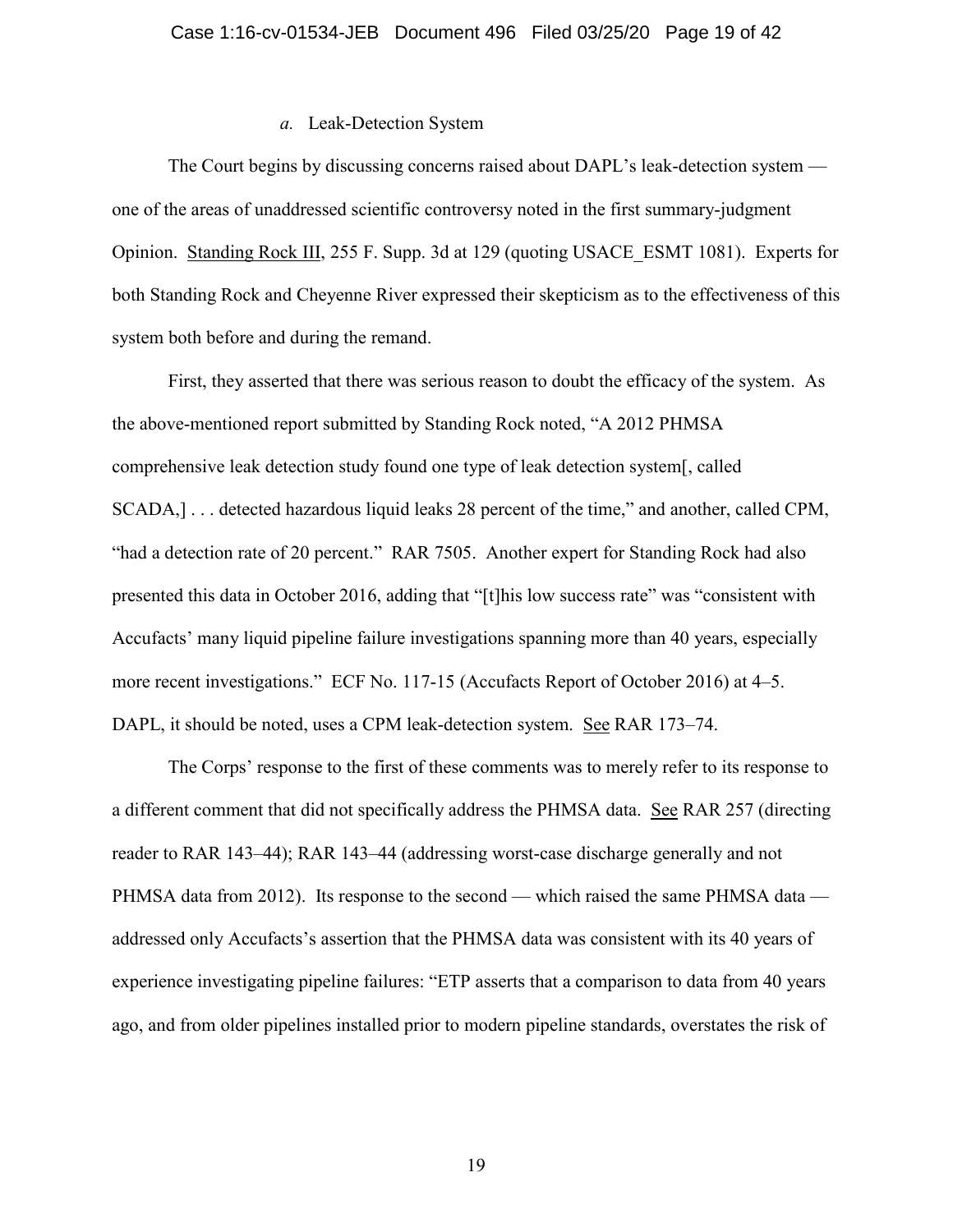#### Case 1:16-cv-01534-JEB Document 496 Filed 03/25/20 Page 20 of 42

this modern pipeline." RAR 173. It then went on to describe some features of DAPL's "stateof-the-art pipeline monitoring tools" and practices. See RAR 173–74.

These responses plainly do not succeed in resolving the serious concerns raised. Most critically, the Corps failed entirely to respond to the 2012 PHMSA study that indicated an 80% failure rate in the type of leak-detection system employed by DAPL. Instead, it focused on the expert's comment that its own experience corroborated the PHMSA data. The agency mischaracterized this comment as drawing only on "data from 40 years ago, and from older pipelines installed prior to modern pipeline standards," RAR 173, when the expert had specifically stated that its experience was drawn from a 40-year period and "especially more recent investigations." Accufacts Report at 5. Accufacts made no indication that its experience was only with "pipelines installed prior to modern pipeline standards." The Corps' statement that the expert's comment "overstates" the risk of a leak-detection failure, therefore, holds no water (or oil, as the case may be).

Second, experts noted that the apparent likelihood that DAPL's leak-detection system would not perform the detections for which it was designed was only part of the problem. In addition, the system was not even designed to detect leaks that constituted 1% or less of the pipe's flow rate. See RAR 7683. At the current pipeline flow rate of about 600,000 barrels per day, this means that "6,000 bbs/day" — that is, about 25,200 gallons — "could be released continuously, over a long period of time, without detection." Id. Oglala's expert, a civil and environmental engineer working for an engineering consultancy group, made similar points in a December 2016 report. See RAR 1250. The Corps did not respond to these comments, see RAR 155–59, 274, but in responses to other related topics, it stated that "[a]ccording to ETP," the leak-detection system in place for DAPL "is capable of detecting leaks down to 1 percent or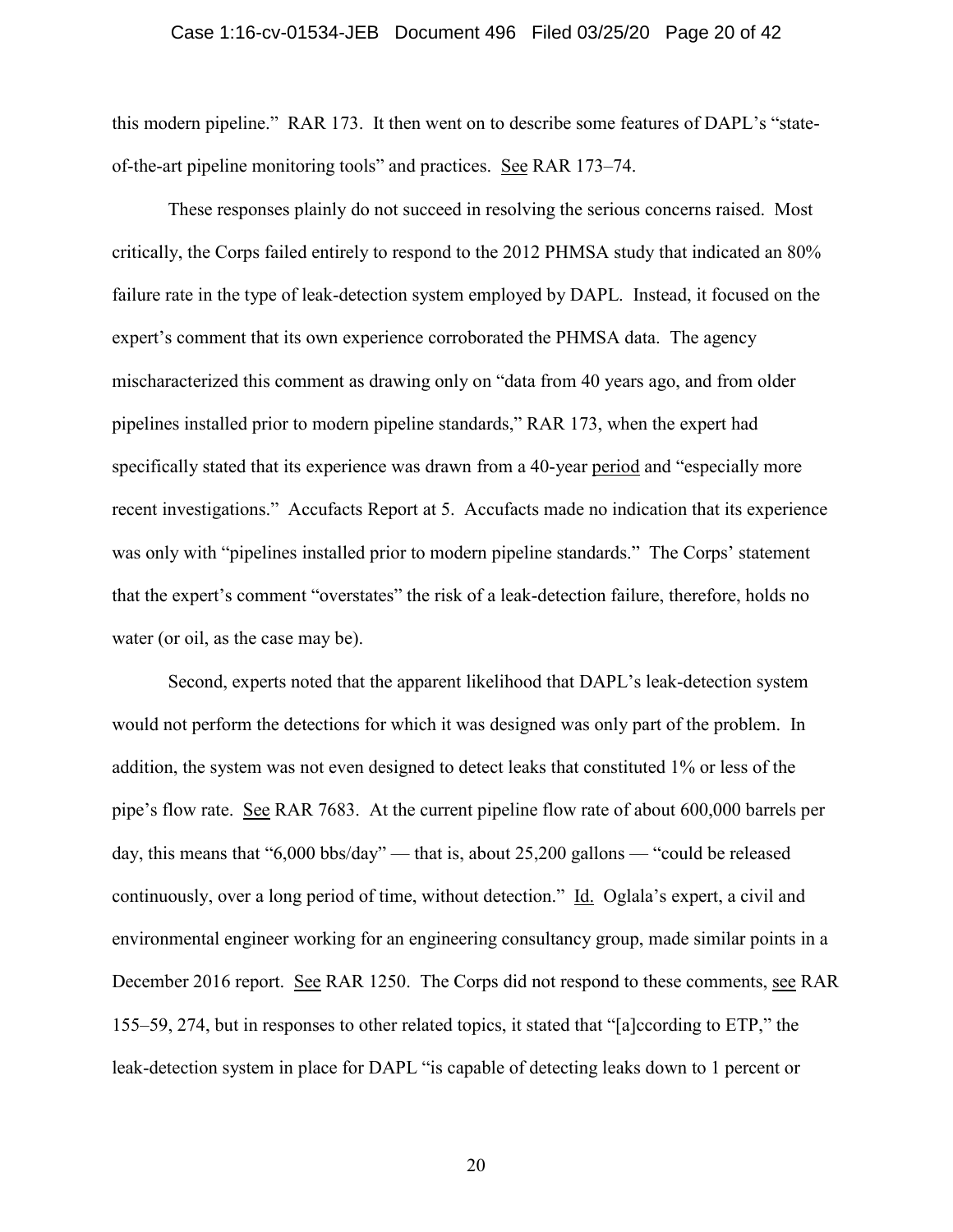#### Case 1:16-cv-01534-JEB Document 496 Filed 03/25/20 Page 21 of 42

better of the pipeline flow rate." RAR 127. "In the event of a slow leak," it continued, "even if pressure measurements do not show a significant drop in pressure, a detectable meter imbalance will develop over a period of time resulting in an alarm to the Control Center." Id. "While the alarm threshold may be 1%," DAPL's leak-detection system is "sensitive to smaller changes in flow rate and pressure." Id.

The Court similarly cannot find that the agency adequately disposed of the experts' concerns here. Even while stating that the system was "sensitive to smaller changes in flow rate and pressure," the Corps confirmed that the threshold for a leak-detection alarm was 1%. See RAR 127. Its further response that a less-than-1% leak would eventually be detected over an unspecified "period of time" after building up enough to cause a meter imbalance, id., was less than reassuring given that the amount of undetected leaking oil could be as much as 6,000 barrels per day. See RAR 7683. Indeed, one of the experts noted that Sunoco had experienced a spill of 8,600 barrels on one of its pipelines when it had not recognized a leak even when there was an "imbalance indication[]" because that imbalance did not exceed "established normal operating tolerances." RAR 7491 (quoting PHMSA report of the incident). At oral argument, moreover, when asked why the spill modeling did not include such a slow-leak scenario, the Corps stated that "there was no particular reason that they didn't look at a slow leak." Oral Arg. Tr. at 12:8– 9.

Third, Accufacts commented that a "complete risk analysis require[s], *inter alia*, consideration of . . . location and type of 'critical leak detection monitoring devices by milepost." RAR 7491 (quoting USACE\_ESMT 1081); <u>see also</u> USACE\_ESMT 1078–79 (same expert finding "key variables" such as "time to remotely recognize and react to a possible release" were not considered by Corps). The agency responded that the third-party engineering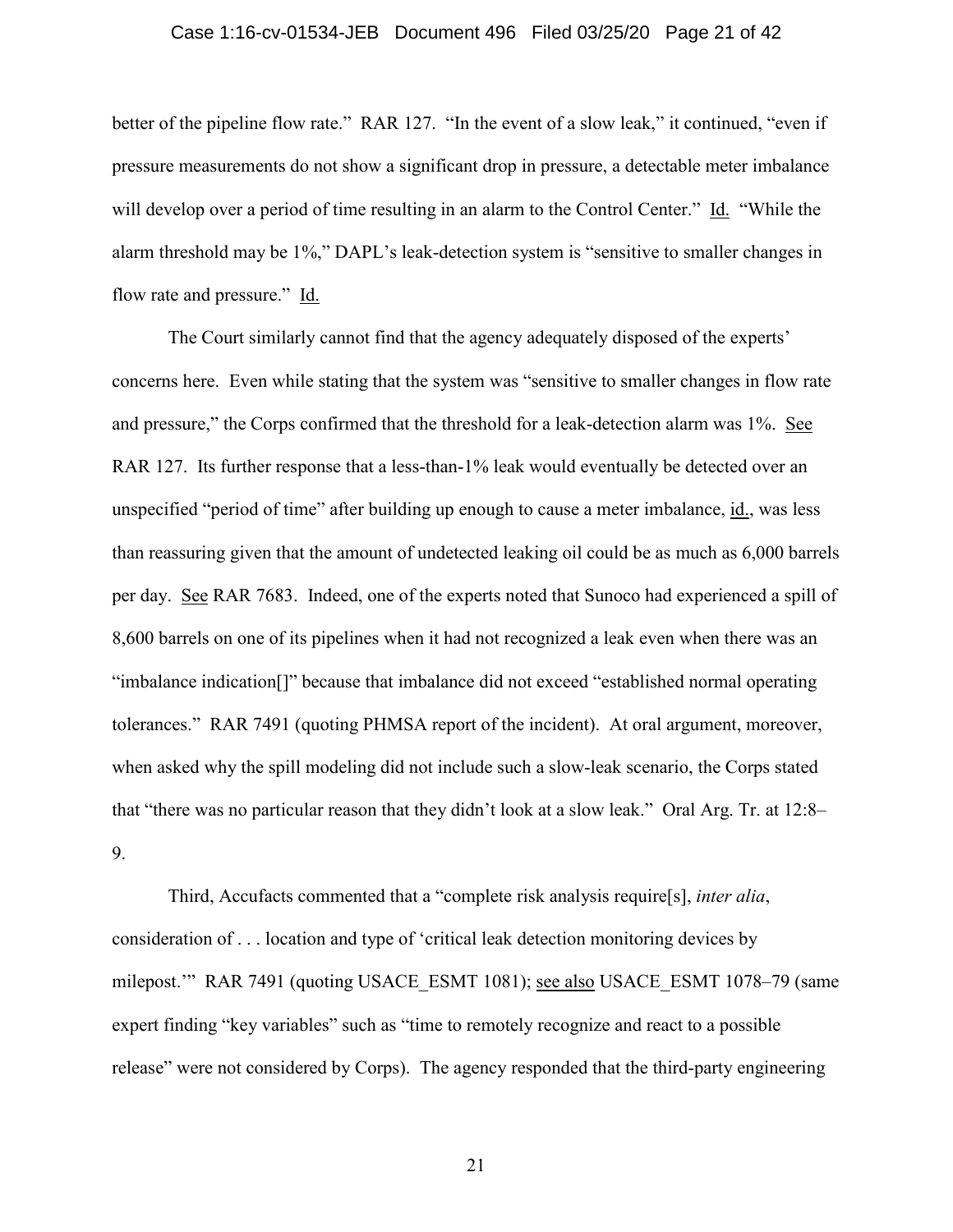### Case 1:16-cv-01534-JEB Document 496 Filed 03/25/20 Page 22 of 42

company that had performed the risk analysis had, according to representations made to the Corps by ETP, considered "[i]nformation on critical leak detection monitoring devices associated with the [leak-detection system] consisting of pressure transmitters and ultra-sonic flow meters by milepost location." RAR 129.

This response does not quite succeed in resolving the issues raised. Stating that it had considered the information was a good start, but, while the Corps did indicate the type of monitoring devices that were used, it did not mention their locations, and, most critically, it did not point to any analysis that did in fact take these two details into consideration. Were this the only point of expert contention, it might be a closer call, but the Corps' responses to the first two groups of expert comments show that the scientific controversy surrounding DAPL's leakdetection system was not resolved.

# *b.* Operator Safety Record

The next topic is the safety record of DAPL's operator, referred to interchangeably by the parties as ETP and Sunoco (the two completed a merger during this litigation). The thrust of these comments was that any analysis of the risk or magnitude of a spill for a certain pipeline should take into account the performance history of its operator. Donald Holmstrom, an "attorney, investigator, and process safety practitioner with many decades of experience in the oil industry and U.S. government," ECF No. 272-4 (Declaration of Donald Holmstrom), ¶ 1, commented, "A valid risk analysis would recognize the history of the operator, but that didn't happen here." Id., ¶ 9. Standing Rock's remand report made a similar comment. See RAR 7503 ("Nowhere d[id] DAPL explain why historic shutdown discharges from other Sunoco/ETP pipeline incidents are not discussed or relevant. . . . Leak detection estimates to be realistic or scientific need to be based on actual historic performance data."). In this case, the operator's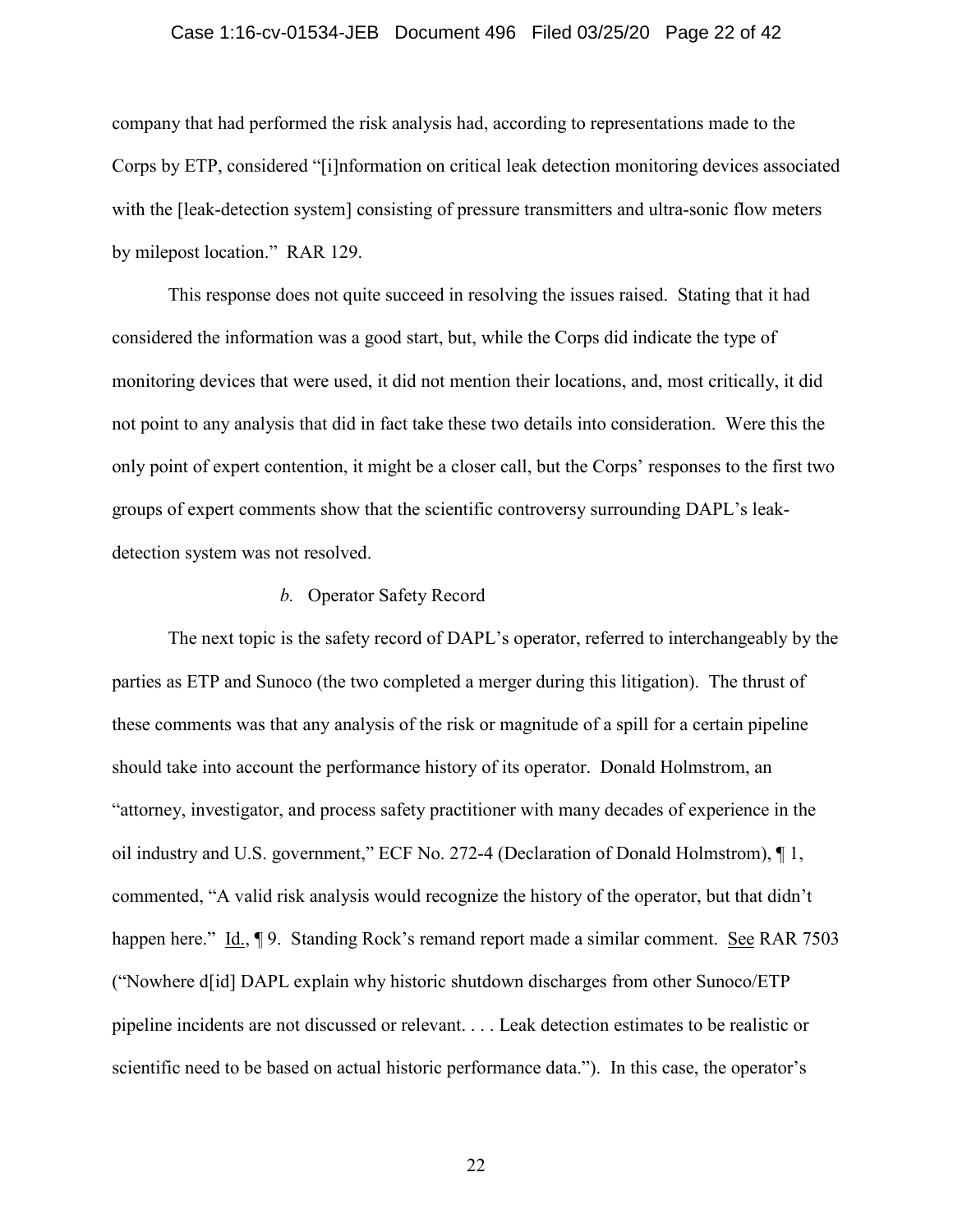### Case 1:16-cv-01534-JEB Document 496 Filed 03/25/20 Page 23 of 42

history did not inspire confidence: "PHMSA data shows Sunoco has experienced 276 incidents resulting in over \$53 million in property damage from 2006–2016," which one expert described as "one of the lower performing safety records of any operator in the industry for spills and releases." Holmstrom Decl., ¶ 9.

The Corps focused its responses on defending the operator's performance record itself rather than on justifying its decision to not incorporate that record into its analysis. It did not directly reply to the comment that it had not explained "why historic shutdown discharges from other Sunoco/ETP pipeline incidents are not discussed or relevant." RAR 7503; see RAR 255. And in response to the comment that "[a] valid risk analysis would recognize the history of the operator," Holmstrom Decl., ¶ 9, it gave a verbatim repetition of its answer to the comment that "PHMSA data shows Sunoco has experienced 276 incidents resulting in over \$53 million in property damage from 2006–2016." Id.; compare RAR 235–36, with RAR 136–37. That response, which addressed only the safety record (and not the failure to consider it), noted that 70% of the 276 incidents were confined to operators' property, and "if an incident is confined to the operators' property, then it would not reach Lake Oahe or any other land or water used by the Tribe." RAR 137. It also noted that Sunoco had increased inspections of its pipelines in recent years, see RAR 235, and stated that the commenter(s) "d[id] not identify a specific alternative methodology or particular criteria or performance metrics that the Corps should have considered" or studies "that would cause the Corps to doubt its previous methodologies and data supporting [its] conclusion to rely on ETP's risk analysis." Id.

This response does not resolve the issues raised by the Tribes' experts. Two central concerns went unaddressed: (1) the 30% of spills — about 80 of them — that were not limited to operator property; and (2) the criticism that the spill analysis should have incorporated the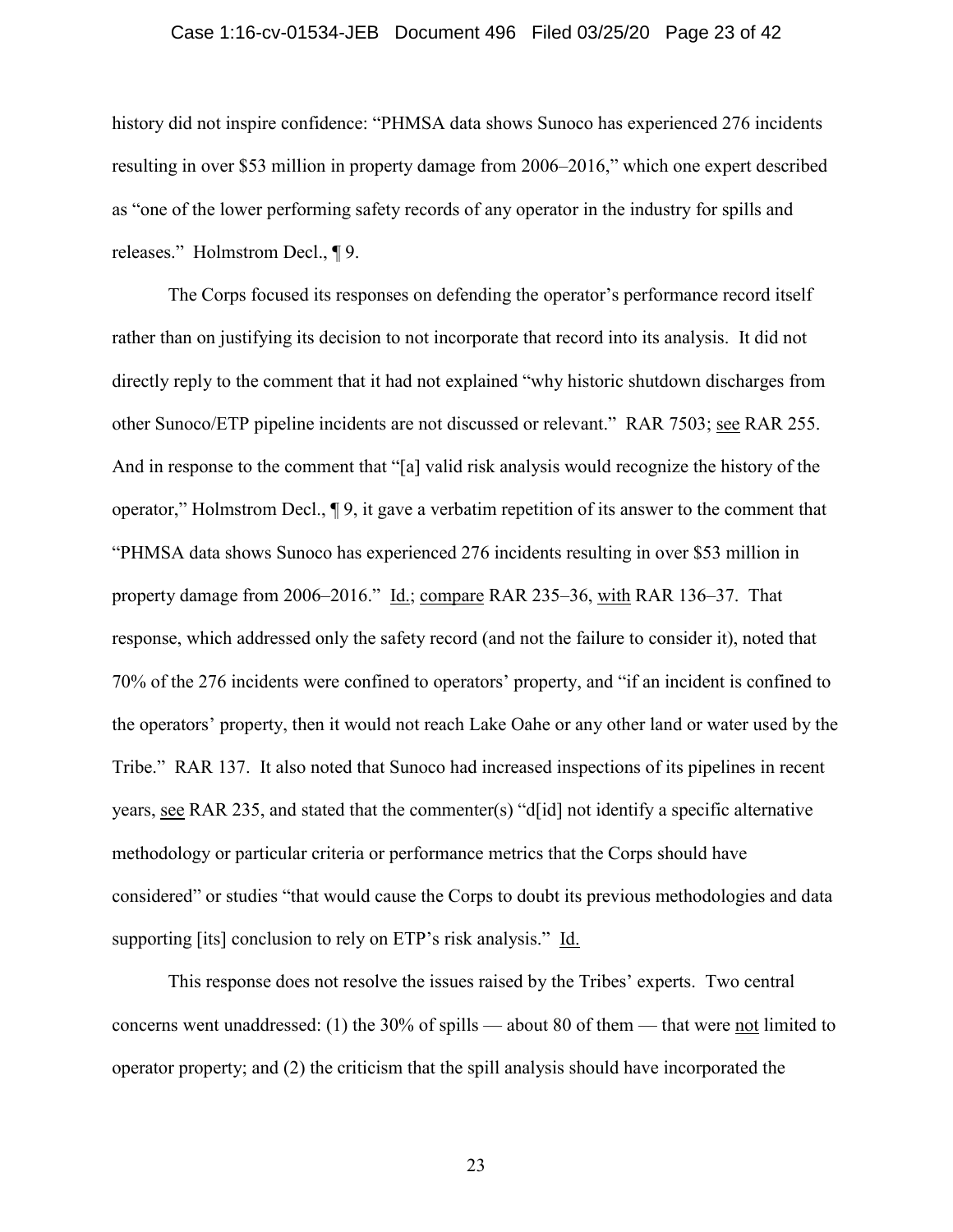### Case 1:16-cv-01534-JEB Document 496 Filed 03/25/20 Page 24 of 42

operator's record. Indeed, the 70% of spills that occurred on operator property may still be relevant to the latter point — for example, by showing how an operator's practices might affect the risk of a spill, length of detection time, and speed of response. Finally, the Corps' form language about lack of "specific alternative methodology" and studies "that would cause the Corps to doubt its previous methodologies" — which appears, without alteration or explanation, in many of its responses, see, e.g., RAR 116, 119, 125, 130, 132 — is a *non sequitur* and does nothing to resolve the specific issues raised by the Tribes' experts.

# *c.* Winter Conditions

Another concern captured in expert comments was the Corps' failure to consider the impact of harsh North Dakota winters on response efforts in the event of a spill. First, as Oglala's expert noted, "[S]ubfreezing temperatures during winter months will affect emergency response conditions during cleanup of a spill," creating "significant difficulties that are not present during other periods," such as that "workers require more breaks and move slower due to the bundling of clothing," "daylight hours are shorter," and "slip-trip-fall risk increases significantly." Earthfax Report at 7. The Final EA, then, "should have quantified the effect of these factors on response time and the subsequent impacts to human health and the environment." Id.

The same expert pointed out, moreover, that the EA's statement that "ice itself often serves as a natural barrier to the spread of oil" by "naturally contain [ing]" pockets of oil, see Final EA at 39 (USACE DAPL 71263), was an "oversimplification of oil recovery operations beneath ice." Earthfax Report at 7. In the first place, the report stated, ice makes it "difficult to determine where the largest pockets of oil may occur." Id. Beyond that, "[t]he trapped oil may move," and "[i]ce will naturally break both on the river and on the reservoir, shifting recovery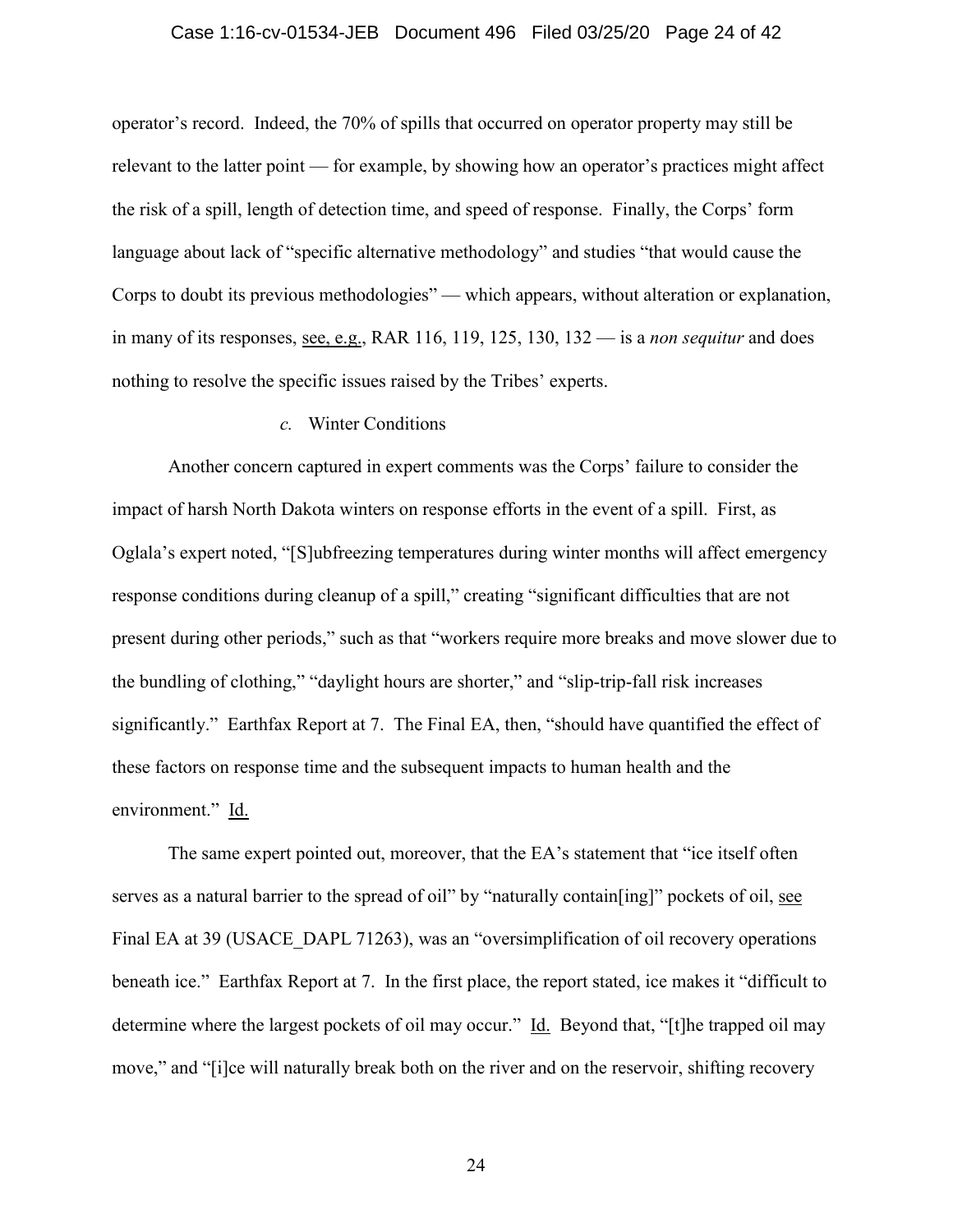### Case 1:16-cv-01534-JEB Document 496 Filed 03/25/20 Page 25 of 42

locations and increasing safety hazards." Id. Because of the above-described complications of emergency response during the winter, moreover, "the time required to recover the oil will be increased," in turn "increas[ing] the extent to which the oil dissolves into the water." Id. at 8. The expert noted that the study cited by the Corps for the proposition that ice may benefit spill response also indicated the ways in which winter may simultaneously hinder it. Id. Ultimately, the expert concluded, "[T]he EA should have presented a more serious, quantitative evaluation of the winter spill scenario" to ensure that the above-described factors "were properly evaluated." Id. Standing Rock and its experts made a similar point that will be discussed in the following section. See *infra* Section III.A.2.d.iii.

In its response to Oglala's expert, the Corps "agree[d]" that "the recovery of oil under ice is difficult." RAR 150. The agency stated that it had considered winter conditions in the EA, pointing to parts of the Final EA that the Oglala expert had criticized. Id. (citing Final EA at 39). It also stated that it had "mandated full-scale winter/ice exercises at . . . Lake Oahe as a condition to the easement," and that such exercises were "tentatively scheduled" for February 2019. Id. Finally, it noted that "the Spill Model Report includes an assessment of the winter spill scenario of oil movement under the ice at Lake Oahe." Id. (citing RAR 8875). That report "predicts that ice cover retards the movement of oil downstream by trapping the hydrocarbons in the vicinity of the release location." RAR 151. Thus, "ETP anticipates that the difficult winter conditions will be counterbalanced by the slower movement of the oil beneath the ice." Id.

The Court finds the Corps' response insufficient to resolve the points raised by Oglala's expert. To start, the agency's reference to the Spill Model Report does not necessarily support ETP's prediction. The report in fact found that, in simulations presuming 100% ice coverage, "[t]he ice effectively capped the oil, prevented evaporation, and resulted in enhanced dissolution,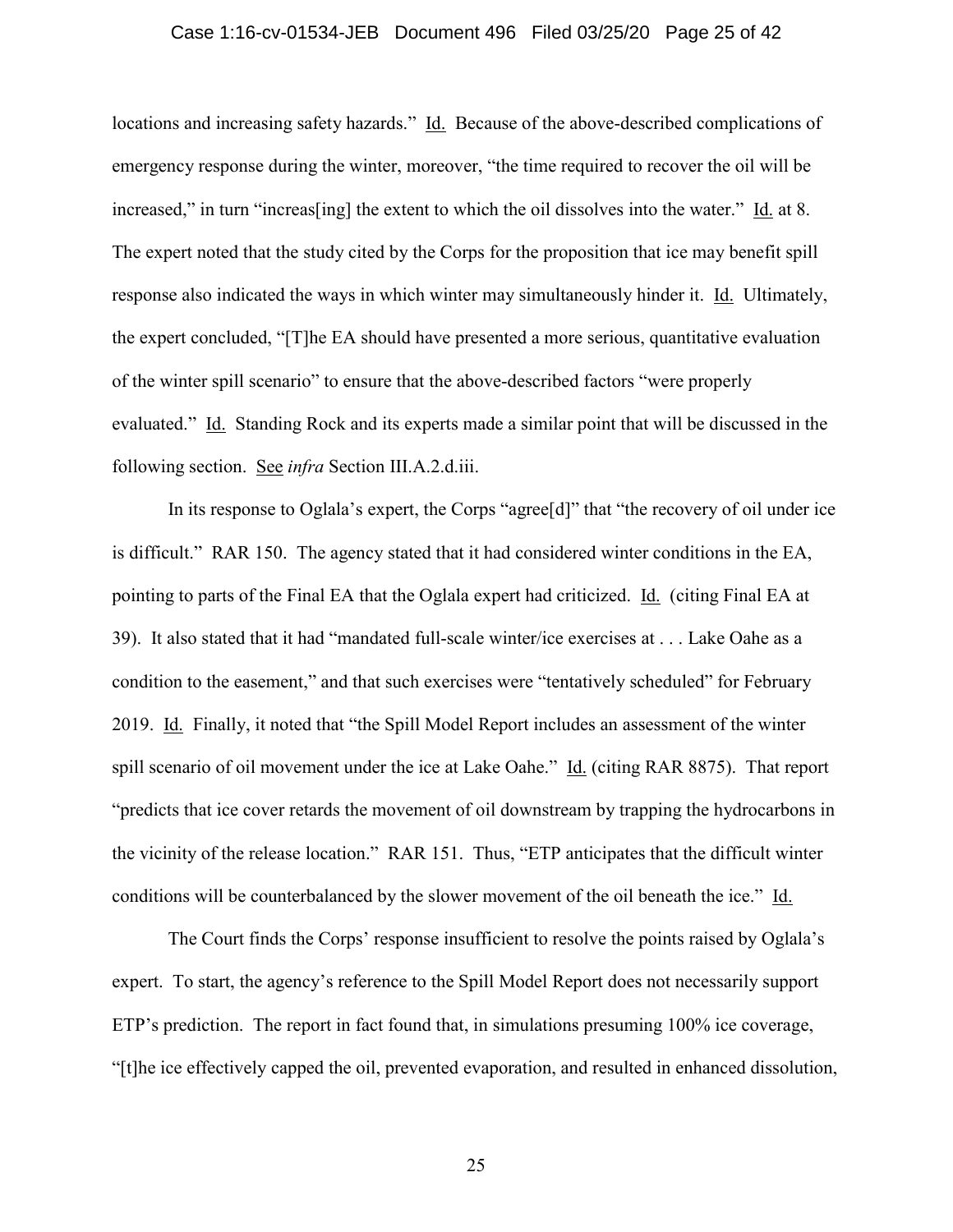### Case 1:16-cv-01534-JEB Document 496 Filed 03/25/20 Page 26 of 42

all of which led to the maximum mass of oil in the water column." RAR 8875. This is in line with the expert's prediction, see Earthfax Report at 8 (winter response complications will "increase the extent to which the oil dissolves into the water"), and does not support ETP's conclusion that slow winter flow rates and the entrapment of oil pockets within the ice would counteract the response difficulties presented by winter conditions. The Corps' reference, moreover, to the parts of the EA that formed the basis of the expert's criticism does not "resolve" the scientific controversy. Semonite, 916 F. Supp. 3d at 1085–86. And practicing a winter response, while prudent and perhaps a good avenue for producing data as to how exactly winter conditions would delay response efforts, does not get to the point of addressing the concern that the spill model does not currently take that kind of data into account.

*d.* Worst-Case Discharge

The largest area of scientific controversy, particularly during remand, was the worst-casedischarge estimate for DAPL used in the spill-impact analysis. As relevant here, the "worst case discharge" is

> [t]he pipeline's maximum release time in hours, plus the maximum shutdown response time in hours (based on historic discharge data or in the absence of such historic data, the operator's best estimate), multiplied by the maximum flow rate expressed in barrels per hour (based on the maximum daily capacity of the pipeline), plus the largest line drainage volume after shutdown of the line section(s) in the response zone expressed in barrels (cubic meters).

40 C.F.R. § 194.105(b)(1). In other words,

 $WCD = ($ (maximum release time + maximum shutdown response time)  $\times$  maximum flow rate) + largest line drainage volume

The idea, then, is to calculate the maximum amount of oil that could possibly leak from the pipeline before a spill is detected and stopped. The regulations further provide that the "[w]orst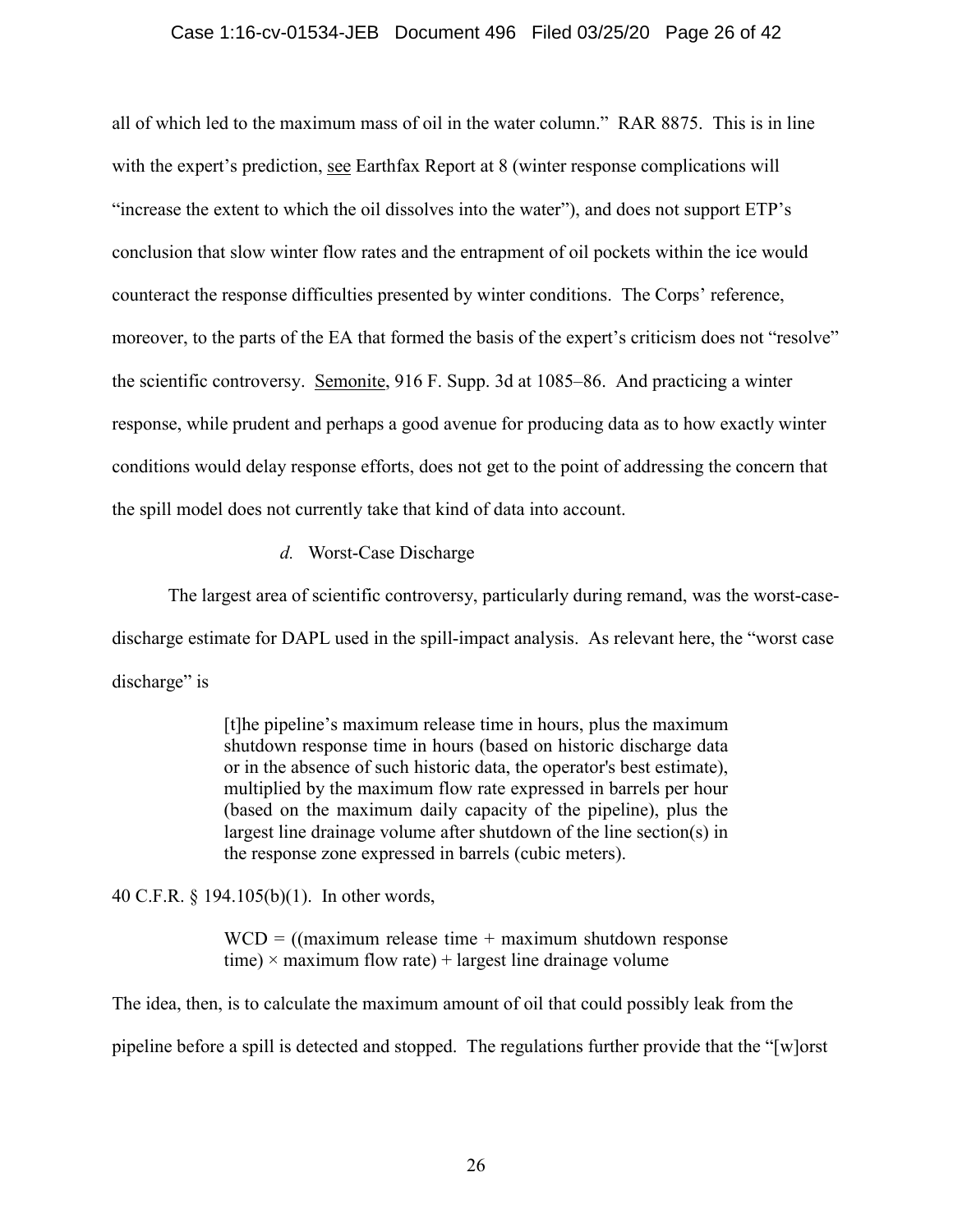### Case 1:16-cv-01534-JEB Document 496 Filed 03/25/20 Page 27 of 42

case discharge means the largest foreseeable discharge of oil . . . in adverse weather conditions." 49 C.F.R. § 194.5.

One final introductory note. Defendants argue that the PHMSA regulations cited above, which require calculation of a worst-case discharge, see 40 C.F.R. § 194.105(a), are not mandatory under NEPA and thus that the Corps need not have complied with them under that statute. See Corps Opp. to Standing Rock at 12 (citing Robertson v. Methow Valley Citizens Council, 490 U.S. 332 (1989)). But even if it was not required to do so, the agency did perform such calculations using 40 C.F.R. § 194.105(b)(1), which formed the basis for other conclusions about the effects of a spill. See id. at 12–13 ("[T]he Corps based some of its analysis on an extremely pessimistic "worst case discharge" figure derived from a Spill Model Report prepared pursuant to PHMSA regulations."). Expert critiques raising serious doubts about the Corps' application of 40 C.F.R. § 194.105(b)(1) cannot be resolved by the fact that the agency may not have been required to use this particular method in the first place. Such a rule would immunize vast swaths of the Corps' analysis from judicial or expert review. Cf., e.g., Sierra Club v. Sigler, 695 F.2d 957, 966 (5th Cir. 1983) ("The purpose of judicial review under NEPA is to ensure the procedural integrity of the agency's consideration of environmental factors in the EIS and in its decision to issue permits. If the agency follows a particular procedure, it is only logical to review the agency's adherence to that procedure, not to some altogether different one that was not used."). Indeed, the Corps seemed to concede this at oral argument. See Oral Arg. Tr. at 8:25–9:4 ("The Court: . . . But since you did [a WCD analysis] here, shouldn't that analysis be subject to expert criticism?" Mr. Schifman: "Yes. It is absolutely, just as any analysis that the Corps or any agency does is subject to expert criticism in the appropriate comment period or whatever the case may be. So, it was subject to that criticism, the Corps evaluated the criticism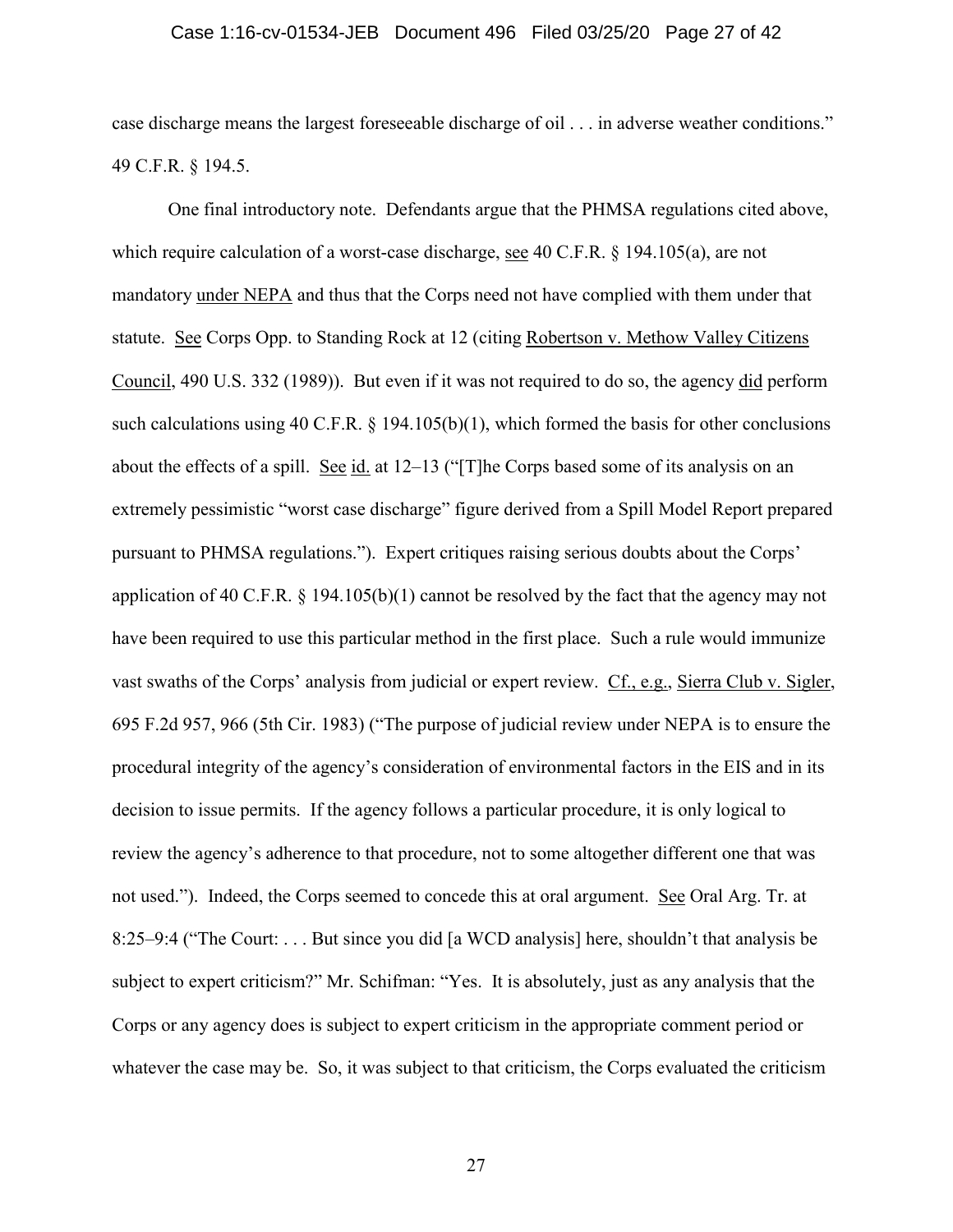in great depth  $\dots$ ."). The Court, therefore, will consider expert critiques of the agency's calculation of the WCD as valid as any other critique.

Both before the easement was issued and during remand, experts raised myriad concerns with the WCD used by the Corps to evaluate impacts of a potential DAPL spill. While there were many axes on which the WCD was challenged, the Court will discuss only three, finding them sufficient to illustrate the unresolved scientific criticisms posed by the Tribes' experts.

## i. Leak-Detection Time

In addition to the concerns raised about whether the leak-detection system would function as claimed and that it was not designed to detect spills of less than 1%, see *supra* Section III.A.2.a, experts also voiced strong criticisms of how quickly the Corps claimed the system would catch a spill in its WCD analysis. Standing Rock's remand report commented that, while "[l]eak detection time is intended to be part of the WCD calculation formula," RAR 7502, "no actual detection time was provided or utilized." RAR 7501. (Recall that inclusion of detection time was also one of the areas for improvement suggested by EPA in its comment on the Draft EA. See USACE DAPL 5746 ("recommend[ing] that the NEPA analysis describe . . . the time that would be required for detection and shutoff of the pipeline").) Instead, "[t]he DAPL calculation multiplied only the pump shutdown time by the maximum flow rate and added the drain down volume." RAR 7501. And far from being instantaneous, several experts noted, the worst-case leak-detection time was likely to be quite long. See, e.g., RAR 1347 (commenting that spills have been documented to continue undetected for "hours and sometimes weeks"); RAR 7689 (recommending that the WCD "release time assumption" be increased to 8 hours to "reflect[] the actual (proven in use) performance of the Leak Detection System and the track record of the pipeline operator to identify pipeline leaks in remote locations such as the Lake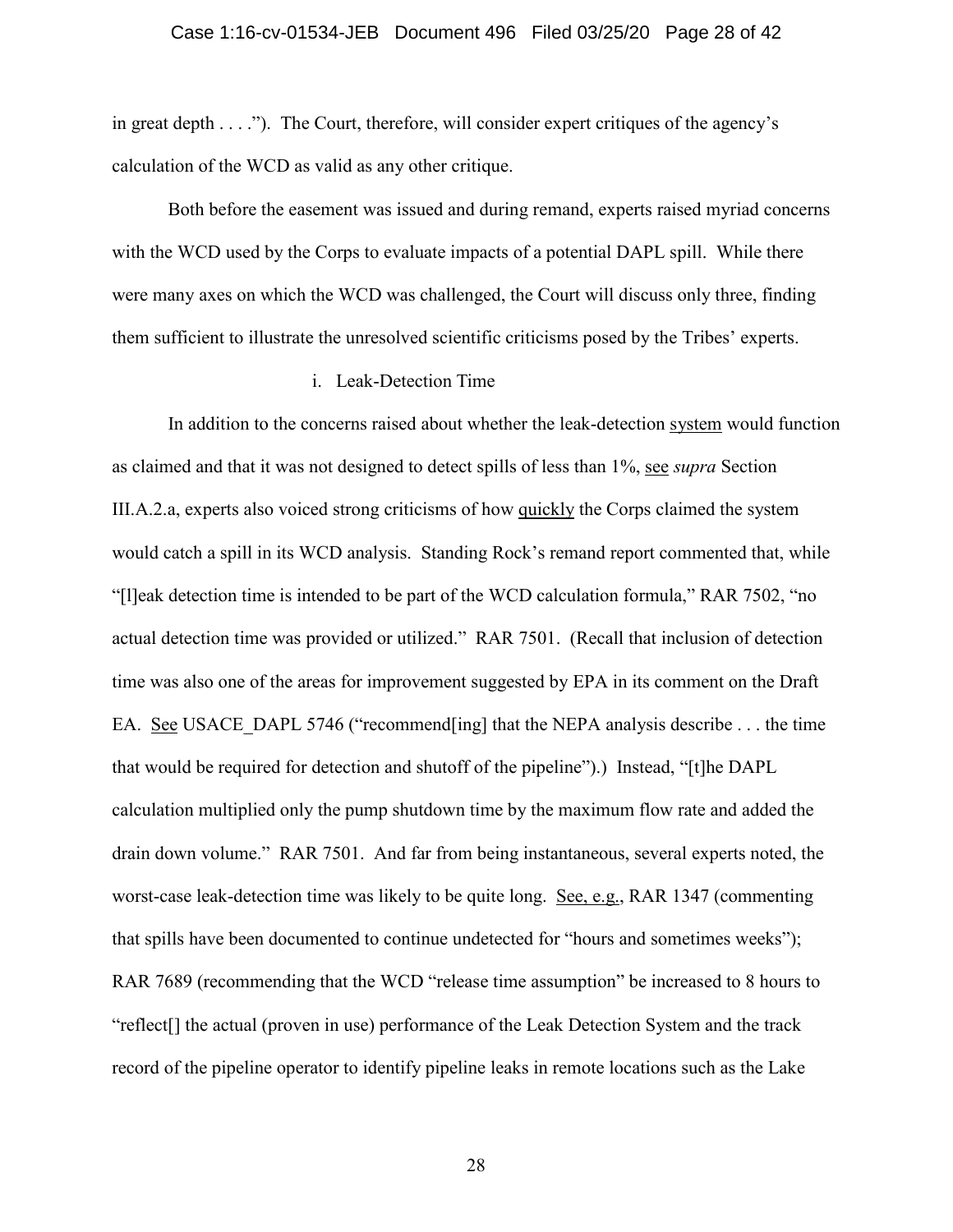#### Case 1:16-cv-01534-JEB Document 496 Filed 03/25/20 Page 29 of 42

Oahe pipeline crossing"); Accufacts Report at 8 ("There appears to be considerable optimism in the EA in assuming a quick recognition and response by control room personnel.").

The Corps countered that, after "review[ing] the Lake Oahe Crossing Report numerous times resulting in numerous revisions by the applicant," it had determined that the estimated total time for leak detection, pump shutdown, and valve closure used in the WCD was "12.9 minute[s]." RAR 254. This was "based on the sum of the time to detect a break on the line and shutdown pumps (9 minutes) and the time to close the valves (3.9 minutes for standard valves)." Id. The agency stated that the 9-minute portion, to which it had previously referred only as the amount of time required to shut down mainline pumps, was in fact "not limited to pump shutdown time as it already includes 1 minute for time of detection." Id. The 1-minute figure was used because, "[a]ccording to ETP, the typical time of detection for a WCD rupture is less than 1 minute." Id.; see also RAR 126 ("According to ETP, the LeakWarn CPM system is . . . capable of providing rupture detection within 1 to 3 minutes."); RAR 127 (same).

The Corps' response does not resolve the issues raised by the experts' comments on many levels. To start, the Court finds it difficult to make sense of the agency's statement that its previous "reference to the mainline pumps being shutdown within 9 minutes of detection is not just limited to pump shutdown time as it already includes 1 minute for time of detection." RAR 254 (emphasis added). The "reference" is in the spill-model analysis prepared for Dakota Access by a third-party private consultant. See RAR 14959–87. There, the consultant explains that the numbers "utilized in the DAPL computer model" allow 12.9 minutes for "Detection and Shutdown\*." RAR 14967. Below that, the asterisk is explained: "\*The mainline pumps are shutdown within 9 minutes of detection and the adjacent block valves are completely closed within an additional 3.9 minutes." Id. Given that the latter sentence is meant to explain the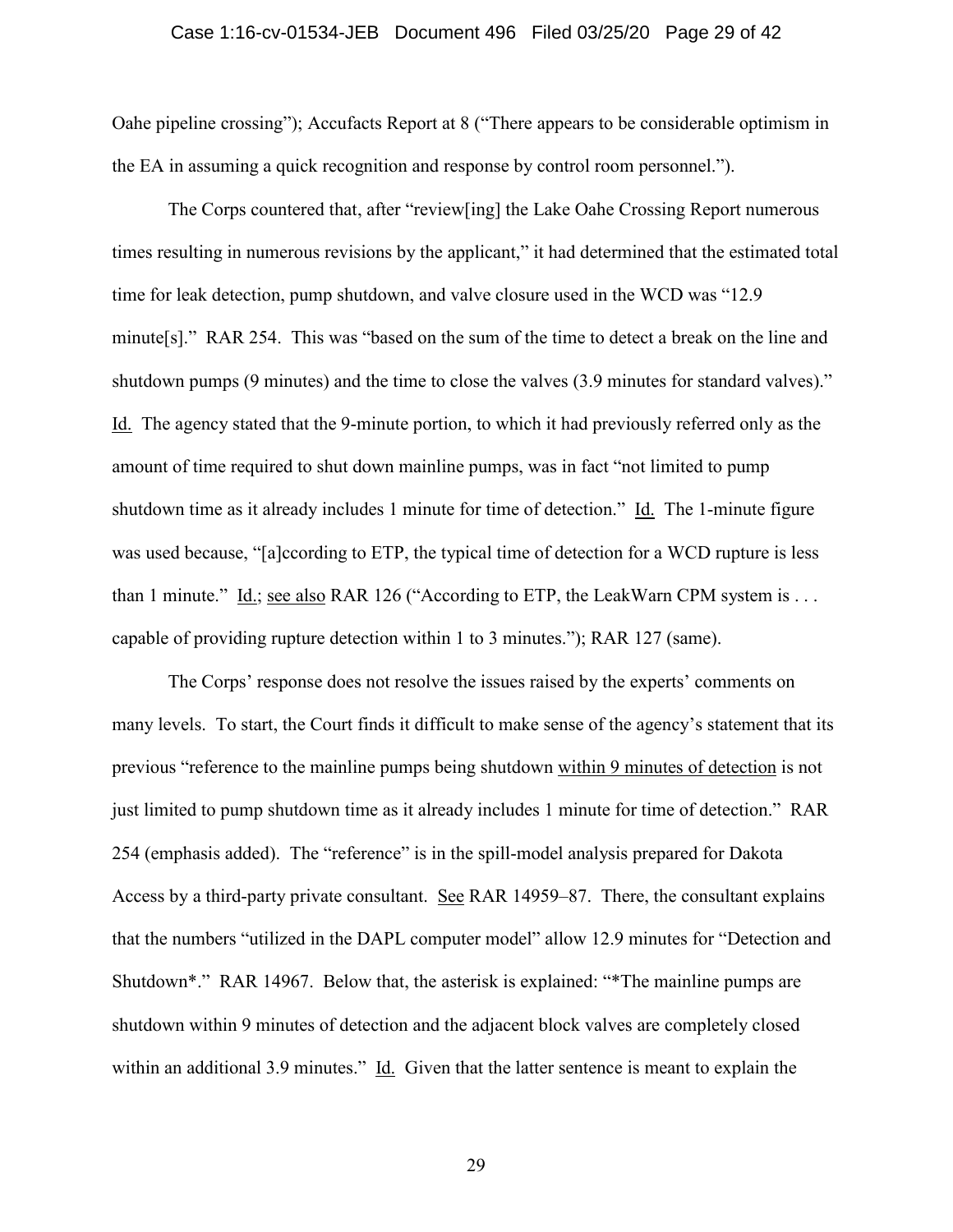#### Case 1:16-cv-01534-JEB Document 496 Filed 03/25/20 Page 30 of 42

reference to "Detection and Shutdown," the Corps' statement that the 9 minutes include 1 minutes for detection appears unsupported. The clear meaning of "within 9 minutes of detection" is "9 minutes after detection." At best, the Corps' statement that the 9 minutes included time for detection requires more explanation.

But even if the Court accepted, *arguendo*, that the WCD did allow one minute for detection of the rupture, this does not resolve the serious concerns noted by experts about the propriety of using that number to calculate the WCD. Most obviously, what DAPL's leakdetection system is "capable of," RAR 126, 127, or what its "typical" performance would be, see RAR 254, are not necessarily the same as the figure that should be used in calculating its "maximum release time." 40 C.F.R.  $\S$  194.105(b)(1). The Corps itself betrays that one minute is not the longest time it could take for a full-bore rupture to be detected, since it admits that DAPL's leak-detection system is "capable of providing rupture detection within 1 to 3 minutes." RAR 126, 127. The difference between one and three minutes is not insignificant when speaking of a full-bore rupture: the current maximum flow rate of the pipeline (only half of its full capacity) is 600,000 barrels a day, which translates to over 416 barrels per minute.

But the difference between the one-minute number used in the WCD and the actual maximum detection time may be much larger. In response to the many experts who commented that hours, rather than minutes, were more accurate figures for the WCD, the Corps merely repeated that ETP had assured it that DAPL's system was capable of detecting a full-bore rupture one to three minutes after it occurred. See RAR 127, 205, 254. Of course, the fact that the system is capable of detecting a leak in this time does not mean that it will do so, only that it may. And in neither case does the one-to-three-minute timeframe purport to be the maximum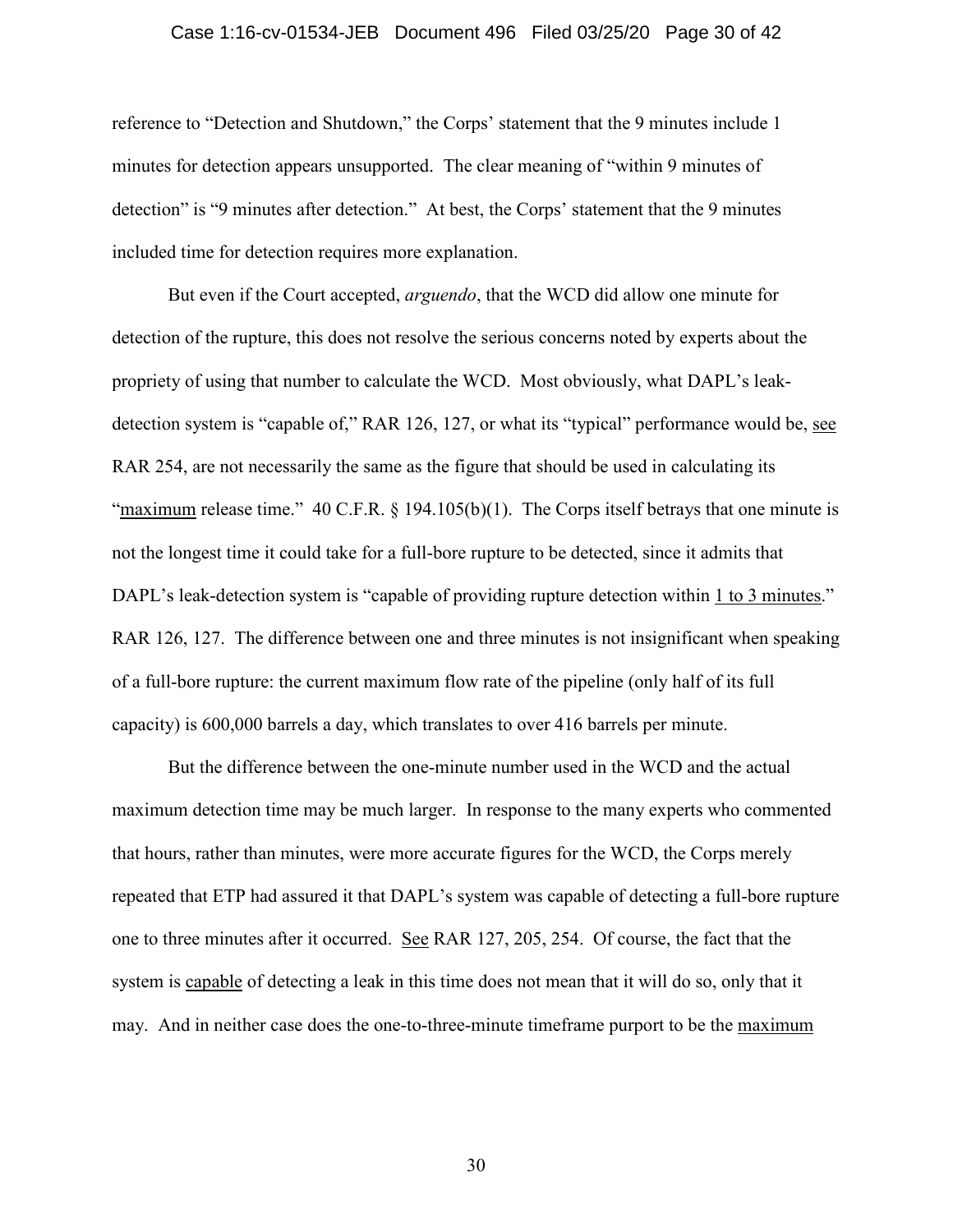### Case 1:16-cv-01534-JEB Document 496 Filed 03/25/20 Page 31 of 42

release time the WCD regulation requires and which the experts posited could well be hundreds of times longer than ETP's number.

ii. Shutdown Time

Once a leak is detected, the pipeline's pumps must be shut down in order to stop the flow of oil. In addition, valves help to "reduce the total volume of oil that could be released in the event of a spill," RAR 120, by blocking already-pumped oil before it reaches the point of a leak or rupture. DAPL has two such valves near Lake Oahe; failure of these valves would cause the discharge amount to skyrocket. See RAR 121.

Recall that the WCD regulations require calculation of "the maximum shutdown response time in hours (based on historic discharge data or in the absence of such historic data, the operator's best estimate)." 40 C.F.R. § 194.105(b)(1). As noted above, the Corps used a total time of 12.9 minutes for shutdown — 9 minutes for the pumps and 3.9 minutes for the valves. See RAR 254, 14967. (As discussed, the 9-minute figure may also include 1 minute for leak detection, thus leaving 8 minutes for pump shutdown. See *supra* Section III.A.2.d.i.)

Holmstrom contended that the 12.9 (or possibly 11.9) minutes "from leak detection to the closing of the shut-off valves lacks supporting data and is not credible." Holmstrom Decl., ¶ 14. This number, he pointed out, was "based on a 'best case' scenario in which all systems function precisely as intended," including that "the correct decision and response is immediately initiated, and all equipment such as controls, sensors, pumps and valves function as intended." Id., ¶ 11. Such assumptions have no place in a worst-case scenario, experts said, since in reality "[m]ajor spill incidents typically occur with multiple system causes, when people, or equipment, or systems do not function exactly as they are expected to." Id. By failing to consider such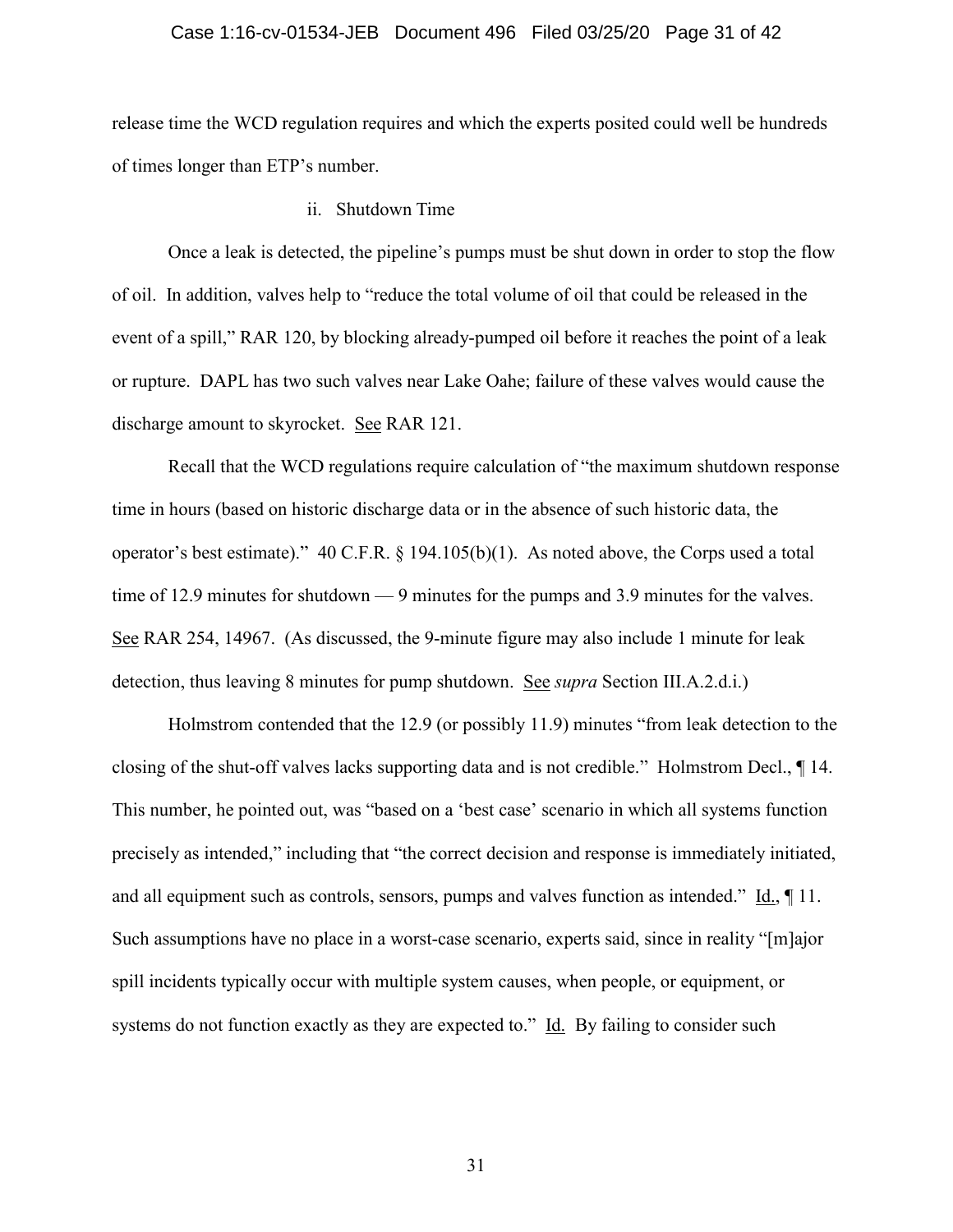#### Case 1:16-cv-01534-JEB Document 496 Filed 03/25/20 Page 32 of 42

eventualities, which is the modern standard for major accident prevention, the model had not, in fact, given a worst-case discharge analysis. Id.

The Corps responded to this criticism by stating that the valves at Lake Oahe "have a closure time of no greater than three (3) minutes." RAR 155 (quoting Final EA at 90); see RAR 236–37 (referring to RAR 155–59). The other parts of Holmstrom's comment — *i.e.*, those identifying why assuming a perfect valve-closure time was unrealistic for a WCD — were omitted from the Corps' response to the relevant paragraph of his declaration. See RAR 236. In its limited answer, moreover, the agency largely focused on the fact that its WCD figure was lower than an earlier, non-WCD spill-volume estimate made by Oglala's expert. See RAR 143– 44; see also RAR 236 (referring to RAR 143–44, 151–55). It further explained that, "during the design process, ETP evaluated the potential for incorrect operation and/or equipment failure at the . . . pump stations[ and] mainline valves," resulting in a design that is "established to safeguard against incorrect operation using alarms and shutdowns to operate the pipeline within the guidelines of [the PHMSA pipeline regulations]." RAR 151.

The Corps' responses are, again, inadequate. The agency's statement that it takes no more than three minutes for the valve-closure process to occur, see RAR 155 (quoting Final EA at 90), does not respond to the fact that human or machine error might result in the valves' not beginning the closure process at all (even after a leak has been detected). See Holmstrom Decl., ¶ 11; see also Oral Arg. Tr. at 10:4–5 ("It does assume the valves close as they are, you know, able to do."); <u>id.</u> at 10:25–11:2 ("[T]here's no portion of the remand analysis that directly says here's what happened [if] the valves never closed.").

The Corps' myopic preoccupation with the Earthfax estimate, moreover, which pervades its responses to expert comments about flaws in the WCD, see RAR 143–44; see also RAR 155,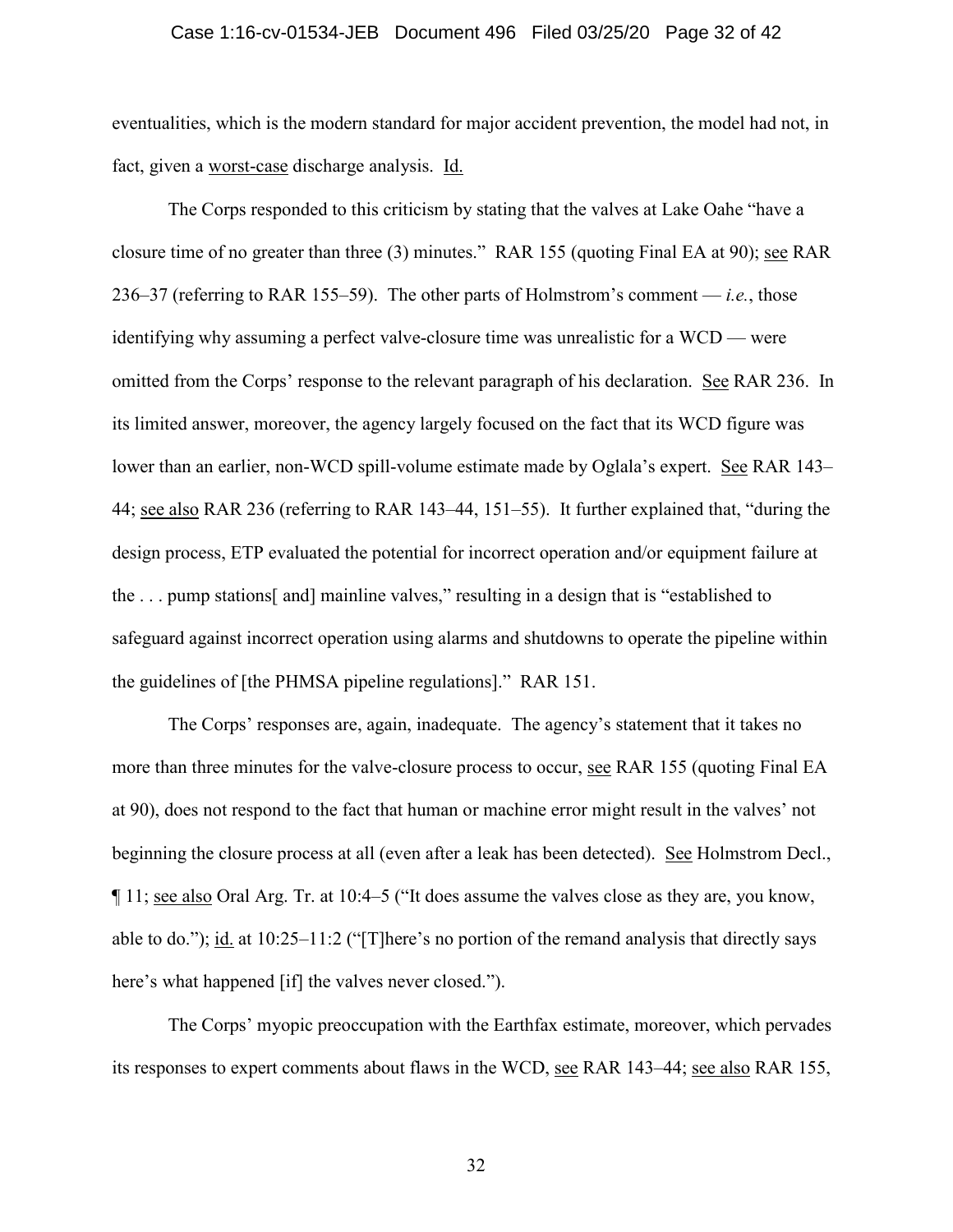175, 213, 225, 226, 236, 237, 247, 248, 249, 251, 253, 257, 258, 261 (referring reader to RAR 143–44 for discussion of WCD), is not the *coup de grace* the agency believes it to be. The spillvolume estimate provided by Earthfax, which responded to the July 2016 EA, was not intended as a WCD estimate, see Earthfax Report at 3, since the Tribes had not yet been provided with the amount or supporting calculations of the Corps' WCD. See Final EA at 91 (USACE\_DAPL 71315) (stating only that it had determined "a largest possible release volume" "[b]ased on a worst case discharge (WCD) scenario specific to . . . Lake Oahe"). Even had Earthfax's estimate been a WCD estimate, the fact that it was lower than that calculated by ETP and the Corps would not resolve the many comments raising concrete disagreements about factual assumptions underlying the numbers used for the DAPL WCD.

Finally, that human error was considered in the design of the pumps and/or valves does not mean that it was considered in a worst-case-discharge analysis, nor does the Corps so contend. The Court does not understand the Corps to be claiming that the design of the pipeline precludes all opportunities for human error between detection of a leak and triggering of valve closure such that it need never be considered when determining a worst-case discharge. Indeed, such a statement would recall assurances like "God himself could not sink this ship" (*RMS Titanic*), or "You're confused, RBMK reactor cores don't explode" (Chernobyl). The Corps' response, then, does not address the heart of the issue raised by experts — namely, that the numbers used in the WCD assume, contrary to the idea of a worst-case discharge, that "correct decision and response is immediately initiated, and all equipment such as controls, sensors, pumps and valves function as intended." Holmstrom Decl., ¶ 11.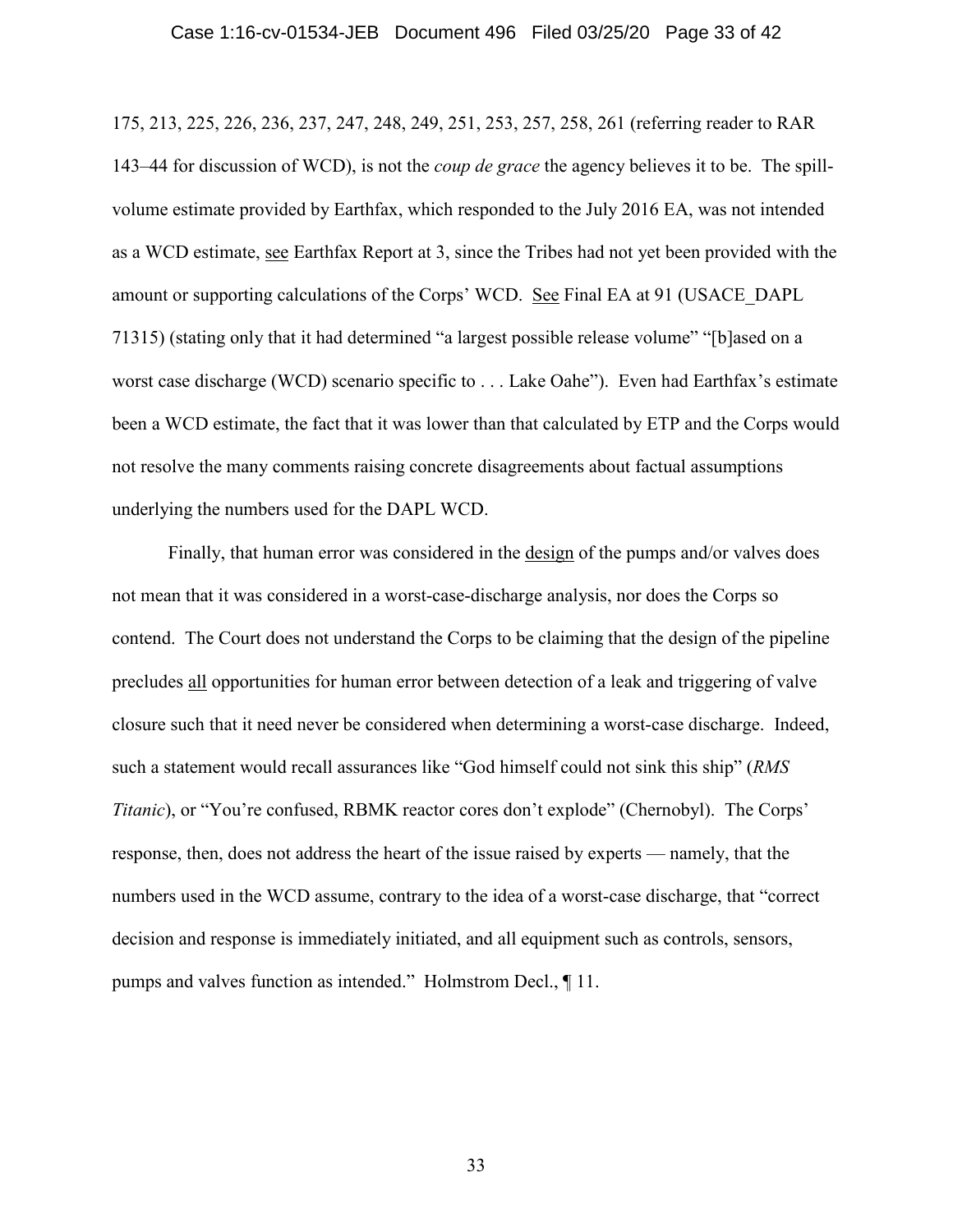## iii. Adverse Conditions

A third criticism of the worst-case-discharge calculation was that it did not comply with the portion of the WCD regulation that defines a WCD as "the largest foreseeable discharge of oil . . . in adverse weather conditions." 49 C.F.R. § 194.5 (emphasis added); see RAR 7503 (quoting same). Standing Rock's remand report expressed concern that "DAPL d[id] not address the adverse weather impact on the WCD for the shutdown of the pipeline." RAR 7503–04. In so doing, the report continued, it ignored important complicating factors like "harsh ND winter conditions, deep snow, ice cover limitations on oil spill sighting, extreme cold and availability and operation of the . . . shutdown valves in extreme environments." RAR 7504. The Corps did not respond to the first comment, see RAR 253–54, and in response to the second, it referred to the WCD response that, as noted above, focuses on a non-WCD estimate provided by Earthfax. See RAR 256 (referring to RAR 247–48, which in turn refers to RAR 143–44). It also provided information on equipment and personnel that are in place to respond to emergency situations and stated that "ETP provided design temperature specifications to . . . manufacturers to ensure that both high- and low-temperature concerns would be considered in the manufacturing of those materials and equipment." RAR 248.

As noted above, the Corps' reference to its catch-all WCD discussion that focuses largely on an Earthfax estimate does not move the needle. The fact that DAPL manufacturers incorporated low-temperature considerations into their designs runs into the same problem as discussed in the previous section: assurances that a product was designed to prevent certain problems does not answer the question of what the worst-case discharge would be if those problems occurred. Again, the Court cannot find that these rebuttals do away with the controversy created by expert comments.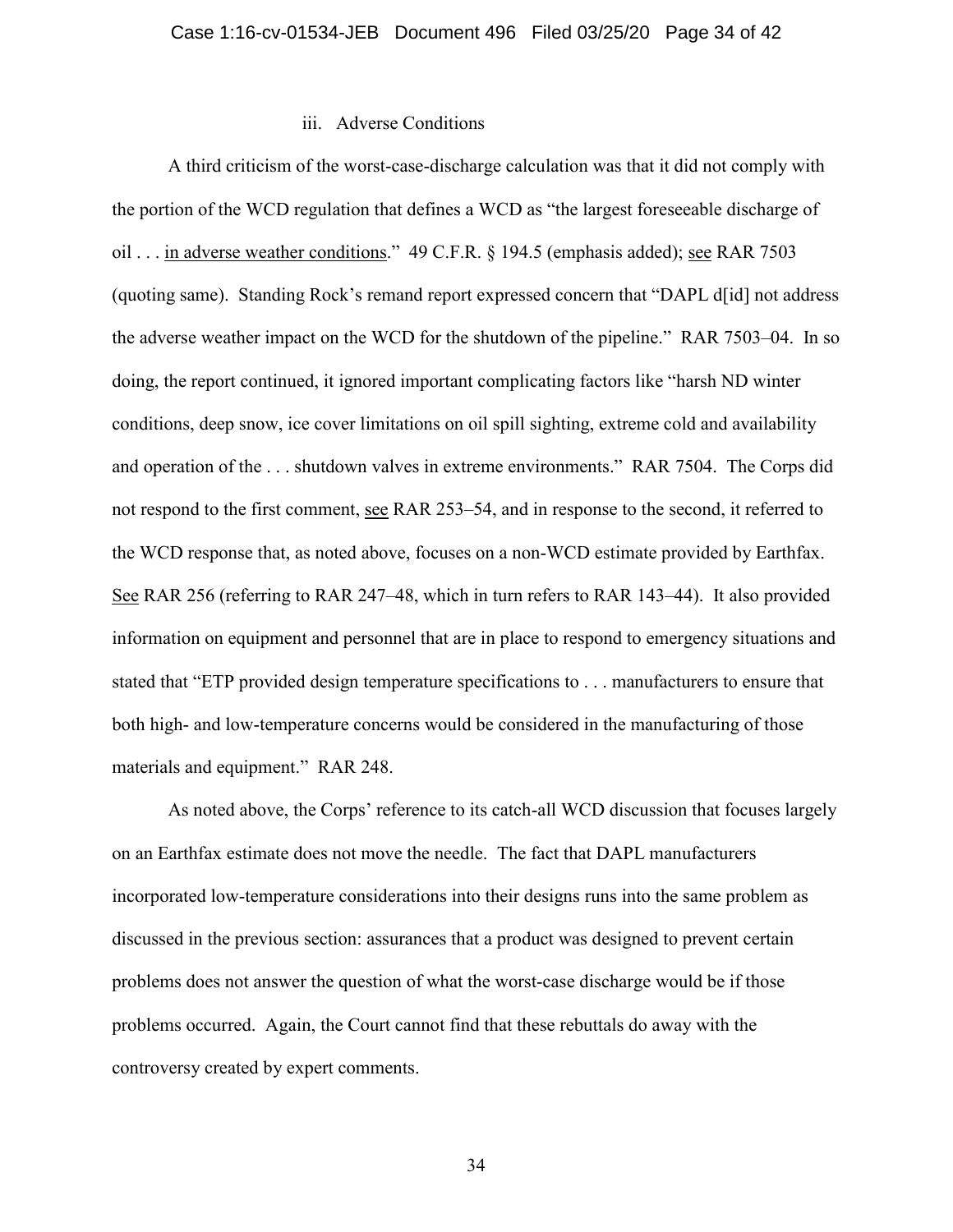\* \* \*

As shown at great length in the preceding analysis, the Corps has not "succeeded" in "resolv[ing] the controversy" created by "consistent and strenuous opposition, often in the form of concrete objections to the Corps' analytical process and findings," by "organizations with subject-matter expertise." Semonite, 916 F.3d at 1086. As in Semonite, "[t]his demonstrates the 'something more' needed to show that the 'effects on the quality of the human environment are likely to be highly controversial." Id. (quoting 40 C.F.R. § 1508.27(b)(4)). The Corps has thus violated NEPA by determining that an EIS was unnecessary even though one of the EIStriggering factors was met.

The Court acknowledges that in projects of this scope, it is not difficult for an opponent to find fault with many conclusions made by an operator and relied on by the agency. But here, there is considerably more than a few isolated comments raising insubstantial concerns. The many commenters in this case pointed to serious gaps in crucial parts of the Corps' analysis — to name a few, that the pipeline's leak-detection system was unlikely to work, that it was not designed to catch slow spills, that the operator's serious history of incidents had not been taken into account, and that the worst-case scenario used by the Corps was potentially only a fraction of what a realistic figure would be — and the Corps was not able to fill any of them.

The Court will therefore remand to the agency for it to complete such EIS. See id. at 1082 ("Implicating any one of the factors may be sufficient to require development of an EIS.") (citing Grand Canyon Trust, 290 F.3d at 347); Grand Canyon Trust, 290 F.3d at 340 ("If any 'significant' environmental impacts might result from the proposed agency action[,] then an EIS must be prepared before agency action is taken.") (quoting Peterson, 717 F.2d at 1415).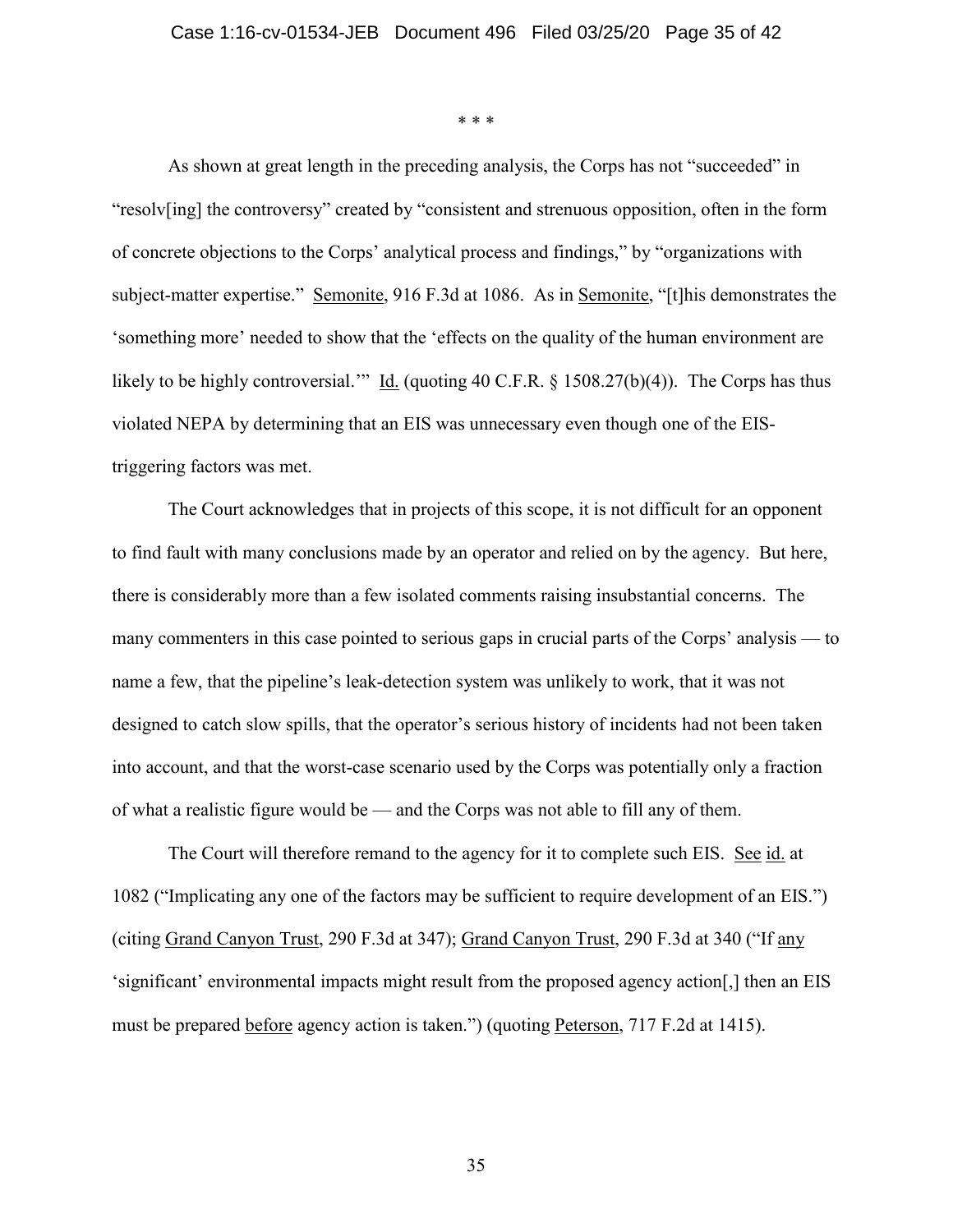# *Effect on Other Claims*

Having directed the Corps to prepare an EIS because the pipeline's "effects on the quality of the human environment are likely to be highly controversial," 40 C.F.R. § 1508.27(b)(4), the Court need not discuss the other two NEPA issues on which it remanded, see Standing Rock III, 255 F. Supp. 3d at 132–34, 136–40, given that the remedy for them would be the same. See Semonite, 916 F.3d at 1088 (remanding for preparation of EIS without discussing all grounds for appeal because, as here, "[i]n preparing its EIS, the Corps [would] have to revisit" those issues in any case) (citing American Iron & Steel Inst. v. EPA, 115 F.3d 979, 1008 (D.C. Cir. 1997)).

This holding also obviates examination of three groups of consultation claims: (1) Yankton's preserved claim that the Corps violated its consultation duties prior to granting the easement, see ECF No. 435-1 (Yankton Second MSJ) at 19–21; (2) Oglala's similar, alsopreserved claim that the Corps did not consult with it under the Mni Waconi Act prior to issuing the EA and Mitigated FONSI; and (3) all Tribes' claims that the Corps violated its consultation duties during remand. Id. at 22–24; ECF No. 433-2 (Standing Rock Second MSJ) at 39–45; ECF No. 434 (Oglala MSJ) at 16–17; ECF No. 436-1 (Cheyenne River Second MSJ) at 18–22. This is because the Court has already found the decisions on which they claim the Corps failed to consult — that is, the EA, the Mitigated FONSI, and the Remand Analysis — to be invalid. In other words, a favorable holding by the Court on those other issues would not change the result in this case or offer the Tribes any greater relief than their success on the "highly controversial" issue already has.

### B. NHPA

Three of the Tribes also "ask[] the Court to revisit" its prior holding that their claims under the National Historic Preservation Act were moot. See Standing Rock Second MSJ at 46–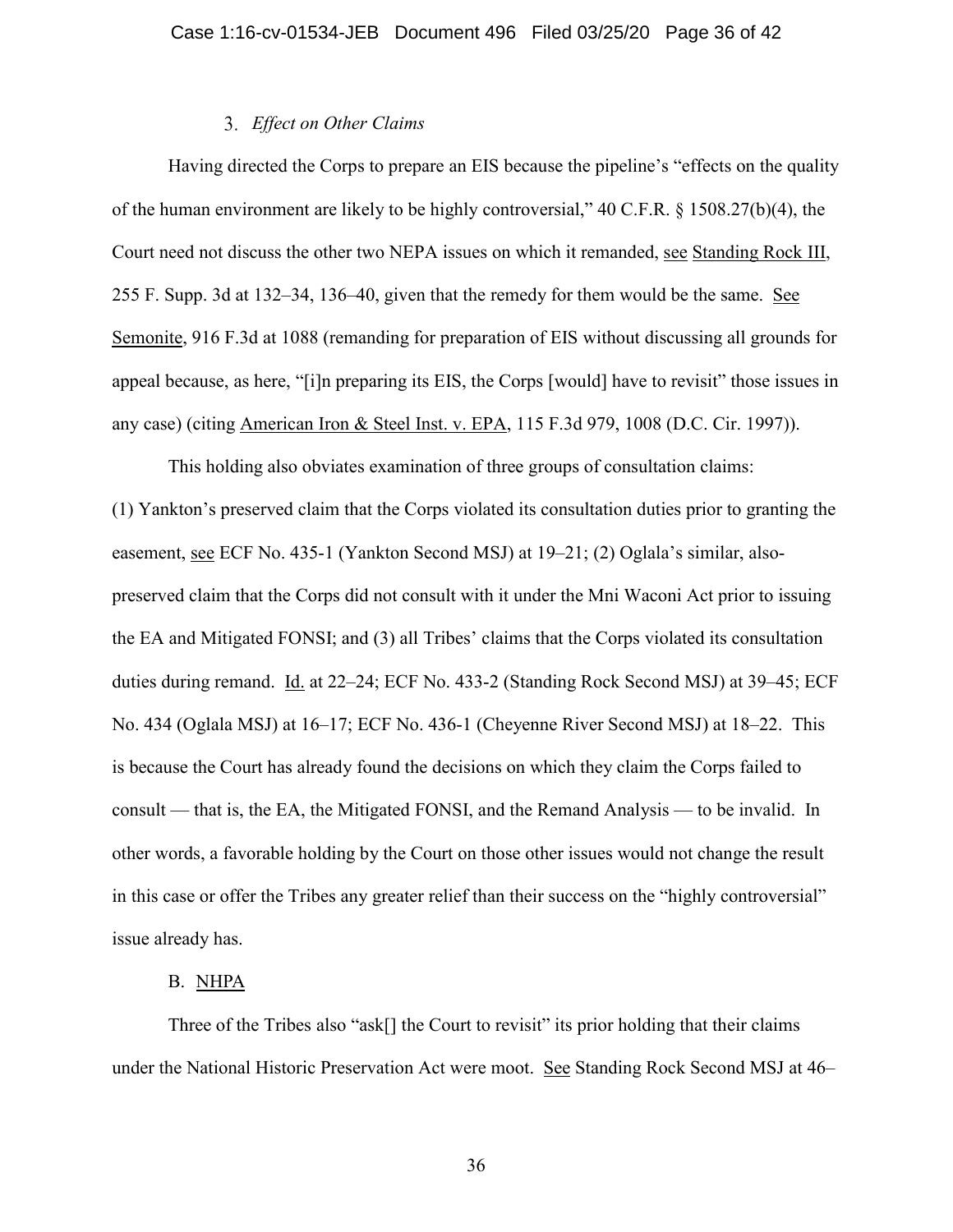#### Case 1:16-cv-01534-JEB Document 496 Filed 03/25/20 Page 37 of 42

47; see also Yankton Second MSJ at 19 (adopting this portion of Standing Rock's brief); Cheyenne River Second MSJ at 17–18 (same). The Court so found because the construction of the pipeline under and around Lake Oahe had been completed, thus inflicting all damage that could have been enjoined by a successful NHPA claim. Standing Rock V, 301 F. Supp. 3d at 61–64 (finding no "means by which the Court can still grant Plaintiffs 'meaningful relief'") (quoting Sierra Club v. U.S. Army Corps of Eng'rs, 803 F.3d 31, 44 (D.C. Cir. 2015)). The Tribes now contend that, even if the claim is moot, it falls into "an exception to the mootness doctrine for a controversy that is "capable of repetition, yet evading review." Kingdomware Techs. v. United States, 136 S. Ct. 1969, 1976 (2016) (quoting Spencer v. Kemna, 523 U.S. 1, 17 (1998)). The exception on which the Tribes rely "applies 'only in exceptional situations' where (1) 'the challenged action [is] in its duration too short to be fully litigated prior to cessation of or expiration,' and (2) 'there [is] a reasonable expectation that the same complaining party [will] be subject to the same action again." Id. (alterations in original) (quoting Spencer, 523 U.S. at 17). The parties here dispute both parts of this test.

The Court need only address the second element to find that this case does not qualify for the exception. The Tribes argue that "the legal questions presented" are "all but certain to arise again." Standing Rock Second MSJ at 47. Standing Rock's Historic Preservation Office, it states, "receives over 250 requests to consult with federal agencies annually, and participates in around 50," including "other crude oil pipelines proposed in the Tribe's ancestral homelands that will need Corps permits." Id. Because of this, the Tribe states that "[i]t is possible, if not probable, that such permitting would trigger the same dispute over the scope of  $\S$  106 review [under the NHPA] that happened here." Id.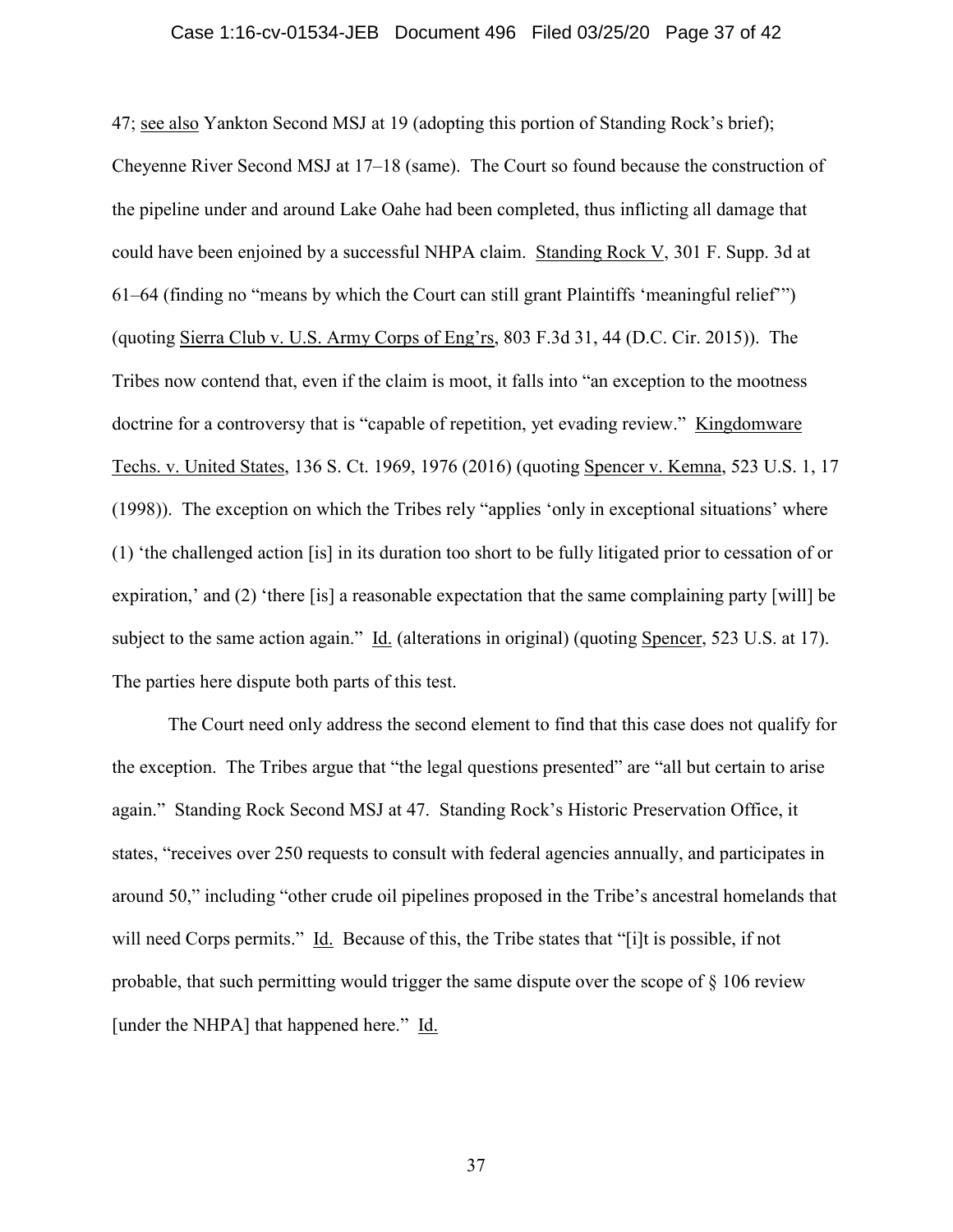### Case 1:16-cv-01534-JEB Document 496 Filed 03/25/20 Page 38 of 42

The Tribes misconstrue the scope of the exception. "The 'wrong' that is, or is not, 'capable of repetition' must be defined in terms of the precise controversy it spawns." PETA v. Gittens, 396 F.3d 416, 422 (D.C. Cir. 2005). Here, that would not include all consultations with all agencies, as the Tribes suggest. Even narrowing the scope to the other pipelines mentioned by Standing Rock, the Tribe provides no evidence for its bare assertion that the same NHPA issue may arise in a hypothetical litigation over those pipelines. Without any supporting facts, the Court cannot call such a remote and unsubstantiated possibility a "reasonable expectation" that the same harm will befall the Tribe again.

In any event, even if the Tribes' NHPA claims were not moot, they would fail on the merits for the reasons stated in the Court's first Opinion in this case. See Standing Rock I, 205 F. Supp. 3d at 8–10 (finding Standing Rock unlikely to succeed on merits of its NHPA claim). The Tribes attempt to resurrect only one of the three NHPA issues considered in that Opinion *viz.*, whether the Corps used too narrow a scope when evaluating whether DAPL would have an adverse effect on an identified historic property by "alter[ing], directly or indirectly, any of the characteristics of a historic property that qualify it for inclusion in the National Register" under NHPA regulations. Standing Rock I, 205 F. Supp. 3d at 10 (quoting 36 C.F.R.  $\&$  800.5(a)(1)). The Court found the scope to be appropriate, rejecting the Tribes' "sweeping claim that the Corps was obligated in permitting this narrow activity — *i.e.*, certain construction activities in U.S. waterways — to consider the impact on potential cultural resources from the construction of the entire pipeline." Id. at 30. Guided by highly relevant and binding precedent, the Court refused to find "that a federal agency with limited jurisdiction over specific activities related to a pipeline is required to consider all the effects of the entire pipeline to be the indirectly or directly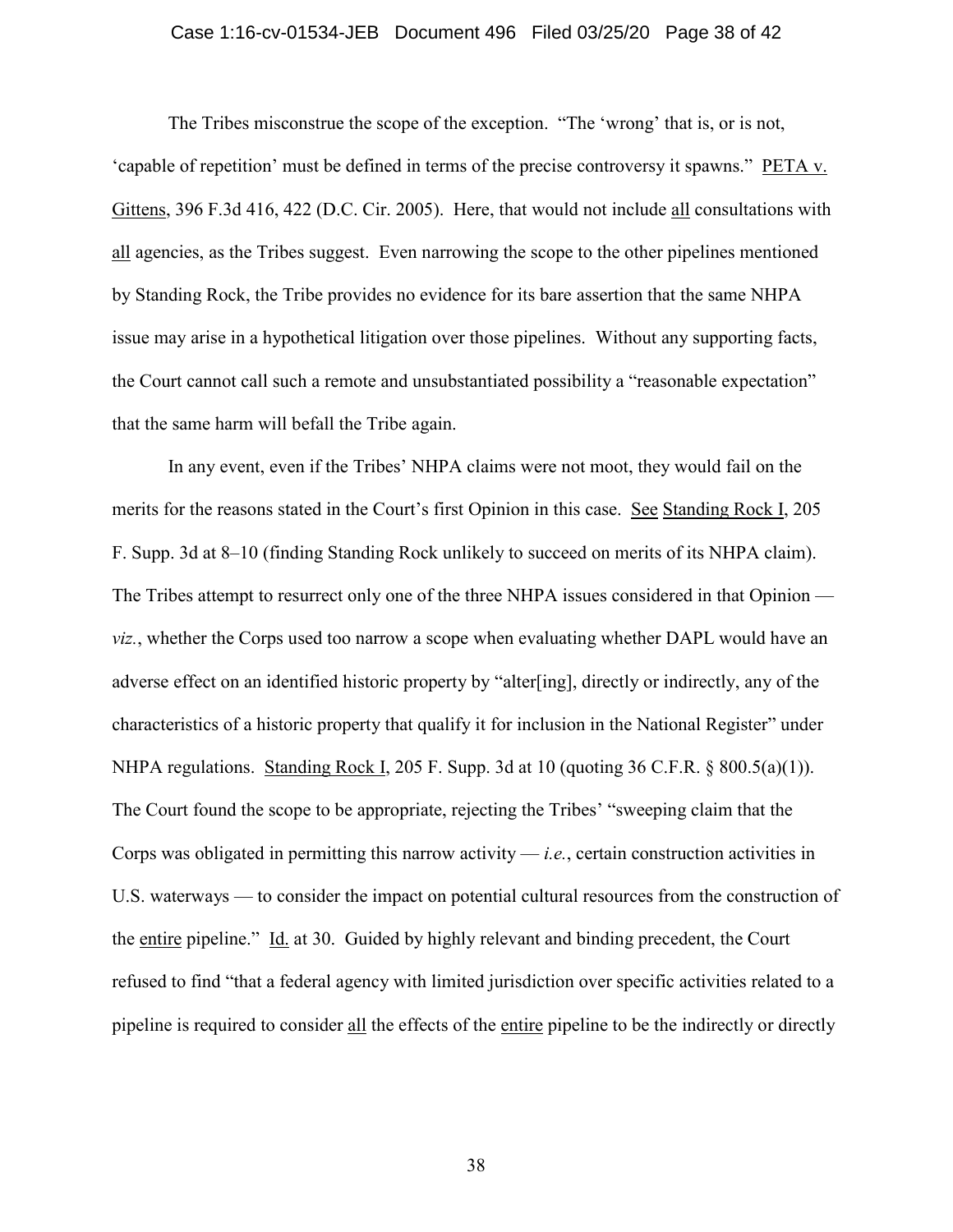#### Case 1:16-cv-01534-JEB Document 496 Filed 03/25/20 Page 39 of 42

foreseeable effects of the narrower permitted activity." Id. at 31; see also id. (citing Sierra Club v. U.S. Army Corps of Eng'rs, 803 F.3d 31, 34–35 (D.C. Cir. 2015)).

The Court now affirms this holding at the summary-judgment stage, finding that the Tribes' arguments lack merit for the same reasons stated in that Opinion. See id. at 30–32. Even if correct that the controversy is not moot, Plaintiffs would not prevail on this count.

# C. Mni Waconi Act

Last up is the claim brought by Oglala under the Mni Waconi Act of 1988, Pub. L. No. 100-516, 102 Stat. 2566. (*Mni wiconi* means "water is life" in Lakota.) The Act declares that "the United States has a trust responsibility to ensure that adequate and safe water supplies are available to meet the economic, environmental, water supply, and public health needs of the Pine Ridge Indian Reservation," id.  $\S 2(a)(4)$ , which is home to the Oglala Sioux Tribe. It directs the Secretary of the Interior to, among other things, "plan, design, construct, operate, maintain, and replace a municipal, rural, and industrial water system, to be known as the Oglala Sioux Rural Water Supply System." Id. § 3(a). The Act further provides that "[t] itle to the [OSRWSS] shall be held in trust for the Oglala Sioux Tribe by the United States." Id. § 3(e). After the passage of the Act, the Corps duly created the OSRWSS as part of the Mni Waconi Project. The OSRWSS has its water intake 205 miles down the Missouri River from where DAPL now crosses Lake Oahe. See RAR 92; USACE ESMT 1358-59.

Oglala argues that the Act imposes a continuing fiduciary duty on the Corps to "provid[e] clean drinking water to residents of the Reservation and ensur[e] that the OSRWSS is maintained and preserved for that purpose and others," Oglala MSJ at 14, and that by failing to consider the effects of the pipeline's Lake Oahe crossing on the Mni Waconi Project, the United States (through the agency) has breached that duty. The Corps rejoins that Oglala overstates the scope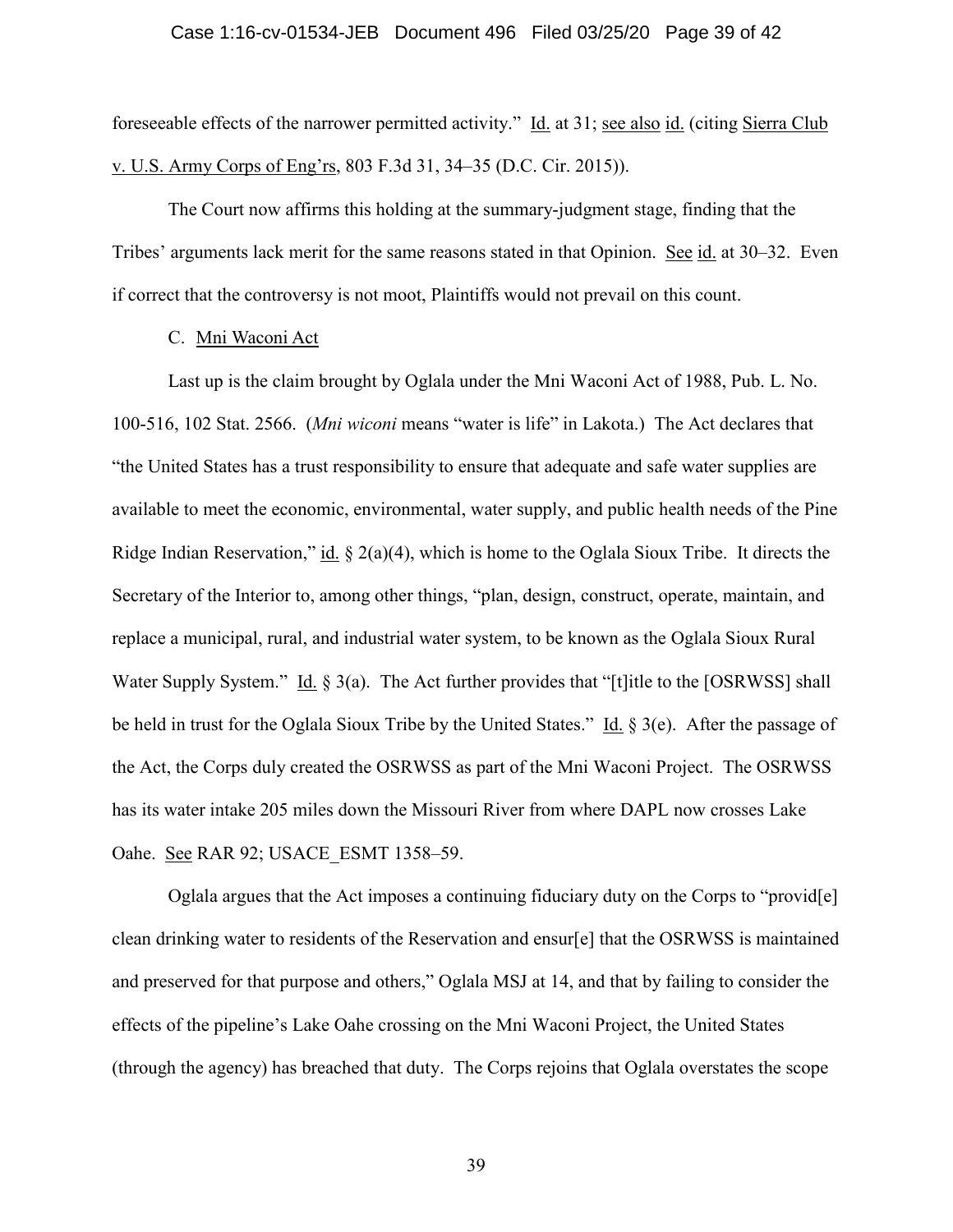#### Case 1:16-cv-01534-JEB Document 496 Filed 03/25/20 Page 40 of 42

of the trust duty, that any duty was not breached by the approval of a project so far upstream from the OSRWSS, and that any breach of duty was remediated during the remand. The Court will first consider the nature of the duty owed to Oglala before taking up whether there has been a violation of such duty.

As the Court has had occasion to note previously in this case, "The trust obligations of the United States to the Indian tribes are established and governed by statute rather than the common law." Standing Rock III, 255 F. Supp. 3d at 143 (alteration omitted) (quoting United States v. Jicarilla Apache Nation, 564 U.S. 162, 165 (2011)). In order to bring a breach-of-trust claim, therefore, Oglala "must identify a substantive source of law that establishes specific fiduciary or other duties, and allege that the Government has failed faithfully to perform those duties." United States v. Navajo Nation, 537 U.S. 488, 506 (2003). It is not enough that a statute places land in trust for the benefit of a tribe — it must also impose a "correlative duty of management" over the trust corpus in order to give rise to a cause of action. El Paso Natural Gas Co. v. United States, 750 F.3d 863, 897 (D.C. Cir. 2014).

The parties agree that the Mni Waconi Act does impose a trust duty on the United States, see ECF No. 450 (Corps Opp. to Oglala MSJ) at 7, but they disagree as to the scope of that duty. Whereas the Tribe believes that the Act's direction to "maintain . . . a municipal, rural, and industrial water system," § 3(a) (emphasis added), requires the Corps to continue to provide "adequate and safe water supplies" for the reservation, id.  $\S$  2(a)(4), the agency argues that this duty is "cabined by limited Congressional appropriations" as set out in the Act. See Corps Opp. to Oglala at 7 (citing Mni Waconi Act § 10(a)–(b)). Rather than creating a "perpetual trust obligation," the Corps argues, the Act limits any duty to the activities for which it provides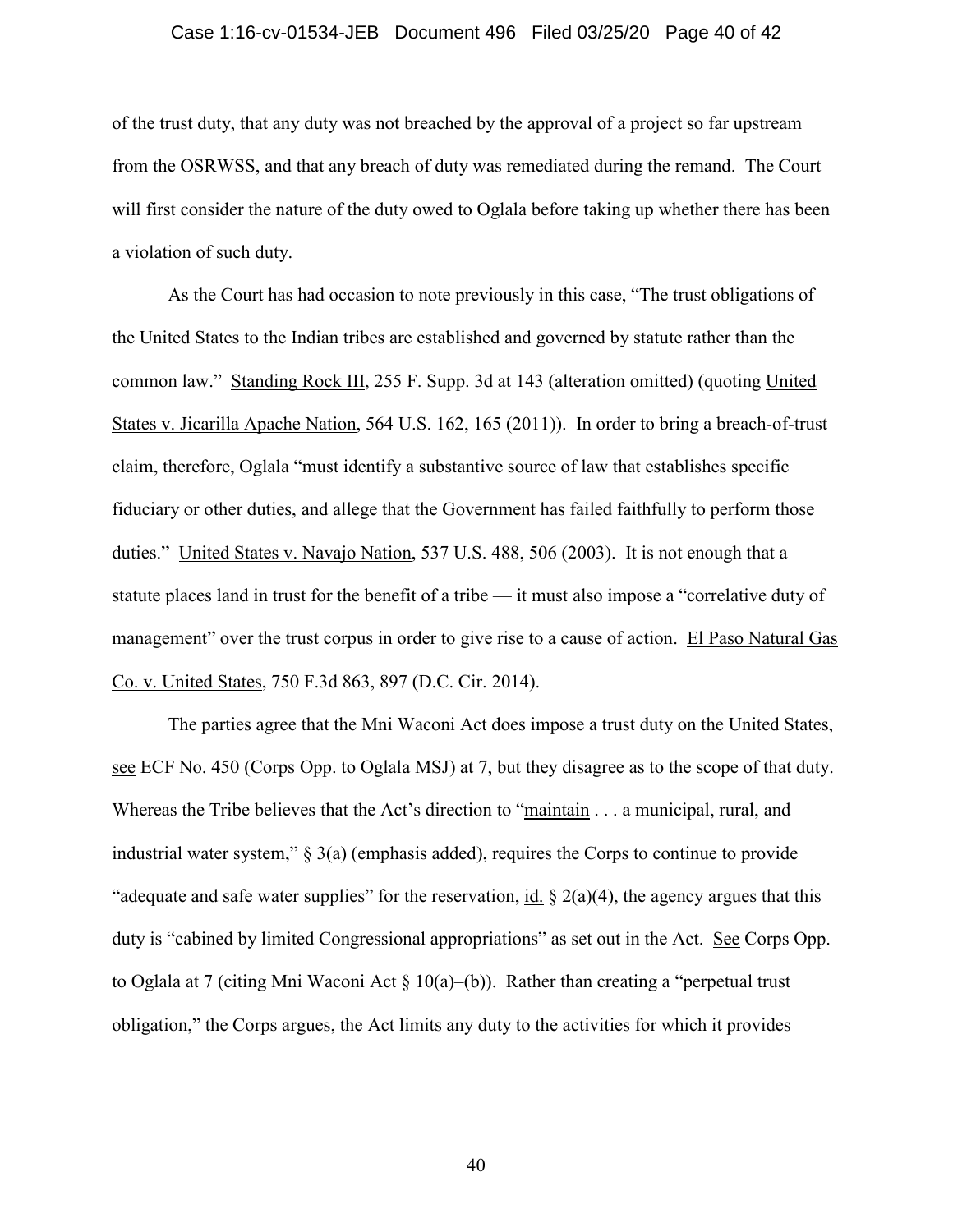#### Case 1:16-cv-01534-JEB Document 496 Filed 03/25/20 Page 41 of 42

funding. Id. at 8; see also id. at 7 (citing Cobell v. Salazar, 573 F.3d 808, 811 (D.C. Cir. 2009); then citing Mni Waconi Act  $\S$  6(b)).

The Court need not determine the precise contours of the United States' trust duty toward Ogalala with respect to the OSRWSS because, regardless of scope, the Corps has not breached that duty by granting an easement under Lake Oahe for DAPL. The Tribe does not dispute that, at present, the OSRWSS does constitute an "adequate and safe water suppl[y]." Mni Waconi Act  $\S 2(a)(4)$ . The possibility of a future spill, which this Court has accepted is low, see Standing Rock III, 255 F. Supp. 3d at 127, does not render the drinking water inadequate and the Government's duty breached. This is particularly true since the OSRWSS takes its water from a point 205 miles downstream from where DAPL passes under Lake Oahe. See RAR 92; USACE\_ESMT 1358–59.

The Tribe rejoins that the Corps owed it a fiduciary duty to consider the impacts of the Lake Oahe crossing on the Mni Waconi Project. See Oglala MSJ at 13 (citing Nw. Sea Farms Inc. v. U.S. Army Corps of Eng'rs, 931 F. Supp. 1515, 1520 (W.D. Wash 1996); then citing Muckleshoot Indian Tribe v. Hall, 698 F. Supp. 1504, 1523 (W.D. Wash 1988)). But the cases it cites, which in any case are not binding on this Court, discuss treaty rights, not statutory rights, and only the latter are at issue here. Even if there were a duty to consider the project's effects on the OSRWSS, moreover, the Court agrees with the Corps that, at the very least, it has done so during the remand. See, e.g., RAR 94 (finding the OSRWSS unlikely to be affected because of the predicted "near zero" concentration of hydrocarbons in water many miles upstream of the OSRWSS intake), 95 tbl.II-6 (listing predicted hydrocarbon concentrations at increasing points downstream of the DAPL crossing). The Court, accordingly, finds that the Corps has adequately performed any fiduciary duty imposed by the Mni Waconi Act.